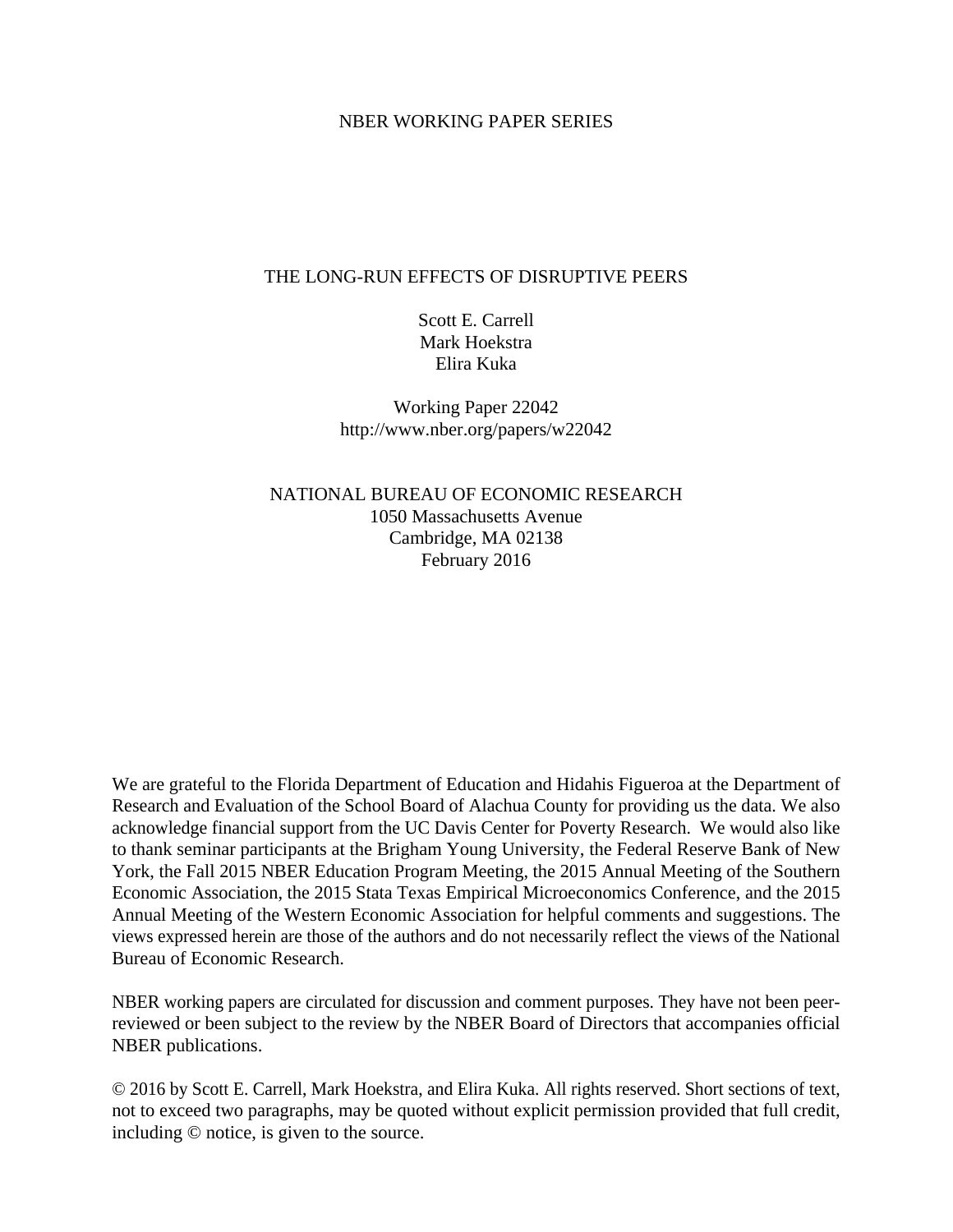The Long-Run Effects of Disruptive Peers Scott E. Carrell, Mark Hoekstra, and Elira Kuka NBER Working Paper No. 22042 February 2016 JEL No. I21,I24,J12,J24

#### **ABSTRACT**

A large and growing literature has documented the importance of peer effects in education. However, there is relatively little evidence on the long-run educational and labor market consequences of childhood peers. We examine this question by linking administrative data on elementary school students to subsequent test scores, college attendance and completion, and earnings. To distinguish the effect of peers from confounding factors, we exploit the population variation in the proportion of children from families linked to domestic violence, who were shown by Carrell and Hoekstra (2010, 2012) to disrupt contemporaneous behavior and learning. Results show that exposure to a disruptive peer in classes of 25 during elementary school reduces earnings at age 26 by 3 to 4 percent. We estimate that differential exposure to children linked to domestic violence explains 5 to 6 percent of the rich-poor earnings gap in our data, and that removing one disruptive peer from a classroom for one year would raise the present discounted value of classmates' future earnings by \$100,000.

Scott E. Carrell Department of Economics University of California, Davis One Shields Avenue Davis, CA 95616 and NBER secarrell@ucdavis.edu

Mark Hoekstra Department of Economics Texas A&M University 3087 Allen Building 4228 TAMU College Station, TX 77843 and NBER markhoekstra@tamu.edu

Elira Kuka SMU, Department of Economics 3300 Dyer Street Suite 301 Umphrey Lee Center Dallas, TX 75275-0496 United States ekuka@smu.edu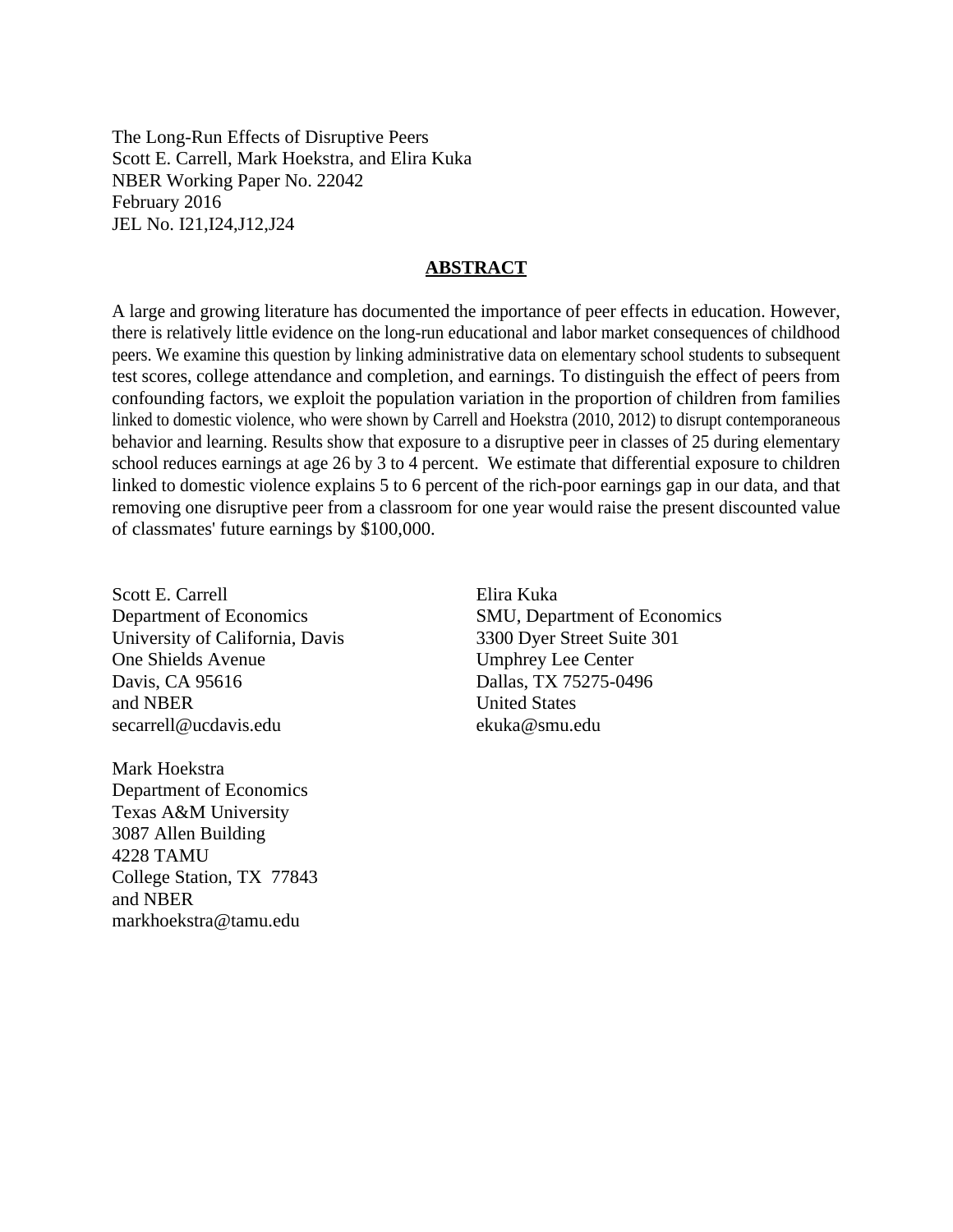# 1 Introduction

A large and growing literature has documented the importance of peer effects in education. This line of research has focused primarily on how peers affect contemporaneous outcomes such as test scores and disciplinary infractions in school. In contrast, relatively little is known about the long-run impact of childhood peers, particularly with respect to labor market outcomes in adulthood. This lack of evidence has important implications for the evaluation of education policies that affect peer composition. For example, if peer effects diminish over time and do not affect adult outcomes, then concerns over how educational policies such as tracking or school vouchers affect peer composition may be overstated. On the other hand, if peers in early childhood do impact outcomes into adulthood, then it underscores the importance of concerns regarding changes in student composition. In addition, the presence of long-run peer effects also has important implications for understanding the role of sorting into schools and peer composition as determinants of income inequality. To the extent that disadvantaged groups attend schools with more disruptive peers, this differential exposure may contribute to income inequality later in life.

This paper documents the existence of long-term peer effects by estimating the effects of elementary school peers on high school test scores, college attendance and degree attainment, and earnings at age 24 to 28. It does so by linking administrative and public records data on elementary school students from a Florida county to long-term educational and earnings records. An important feature of these data is that they identify children whose families are characterized by domestic violence. This is critical for our study for two reasons. First, exposure to domestic violence is exogenous to the the student's classmates, which is critical for overcoming the reflection problem (Manski, 1993). In addition, exposure to domestic violence has been shown to be a particularly good proxy for a disruptive peer. Previous research by Carrell and Hoekstra (2010, 2012) has shown that exposure to these peers significantly disrupts contemporaneous achievement and behavior, and that these effects are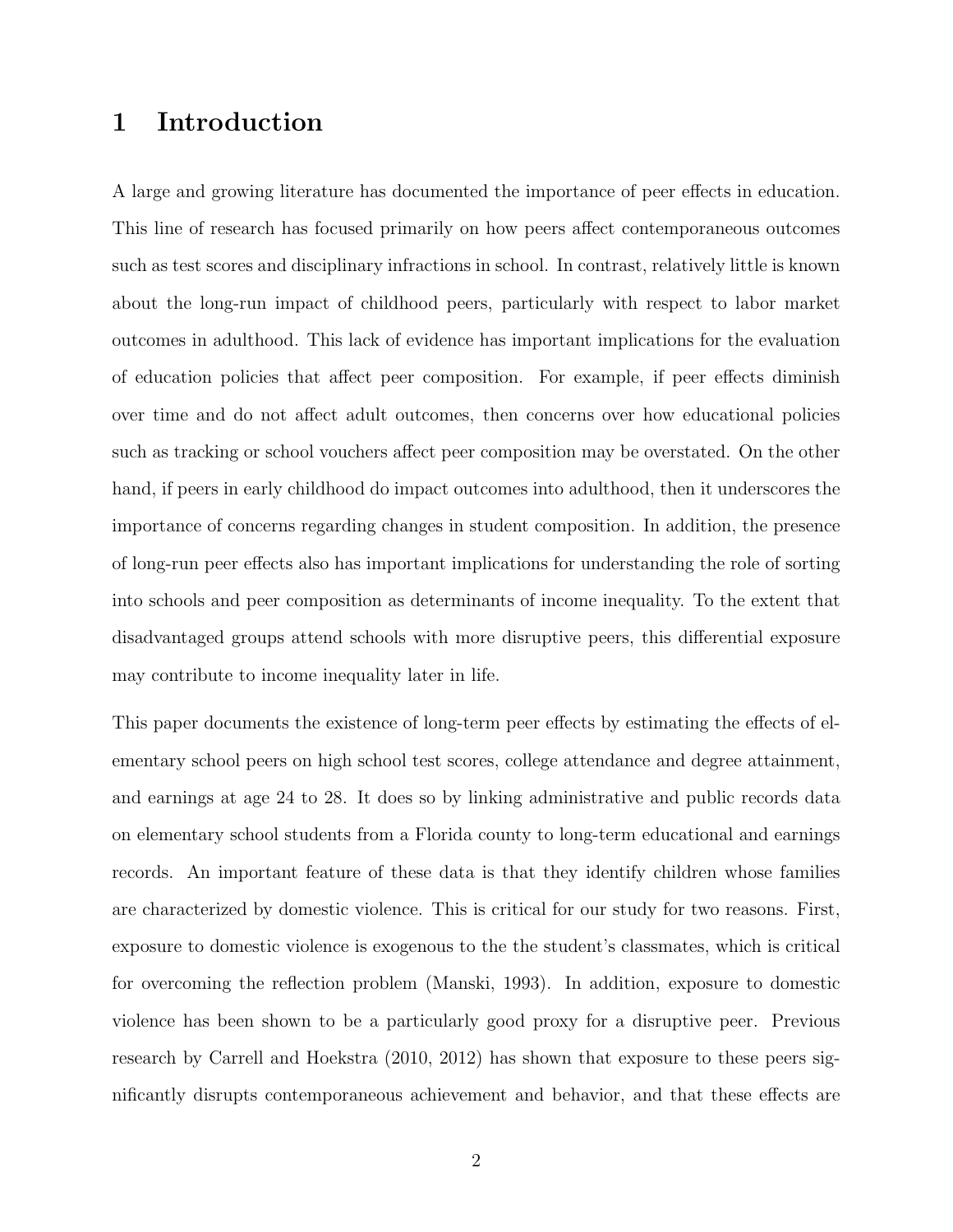driven by boys and children whose families have not yet reported the domestic violence. These contemporaneous effects are large; Carrell and Hoekstra (2010) report that having one additional classmate exposed to domestic violence reduces achievement by one-fortieth of a standard deviation, and increases disciplinary infractions by 17 percent. These findings are also consistent with a much larger literature documenting that children exposed to domestic violence are associated with a number of emotional and behavioral problems including aggressive behavior, bullying, depression, animal cruelty, diminished academic performance, and violence in adulthood (Edleson, 1999; Wolfe et al., 2003; Fantuzzo et al., 1997; Koenen et al., 2003; Holt, Buckley and Whelan, 2008; Baldry, 2003; Carlson, 2000; Currie, 2006; Black, Sussman and Unger, 2010). The purpose of this paper is to document whether exposure to these elementary school students, hereafter referred to as "disruptive" peers, affects long run educational and labor market outcomes.<sup>1</sup>

To distinguish the long-run effects of disruptive peers from confounding factors, we follow Hoxby (2000b) in exploiting the idiosyncratic variation in the population by including school-by-grade fixed effects.<sup>2</sup> Intuitively, we ask whether students in cohorts with an idiosyncratically high number of disruptive peers have worse long-run educational and labor market outcomes than students in the same school whose cohort had fewer disruptive peers. The identifying assumption is that all other determinants of long-run educational and labor market outcomes are orthogonal to this within-school-grade variation in peer domestic violence. Empirical evidence in this study and in previous work by Carrell and Hoekstra (2010, 2012) has shown that the within-school variation in disruptive peers is uncorrelated with cohort size and exogenous student characteristics such as own domestic violence, gen-

<sup>&</sup>lt;sup>1</sup>In referring to these students as "disruptive", we do not mean to assume that the only mechanism through which any long-run effects arise is through classroom disruption. Rather, while we would expect much of any long-run effect to be due to classroom interaction, it could also be due to interactions separate from classroom disruptions.

<sup>&</sup>lt;sup>2</sup>While Hoxby (2000b) used population variation to address the question of the impact of class size, that approach has been widely used subsequently in studying peer effects in K-12 education (Hoxby, 2000a; Lefgren, 2004; Lavy and Schlosser, 2011). In contrast, researchers examining peer effects in college have been able to identify effects using random assignment of roommates or squadrons (Sacerdote, 2001; Kremer and Levy, 2008; Carrell, Malmstrom and West, 2008; Carrell, Fullerton and West, 2009).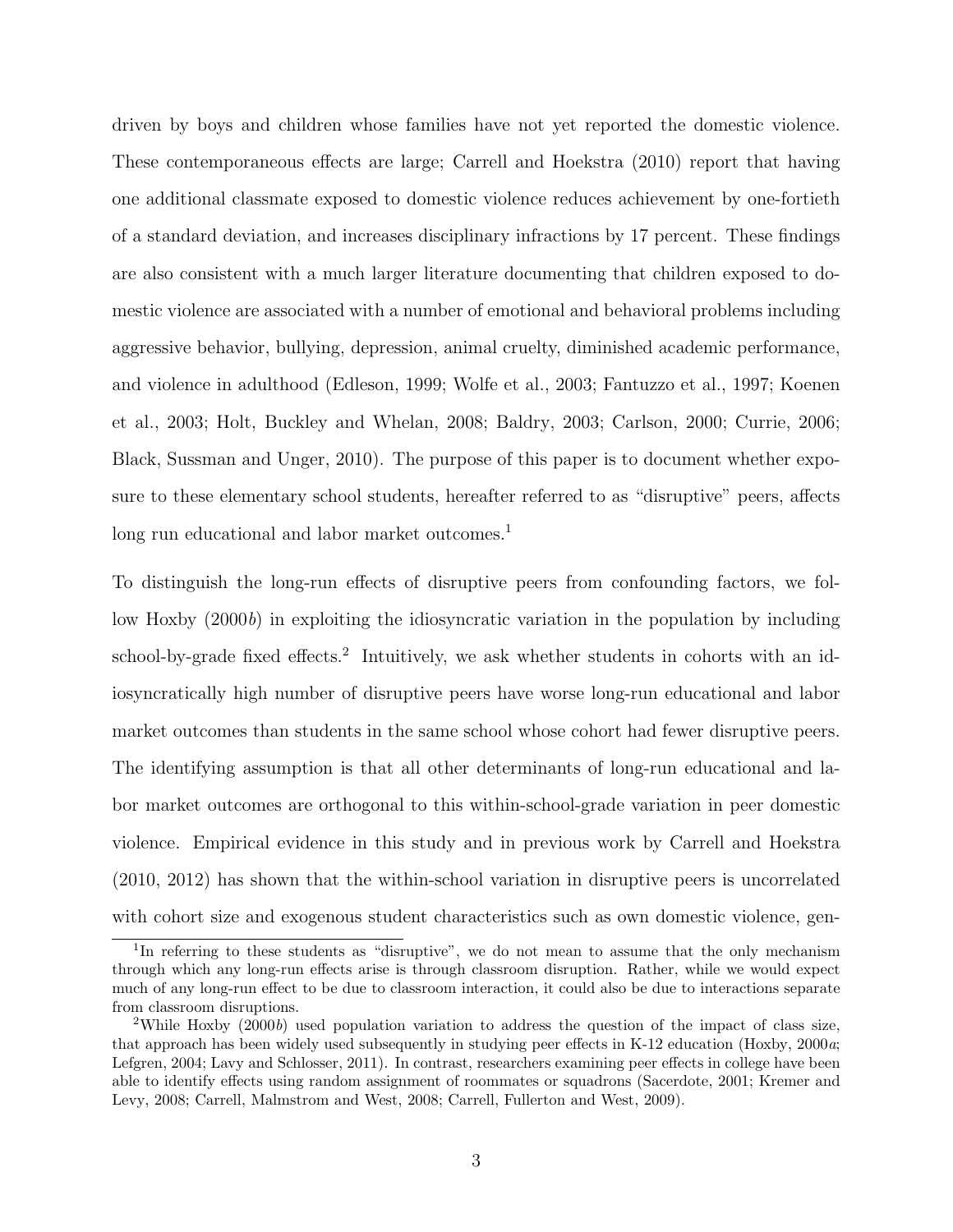der, race, and subsidized lunch status, as well as with predicted earnings based on the full set of fixed effects and covariates. We also show our estimates are unchanged when including these individual-level and cohort-level controls, which is consistent with the identifying assumption.

Results show that exposure to disruptive peers in childhood has important long-run consequences for both educational attainment as well as subsequent earnings in adulthood. Estimates indicate that exposure to one additional disruptive student in a class of 25 throughout elementary school reduces math and reading test scores in grades 9 and 10 by 0.02 standard deviations. More targeted measures of disruptive peers, such as male peers exposed to domestic violence, or peers exposed to as-yet-unreported domestic violence, result in larger effects on high school test scores and significant declines in college degree attainment. Most importantly, exposure to an additional disruptive peer throughout elementary school leads to a 3 to 4 percent reduction in earnings at age 24 to 28.

Collectively, these findings demonstrate that exposure to disruptive peers in elementary school has important implications for adult outcomes. We estimate that one year of exposure to a disruptive peer in elementary school reduces the present discounted value of classmates' future earnings by around \$100,000, suggesting large efficiency losses due to disruptive students. In addition, the uneven distribution of disruptive peers across schools has important consequences for income inequality. We estimate that the increased exposure to (our measure of) disruptive peers by children from lower- relative to higher-income households explains around 5 or 6 percent of the rich-poor earnings gap in adulthood.

This study's findings contribute to two different literatures. The first is a small literature that documents the persistence of peer effects on outcomes measured after the peer interactions. For example, Gould, Lavy and Paserman (2009) examine whether idiosyncratic cohort-to-cohort variation in exposure to immigrants during elementary school affects the passing rate on a high school matriculation exam that is necessary to attend college. They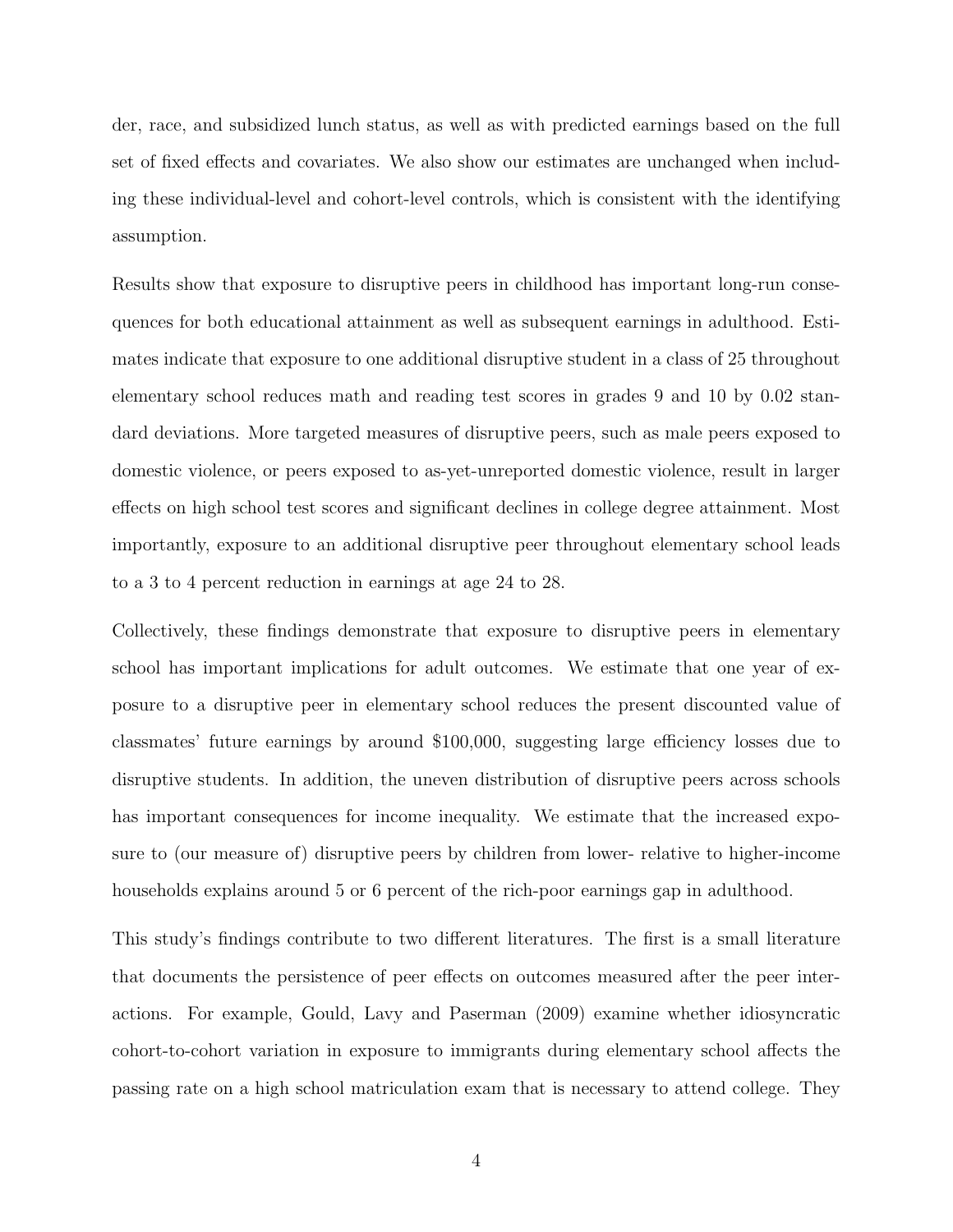show that a 10 percentage point increase in the concentration of immigrants leads to a 2.8 percentage point decline in the passing rate. Bifulco, Fletcher and Ross (2011) report that a higher percentage of high school classmates with college-educated mothers decreases the likelihood of dropping out and increases college attendance, though Bifulco et al. (2014) show that this effect diminishes over time and that there is no evidence of an effect on labor market outcomes. Anelli and Peri (2015) analyze the long-term effects of high school gender composition and find that a higher proportion of female peers reduces the likelihood males choose a "prevalently male" major, but has no effect on graduation and labor market outcomes. Finally, Black, Devereux and Salvanes (2013) show that a higher proportion of females in ninth grade reduces mean educational attainment and the likelihood of selecting the academic (as opposed to vocational) track, but helps women by leading to lower teenage birth rates and higher earnings. They also find that higher peer father earnings leads to better outcomes, especially for men.

Our study contributes to this literature in several ways. The first is that our measure of peer quality—children from families with domestic violence—is a measure that is both exogenous to peers and also identifies students who are particularly disruptive to contemporaneous peer learning. This enables us to better measure the impact of the type of disruptive peer in the Lazear (2001) model of education. Second, to our knowledge, we are first to identify the long-term effects of elementary school peers on adult earnings.

Finally, in assessing the long-term effects of elementary school peers on earnings, we join an emerging literature that has analyzed the long-run effects of early childhood educational inputs more generally. For example, previous studies have analyzed the long-run effects of the Head Start program (Garces, Thomas and Currie, 2002; Ludwig and Miller, 2007), kindergarten classroom assignment (Krueger and Whitmore, 2001; Chetty et al., 2011; Dynarski, Hyman and Schanzenbach, 2013), and teacher value added (Chetty, Friedman and Rockoff, 2014). Our paper complements this broader literature by documenting that expo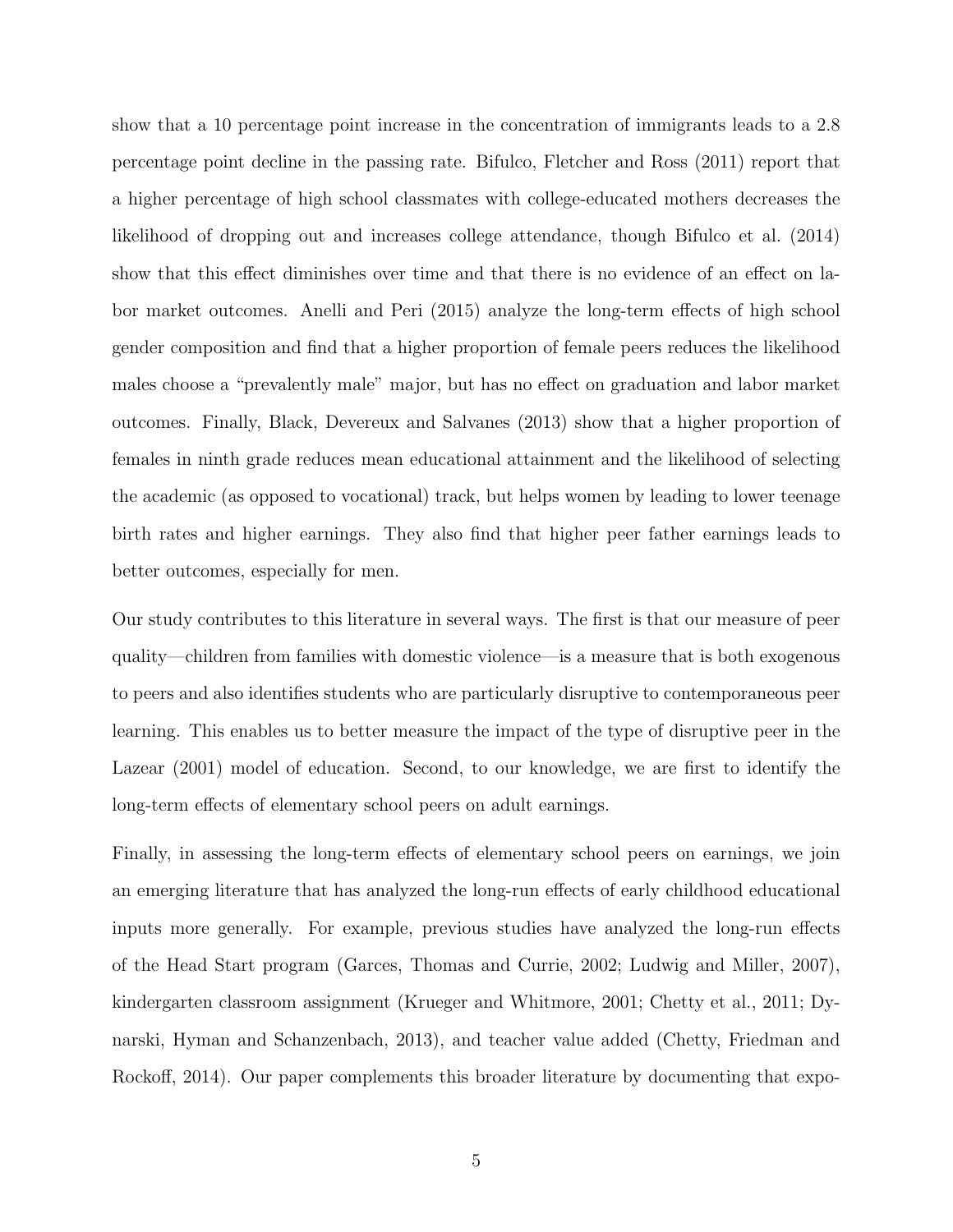sure to disruptive peers during childhood leads to lower subsequent academic achievement in high school, a diminished likelihood of graduating with a college degree, and reduced earnings.

### 2 Data

To conduct our empirical analysis we utilize and extend the original dataset in Carrell and Hoekstra (2010, 2012). This original dataset contains information on (national percentile) math and reading test scores, as well as demographic characteristics for children attending grades 3 to 5 in the Alachua County (Florida) primary schools between the academic years 1995–1996 and 2002–2003. The dataset contains approximately 41,500 observations of 20,000 unique individuals, with around 14,000 observations per grade.

These student-level data were linked to domestic violence data that were gathered from public records information containing information on all domestic violence cases filed in civil court in Alachua County between January 1, 1993 and March 12, 2003. These cases were filed when one member of the family petitioned the court for a temporary injunction for protection against another member of the family. The data include the names and addresses of the individuals involved and the date on which the case was filed. The names and addresses are used to link the student level information to the domestic violence data, while the date of filing is used to compute whether the domestic violence is already or yet-to-be reported at the time that the child was observed in elementary school.<sup>3</sup>

We then linked these data to long-run education and earnings outcomes. Specifically, we worked with the Alachua County School District and the Florida Department of Education (FLDOE) to link longer-term outcomes, as of the end of 2010, for the students in the original dataset. We obtain (raw) test scores for grades 6 through  $10<sup>4</sup>$  While this does not allow

<sup>3</sup>For cases in which the same petitioner filed multiple requests, we used the first request.

<sup>&</sup>lt;sup>4</sup>In order to have consistent test scores across grades and cohorts, we transform all the (national percentile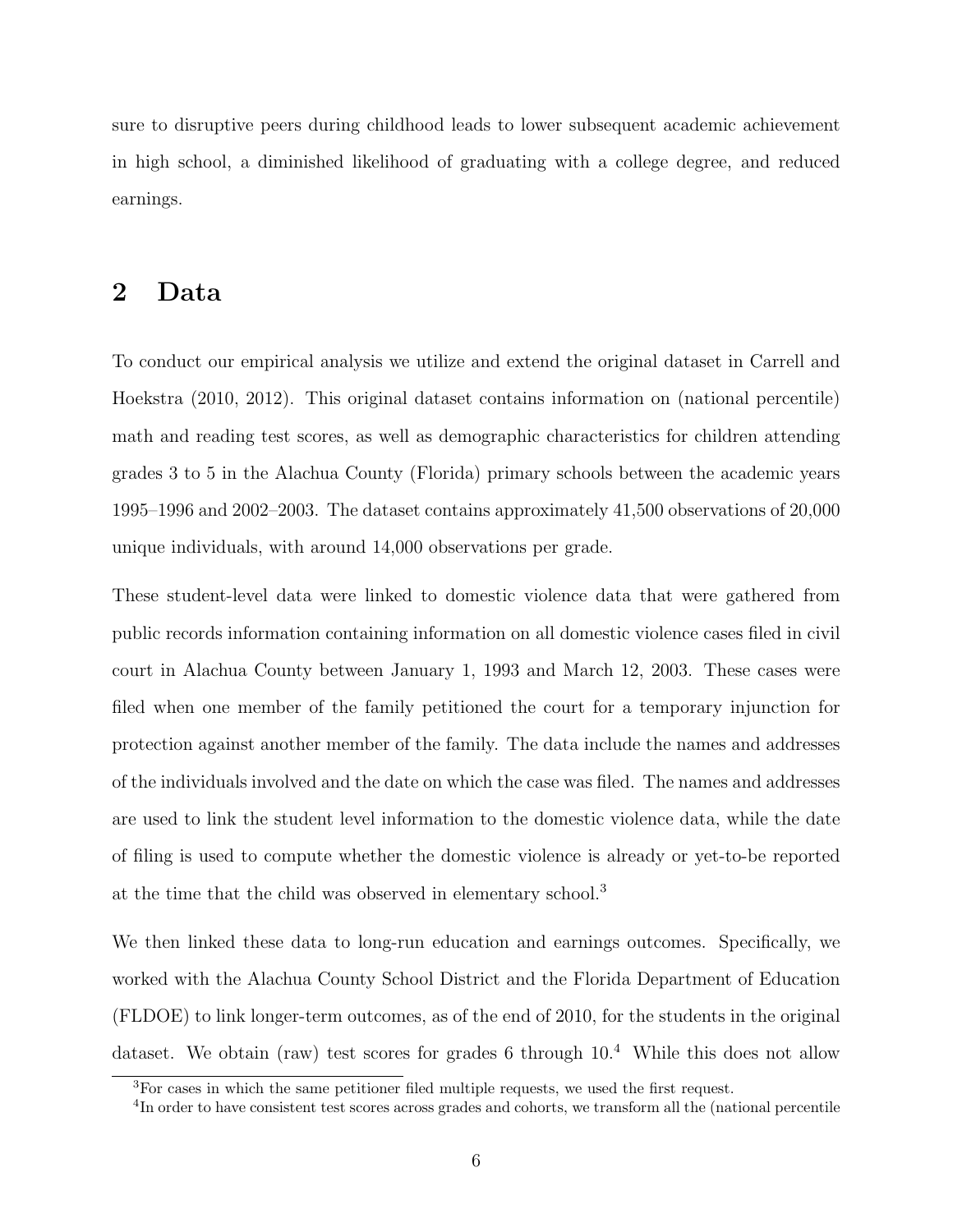us to observe test scores for students who switched to private schools or moved out of state, we do observe test scores for students outside of Alachua County so long as they attended public schools within the state of Florida.

Moreover, the FLDOE provided us with information on each student's college enrollment, courses completed, and degrees attained as of the end of 2012. However, the FLDOE collects such data only for students enrolled in public post-secondary Florida institutions. To supplement these data, we collect additional college enrollment and completion data from the National Student Clearinghouse (NSC), which has data from the majority of colleges and universities in the U.S.<sup>5</sup> Finally, the FLDOE also provided quarterly earnings for the students working in the state of Florida for the years 2000–2013. These earnings are transformed to 2013 real values, and are averaged for each individual across all quarters between ages 24 and  $28<sup>6</sup>$ 

Table (1) presents summary statistics for our main independent variables. These statistics show that around 38 percent of the sample is black and just over 50 percent are on subsidized lunch. Just under five percent of the students have been exposed to domestic violence at home, which is evenly split among boys and girls. In addition, of those students linked to domestic violence, around half are from homes that reported the domestic violence prior to the year and grade in which we observed them. The other half are from homes with as-yetunreported domestic violence that was reported sometime after the year and grade in which we observed them.<sup>7</sup> Around 75 percent of the students in our sample have ever enrolled in college, 28 percent have received some type of college degree, and around 20 percent have received a bachelor's degree. Average quarterly earnings is around \$5,000 dollars for those

or raw) scores into z-scores.

 $5$ See http://www.studentclearinghouse.org/colleges/enrollment\_reporting/participating\_ schools.php for the full list of reporting colleges and universities.

<sup>&</sup>lt;sup>6</sup>We note that, as we describe in more detail in the results section, we get similar results when we perform a more complicated first-within-then-between analysis that exploits the Frisch-Waugh-Lovell Theorem.

<sup>7</sup>As discussed in Carrell and Hoekstra (2012), the panel nature of our data allow us to exploit the timing of the reporting of the violence. Kaci (1994) finds that on average violence had occurred in the family for over four years prior to the reporting of the incident.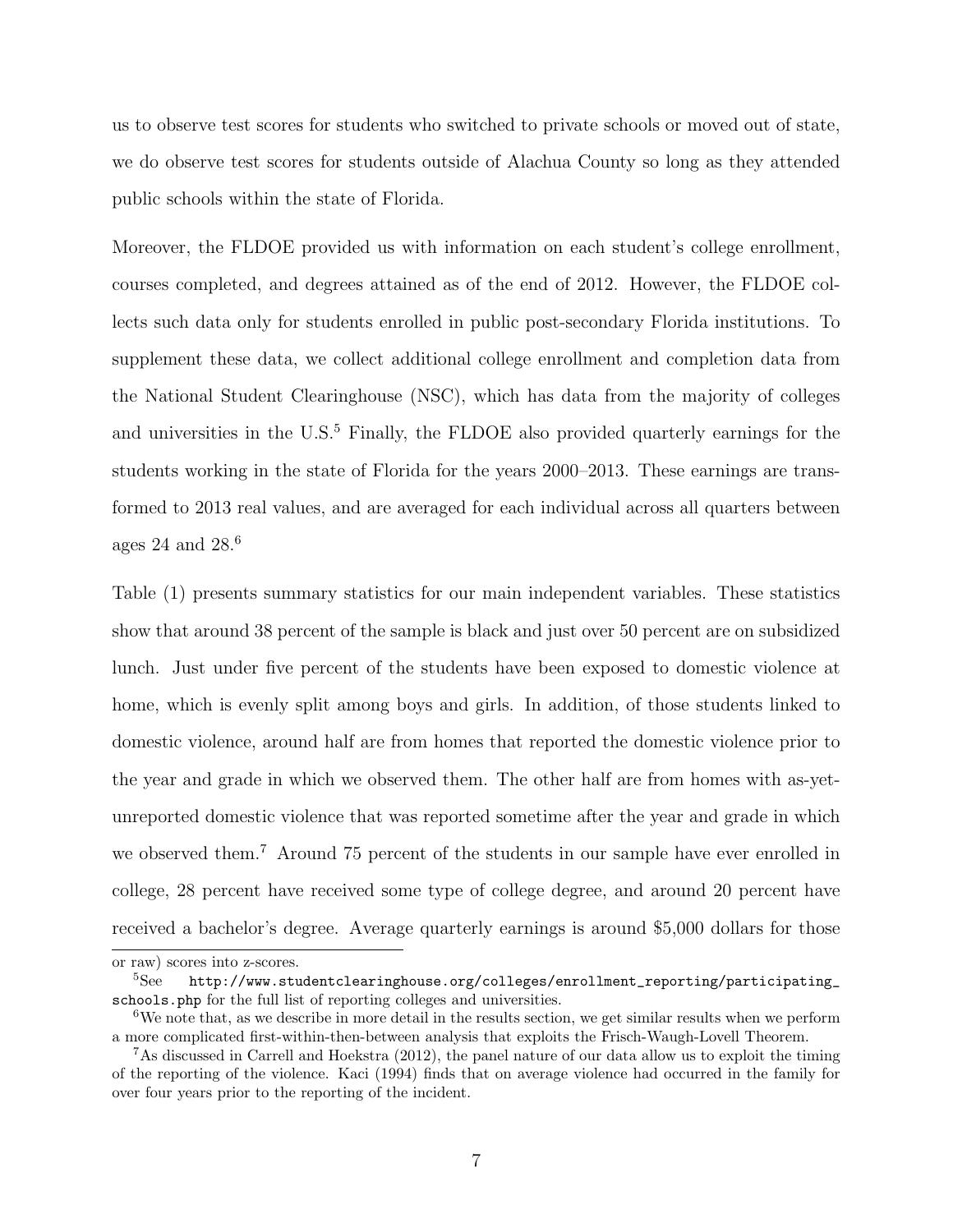observed with positive quarterly earnings between ages 24 and 28.

# 3 Empirical Strategy

The two main threats to identification in the peer effects literature are the reflection and the selection problems. The reflection problem arises since it is hard to disentangle whether disruptive peers affect a student's outcomes or whether the student negatively affects her peers (Manski, 1993). To overcome this problem, we define peer quality as the proportion of one's peers whose families have been linked to domestic violence. Thus, we assume that a child's peers do not cause that child's family to be characterized by domestic violence. While we would argue that this assumption is reasonable *ex ante*, we also note that Carrell and Hoekstra (2010) explicitly test for whether own domestic violence is affected by peer domestic violence, and find no evidence of such a correlation.<sup>8</sup>

The selection problem arises because students self-select into schools and peer groups that are similar to them  $(Hoxby, 2000a)$ . In the absence of being able to randomize students into peer groups, the main approach to overcome selection has been to exploit the natural variation in cohort composition across time within a given school (Hoxby and Weingarth, 2006; Vigdor and Nechyba, 2006; Hanushek et al., 2003; Lefgren, 2004; Bifulco, Fletcher and Ross, 2011). We also follow this approach and argue that while there is selection into schools, there is natural year-to-year population variation in the proportion of peers linked to domestic violence across cohorts within the same school. This is precisely the variation that we exploit in order to identify the impact of disruptive peers.

We also perform an empirical test of whether this year-to-year variation at the school-grade level is consistent with a random process. Following the resampling technique used in Carrell

<sup>8</sup>We also note that to the extent one believes that domestic violence is affected by one's child's classmates, one would then expect boys to be over-represented amongst families linked to domestic violence since boys have more behavioral problems. However, as noted in Table 1, boys and girls are equally likely to be linked to a family with domestic violence.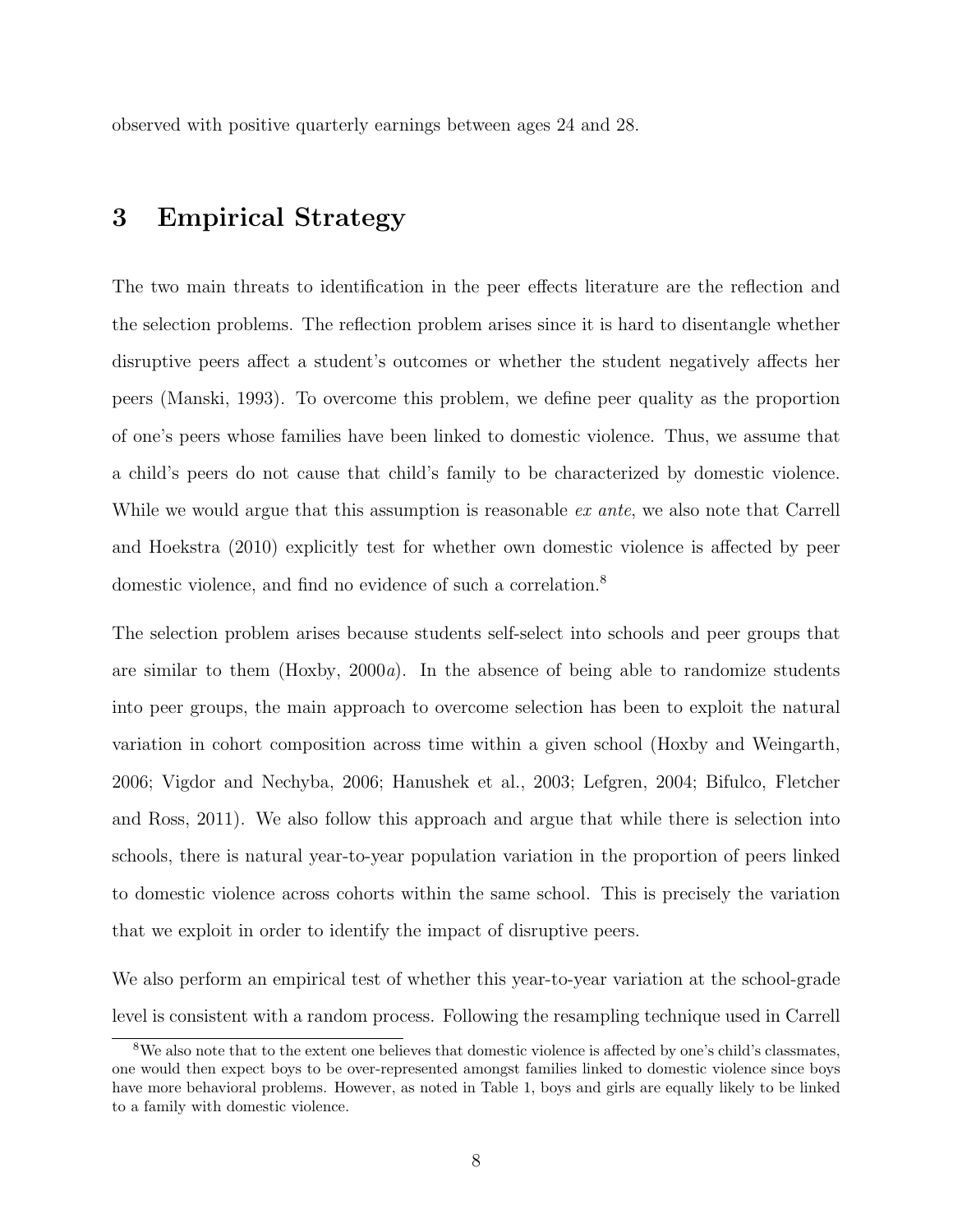and West (2010), for each cohort in each school and grade combination, we first randomly draw 10,000 cohorts of equal size, drawn from the relevant school/grade. Secondly, for each of the random cohorts we compute the average proportion of peers exposed to domestic violence. Thirdly, we compute empirical p-values for each of these random draws, where the p-value represents the proportion of simulated cohorts with average exposure to disruptive peers smaller than the average actually observed in that cohort. If the year-to-year variation at the school-grade level is random, we expect the distribution of the p-value to be uniform. Hence, we use a Kolmogorov-Smirnov one sample equality of distribution test to test whether the distribution of p-values is uniform, and we reject uniformity only 2 times out of 65.

We begin our analysis by focusing on a baseline model in which we control for school-by-grade fixed effects, grade-by-year fixed effects, and the proportion of peers in one's school-gradeyear cohort linked to domestic violence. Specifically, we estimate the following model:

$$
y_{igst} = \theta_0 + \theta_1 \frac{\sum_{k \neq i} DV_{kgst}}{n_{gst} - 1} + \theta_2 DV_{igst} + \theta_3 X_{igst} + \lambda_{gs} + \sigma_{gt} + \epsilon_{isgt},\tag{1}
$$

where  $i, g, s$  and  $t$  respectively represent the individual, grade, school and academic year. y represents the outcome variables of interest - test scores for grades three through ten, college enrollment, college graduation, labor force participation, and earnings.<sup>9</sup> Test scores are calculated by taking the average of the reading and the math score for each student in each grade.  $\lambda$  and  $\sigma$  are grade-school and grade-year fixed effects. The coefficient of interest is  $\theta_1$ , which is the coefficient on the proportion of peers from families linked to domestic violence. DV is an indicator variable that controls for own family violence, and X is a vector of additional controls that are included in some specifications. Individual-level controls include gender, race, neighborhood median family income (measured by zip code of home address), and subsidized lunch status, while cohort-level controls measure these same variables as well as both cohort size and median zip code family income at the school-grade-

<sup>9</sup>Note that these outcomes are grade invariant.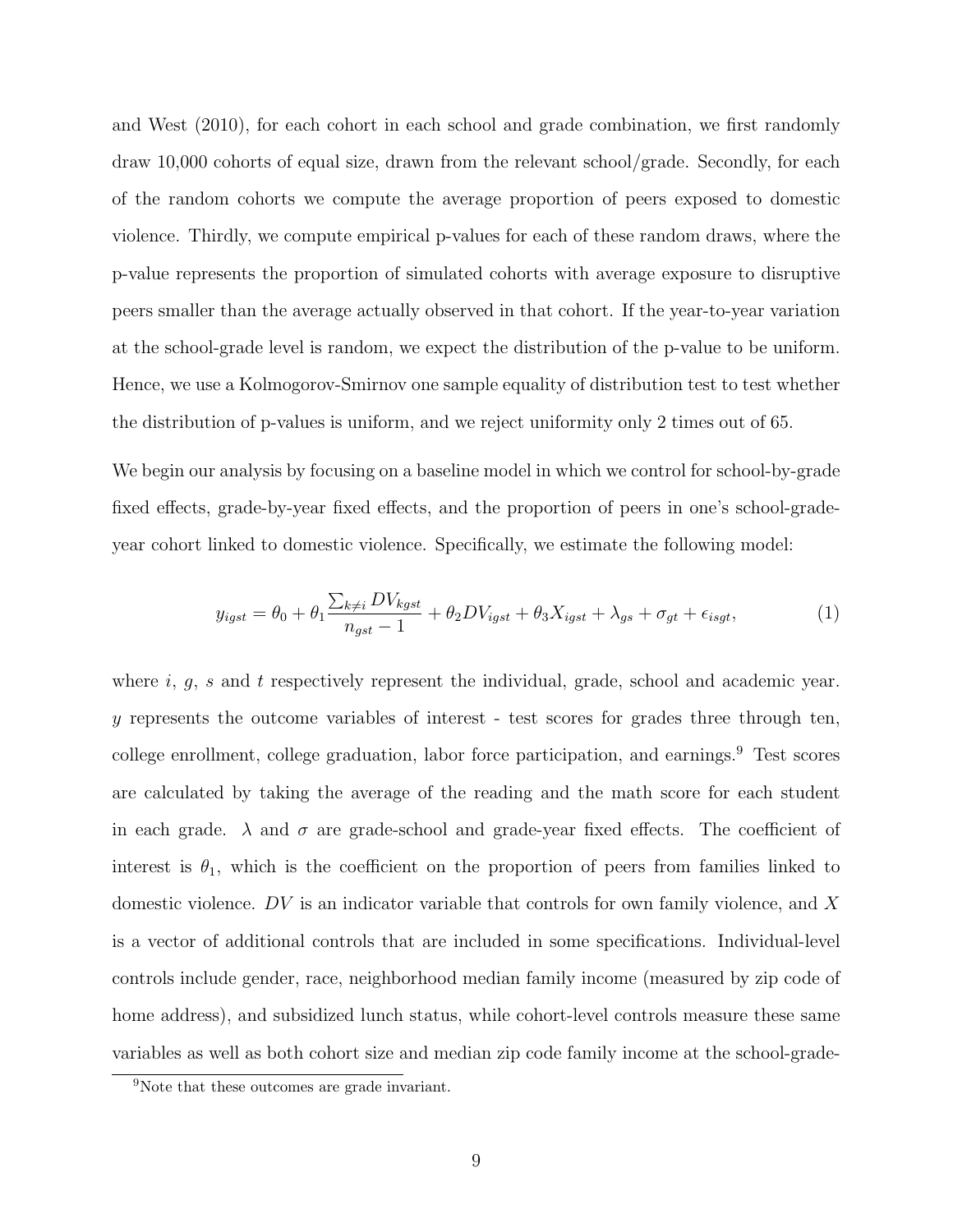year level. Lastly, all standard errors are clustered by the set of students who attended third through fifth grade in the same school.

In addition, because our primary goal is to assess the long-run consequences of exposure to disruptive students, we also use more targeted measures of disruptive students by focusing on certain subsets of children from families linked to domestic violence shown in previous research to have especially large effects on contemporaneous outcomes. Specifically, in some specifications we focus on the impact of boys from families linked to domestic violence, since Carrell and Hoekstra (2010) show that it is the boys from these families that are most disruptive to contemporaneous peer achievement. This is also consistent with Evans, Davies and DiLillo (2008), who find that boys exposed to domestic violence are significantly more likely to exhibit externalizing behaviors. In addition, we also present specifications in which we allow children from families with as-yet-unreported domestic violence to affect their peers differently than children from families who had already reported the domestic violence. Carrell and Hoekstra (2012) show that the negative contemporaneous impact these children have on their peers abruptly disappears once the family reports the domestic violence to the court, and survey evidence suggests that reporting domestic violence helps stop the physical abuse (Kaci, 1994). As a result, we would expect that children exposed to an idiosyncratically high number of peers with as-yet-unreported domestic violence will exhibit worse outcomes than children in other cohorts in that same school.

Finally, we note that because our data are composed of a panel of students who attended grades three through five in Alachua County, some students are observed only once while others are observed multiple times. Consequently, all of our results are estimated using probability weights, where the weight is the inverse of the number of times a student is observed in the sample. In addition, we note that while we do not observe students while they are in the first or second grade, we expect a high level of correlation between one's peers in those grades and one's peers in grades three through five. Thus, while our estimates are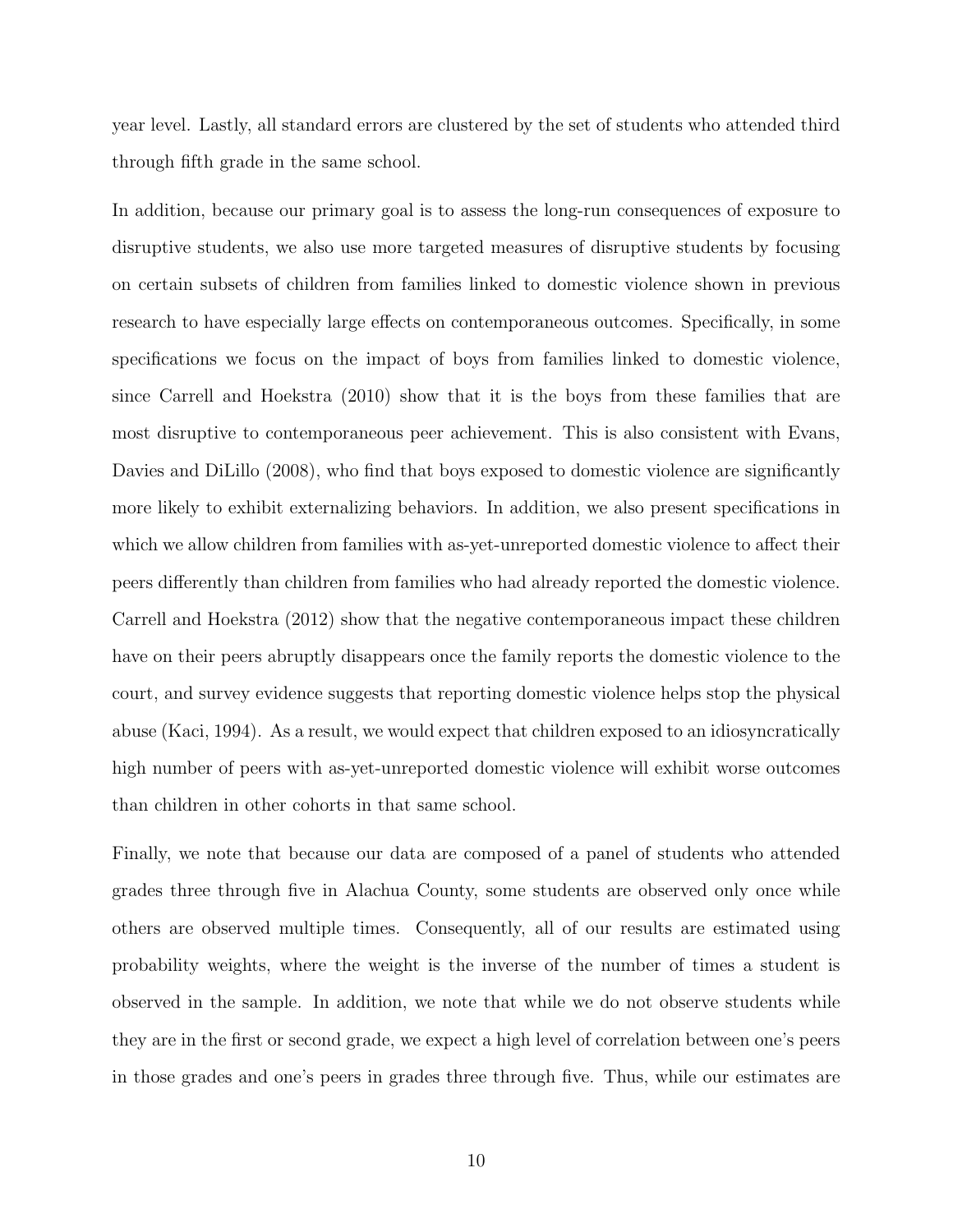identified using average peer exposure across the third through fifth grades, we believe our estimates are properly interpreted as the cumulative impact of disruptive peers throughout the five grades of elementary school.

The main threat to identification for our research design is the possibility that students and families select into or out of schools on the basis of peer domestic violence. For example, our estimates could be biased if motivated parents, with higher achieving children, move their children across schools when they notice an idiosyncratically high proportion of disruptive peers in their child's grade. We note that this would be a relatively extreme response given it likely involves moving one's residence. Instead, we believe it is much more likely that certain types of parents may lobby school principals to ensure their child is not put in the same classroom as certain other children perhaps known to be disruptive, rather than moving to a new residence and school altogether. Importantly, this type of avoidance behavior within schools does not invalidate our design or bias our estimates. This is because our estimates capture the reduced-form (average) effect of treatment at the cohort level, rather than the classroom level.

Nevertheless, we perform three exercises to address the possibility of selection into and out of cohorts across schools. First, we formally test for selection by analyzing whether cohort size or other family characteristics are correlated with the proportion of peers with domestic violence. We find no evidence of such relationship. Results are shown in Table 2, which shows the correlation between our three measures of disruptive peers and gender, race, subsidized lunch status, and neighborhood income level. Among the 30 estimates, only one is significant at either the 5 percent or 10 percent levels, which is approximately what one would expect due to chance. None is significant at the 1 percent level. Thus, we find little evidence to suggest that students are entering or leaving schools in a way that is systematically correlated with our three different proxies for disruptive peers.

Similarly, in a related approach we estimate effects both without and with individual and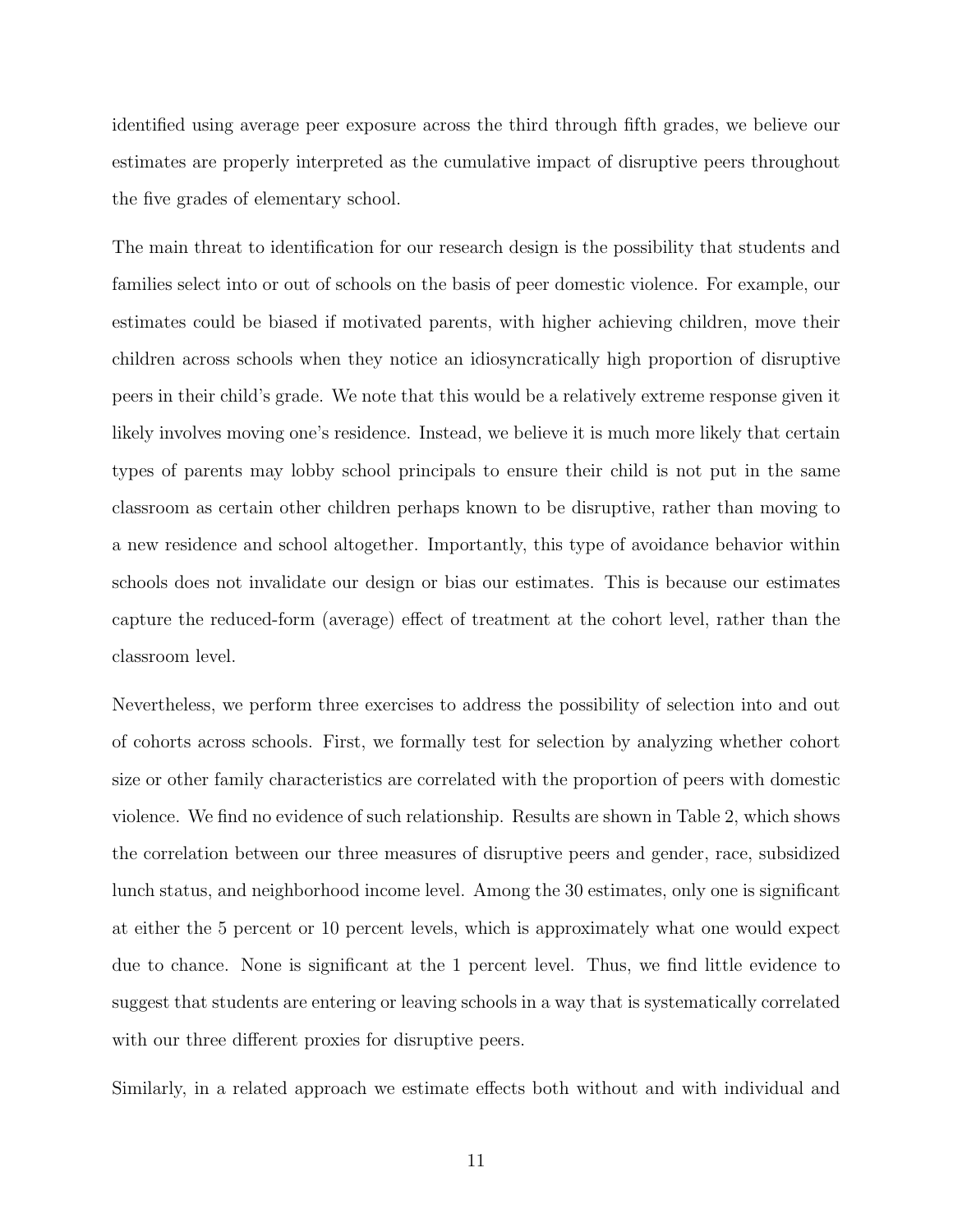other peer controls, and show that the inclusion of controls does not affect our estimates. If our estimates were sensitive to these controls, then we would worry that even conditional on school-by-grade fixed effects, students more exposed to disruptive students may be otherwise different from those who are less exposed.

Finally, we also combine all of our covariates into a predicted log earnings measure for each individual, and show that predicted log earnings is uncorrelated with whether the individual was exposed to an idiosyncratically high or low concentration of disruptive peers during elementary school. Specifically, we regress log earnings on the full set of fixed effects and controls, excluding peer domestic violence, and use the estimated coefficients to predict earnings for each individual who is subsequently observed with positive earnings. We then graph predicted log earnings against the percent change in residual exposure to disruptive peers (relative to the average peer exposure for that school and grade) after controlling for school-grade and grade-year fixed effects. Results are shown in the red dashed lines and corresponding local averages in Figure 1. Importantly, across all three measures of treatment, the relationship between predicted earnings and treatment is flat. That indicates there is no reason to believe that students across these different cohorts should have had different earnings levels, absent the effect of exposure to disruptive peers. In addition, this shows that income-earning potential for those observed with earnings is not systematically correlated with treatment. This suggests that attrition out of the state is unlikely to bias our estimates, though we note that we also directly test for selection into the labor force.

Figure 1 also highlights our main findings on the long-run impact of disruptive peers on earnings. In contrast to predicted earnings, which do not vary with intensity of treatment as graphed on the x-axis, actual earnings (shown in solid black) do vary significantly with whether one was exposed to an idiosyncratically high or low proportion of peers linked to domestic violence. Consistent with expectations, the raw data shown in Figure 1 indicate that children who were exposed to an above-average concentration of disruptive peers in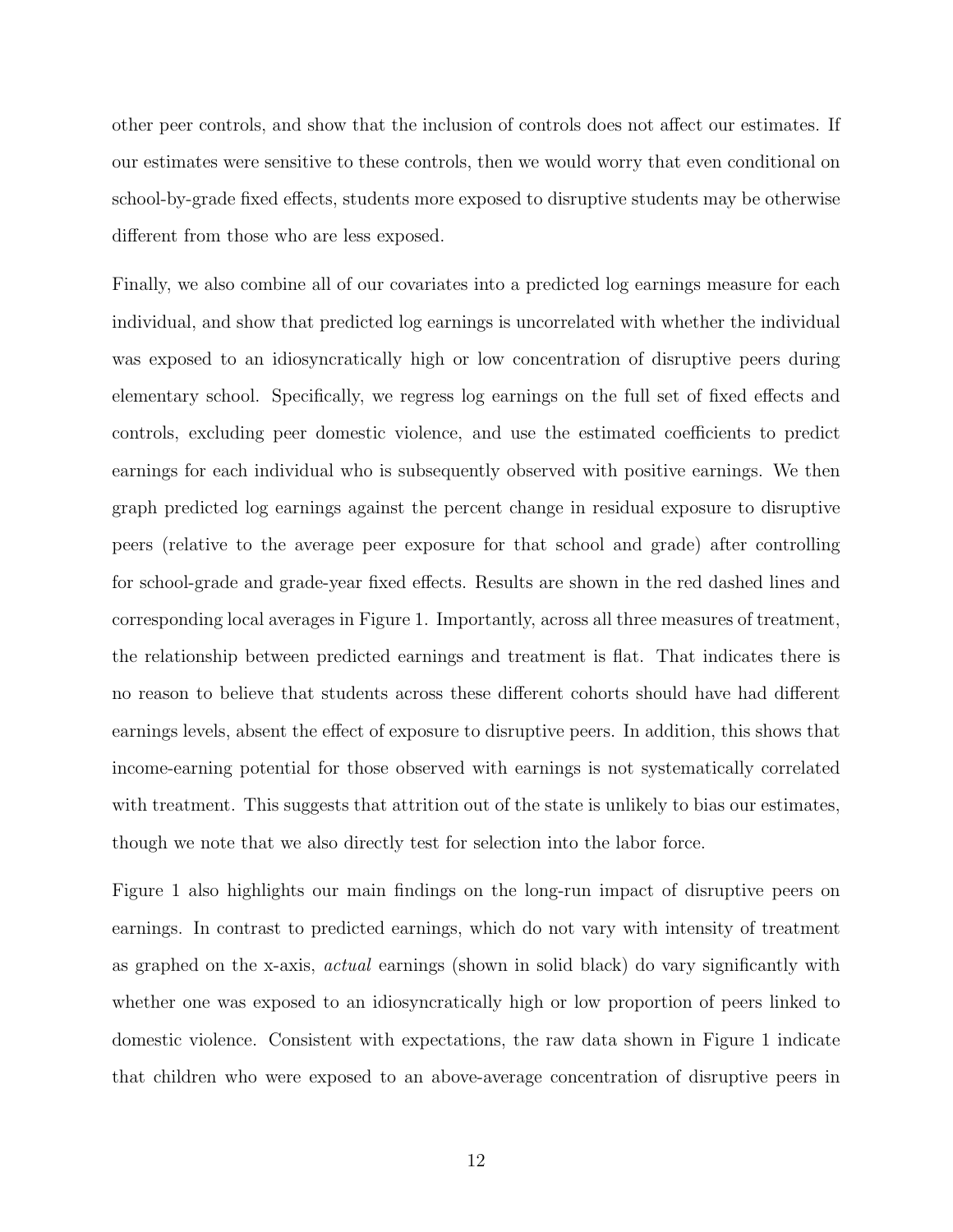elementary school have much lower-than-predicted earnings. Thus, while we will document the magnitude of these effects empirically in the next section, Figure 1 provides an illustration of both the validity of the research design as well as the qualitative long run impact of peers on earnings.

# 4 Results

To examine the long-run consequences of exposure to disruptive peers during elementary school, we focus on three sets of outcomes. First, we replicate the findings of Carrell and Hoekstra (2010, 2012) by examining the impact of disruptive peers on test scores during elementary school. We then ask whether the impacts of those disruptive peers are evident in middle and high school test scores, college attendance and degree attainment, and labor market earnings as adults aged 24 to 28. Importantly, for each outcome we restrict our data to the sample of students old enough to have been observed with that outcome.

In addition, we focus on three different measures of disruptive peers. The first is the proportion of peers exposed to domestic violence, who were shown by Carrell and Hoekstra (2010) to have marginally significant impacts on contemporaneous achievement. We then focus on two other measures of disruptive peers previously shown to have larger impacts on contemporaneous learning: male peers from families exposed to domestic violence, and peers from families with as-yet-unreported domestic violence.

### 4.1 Test Scores

We begin by showing the impact of disruptive peers on contemporaneous and subsequent standardized test scores. Results are shown in Table 3, where the first two columns of Panel A replicate Carrell and Hoekstra (2010) by assessing how children linked to domestic violence affect the third- through fifth-grade test scores of their peers. The specification in column (1)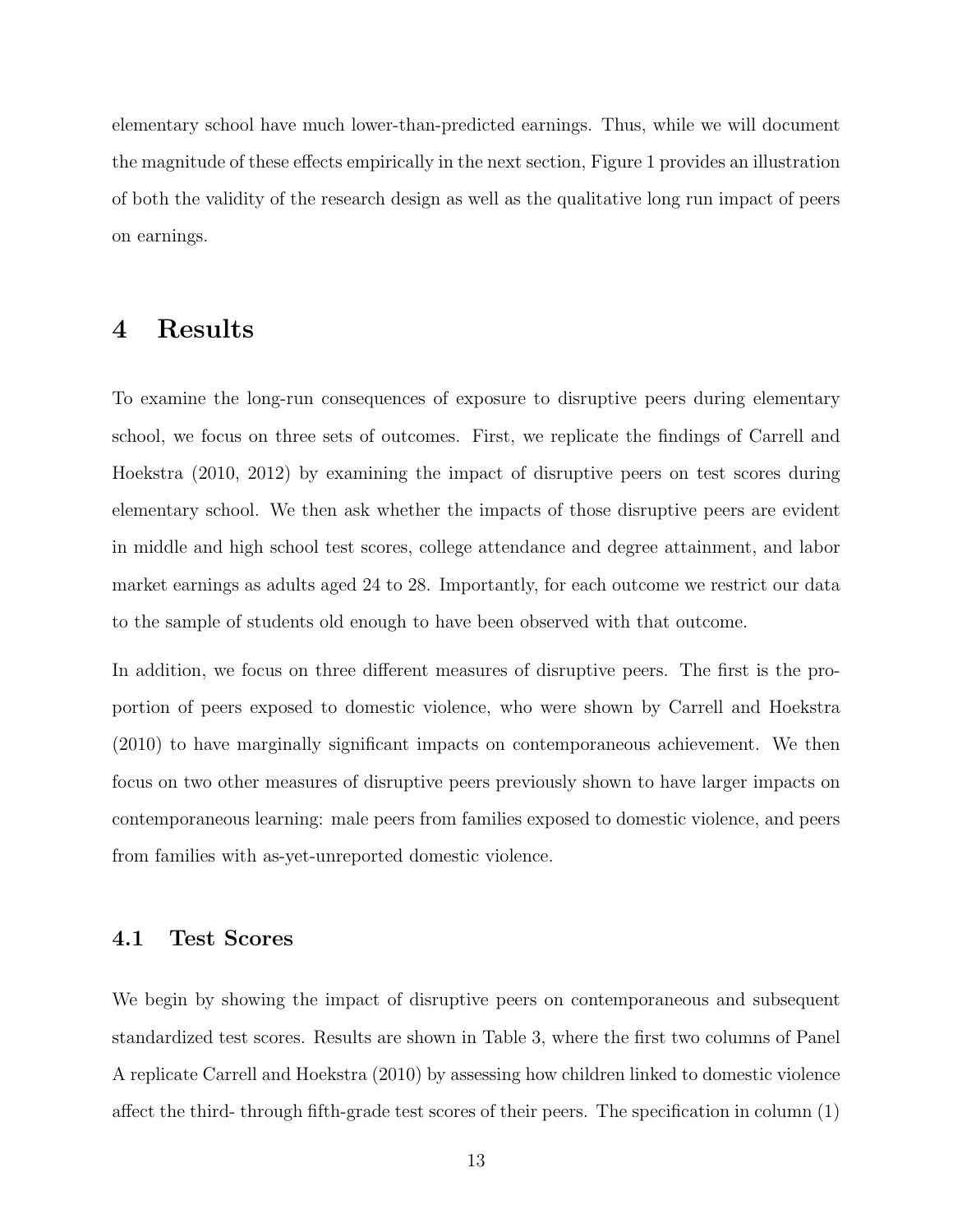includes only grade-year fixed effects, school-grade fixed effects, and own domestic violence status as controls, while column (2) additionally controls for other individual and cohortlevel controls. The estimate in column (1) of -0.48, which is significant at the 5 percent level, suggests that adding one disruptive student to a class of 25 reduces achievement by 0.02 of a standard deviation  $(1/25 * -0.48)$ . Estimates in columns (3) and (4) indicate a more modest and statistically insignificant impact during grades 6 through 8, though the effect of that same disruptive peer during elementary school is again a reduction of around 0.02 standard deviations in grades 9 and 10.

Panel B of Table 3 shows estimates of the impact of male and female peers from families linked to domestic violence. As shown by Carrell and Hoekstra (2010), it is the boys from these troubled families that most negatively affect peer academic performance. The estimate in column (1) indicates that adding one disruptive male peer to a class of 25 reduces grade  $3 - 5$  test scores by 0.03 standard deviations  $(1/25 * -0.81)$ , while female peers from families linked to domestic violence do not appear to reduce their peers' academic performance.

Estimates of the impact of peers exposed to as-yet-unreported and reported domestic violence are shown in Panel C of Table 3. Consistent with Carrell and Hoekstra (2012), results indicate it is the children from families who have not yet reported the domestic violence that negatively impact their peers' contemporaneous achievement. Estimates in columns (1) and (2) indicate that adding one peer with as-yet-unreported domestic violence significantly reduces test scores by between 0.03 and 0.04 standard deviations. As with the results in Panels A and B, this peer effect appears to diminish in grades  $6 - 8$ , though it is again statistically significant and of similar magnitude in grades 9 – 10.

Importantly, estimates across all grade levels in Table 3 change little when including individuallevel and cohort-level controls. This is consistent with the identifying assumption, and provides additional evidence beyond that documented by Carrell and Hoekstra (2010) and in Figure 1 and Table 2 that there is little evidence that high-ability students selected out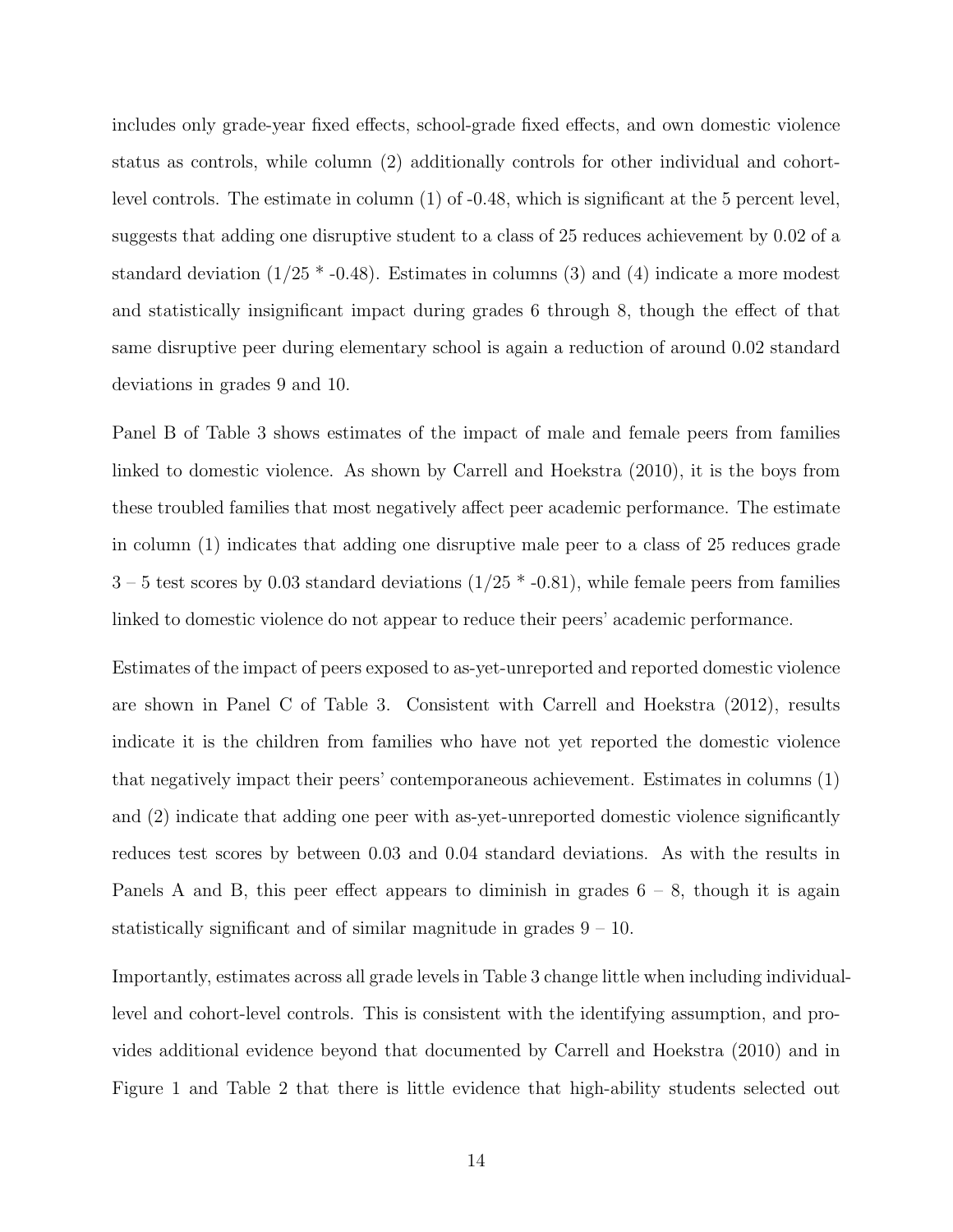of schools when they were subjected to an idiosyncratically high proportion of disruptive peers.

### 4.2 College Attendance and Degree Attainment

We now turn to the question of whether having disruptive peers in elementary school also leads to worsened college attendance and degree attainment. Results are shown in Table 4, which takes the same form as Table 3. Columns 1 and 2 show results for college enrollment without and with additional individual and cohort-level controls; columns (3) and (4) show results for the likelihood of receiving any college degree; and columns (5) and (6) show results for four-year degree.

Results in Table 4 indicate that elementary school exposure to boys from troubled families and to children from families with as-yet-unreported domestic violence has significant impacts on college enrollment and degree attainment. For example, estimates in column 2 suggest that adding one disruptive boy to a class of 25 throughout elementary school leads to just over a 1 percentage point (1.6 percent) reduction in college enrollment ( $1/25$  \*-0.29), which is significant at the 10 percent level. Similarly, the estimate of -0.47 in column (4) of Panel B indicates that exposure to that disruptive boy reduces the probability of receiving any degree by a statistically significant 2.0 percentage points, or 7 percent.

Estimates in Panel C suggest similarly large negative impacts of elementary school exposure to peers from families linked to as-yet-unreported domestic violence. For example, estimates in columns (2) and (4) indicate that exposure to one peer in a class of 25 leads to a 1.6 percentage point (2.2 percent) reduction in college enrollment and a 2.6 percentage point reduction in the likelihood of receiving any college degree. Both estimates are statistically significant at the one percent level. In short, there is strong evidence that exposure to disruptive peers during elementary school leads to significantly worse outcomes with respect to both college attendance and degree attainment years later.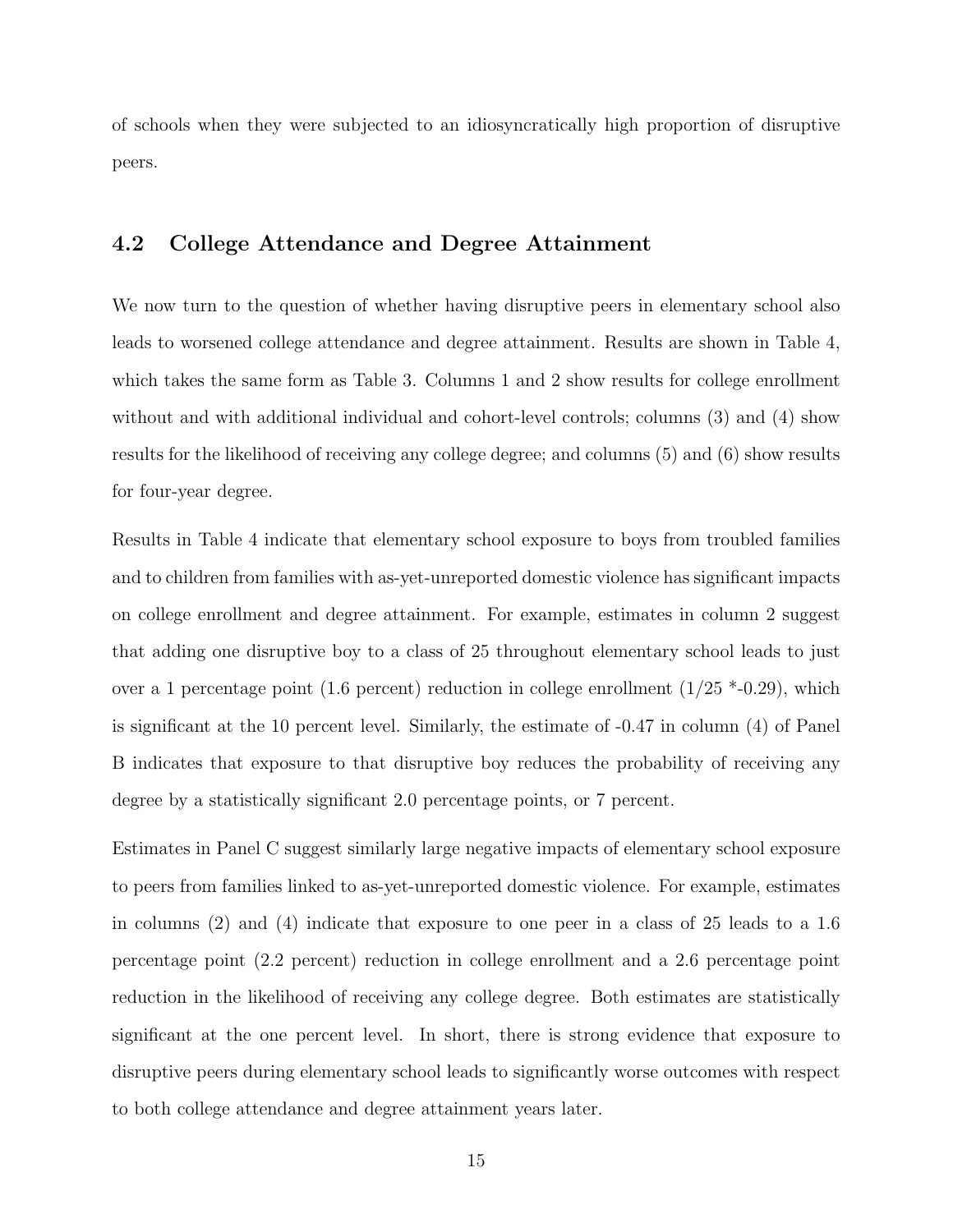### 4.3 Labor Market Outcomes

Finally, we turn to labor market outcomes. Results for the baseline specification are shown in Panel A of Table 5. Columns (1) and (2) show evidence that the proportion of peers during elementary school linked to domestic violence has little effect on labor force participation. However, there is strong evidence that these peers reduce earnings. Columns (3) and (4) show estimates for average quarterly earnings, including zeros; columns (5) through (8) show estimates for the level and log of quarterly earnings conditional on being observed with positive earnings. Estimates across columns (3) through (8) in Panel A indicate that elementary school exposure to one additional disruptive student in a class of 25 reduces earnings by between 3 and 4 percent. All estimates are significant at the 10 percent level, and all but one is significant at the 5 percent level.

Somewhat surprisingly, when we define our peer domestic violence variable by gender of the student as in Panel B, we do find some evidence that peers impact labor force participation. Specifically, exposure to boys from domestic violence families is associated with reduced labor force participation, while exposure to girls is associated with somewhat increased labor force participation.<sup>10</sup>

While we do not have a good interpretation of exactly why some measures of peers have effects on labor force participation, it is important to note that the estimated peer effect of disruptive male students does not depend on whether we include individuals not observed with earnings as in columns  $(3)$  and  $(4)$ , or condition on positive earnings as in columns  $(5)$ through (8). All of those estimates are statistically significant at the 5 percent level, with

<sup>10</sup>We suspect that the reduction in labor force participation associated with disruptive males is due to a combination of increased unemployment and perhaps incarceration among those exposed to them. A more worrisome explanation is that high-ability peers who are exposed to an idiosyncratically high number of disruptive boys in elementary school systematically leave the state. However, we find comfort in the fact that for our other measures of disruptive peers in Panels A and C we find no evidence of any impact on the likelihood of being observed with positive earnings, and still find statistically significant and economically meaningful impacts on all three measures of earnings. In addition, we note that predicted earnings for those subsequently observed with positive earnings, as shown in Figure 1, are uncorrelated with the level of exposure to disruptive peers.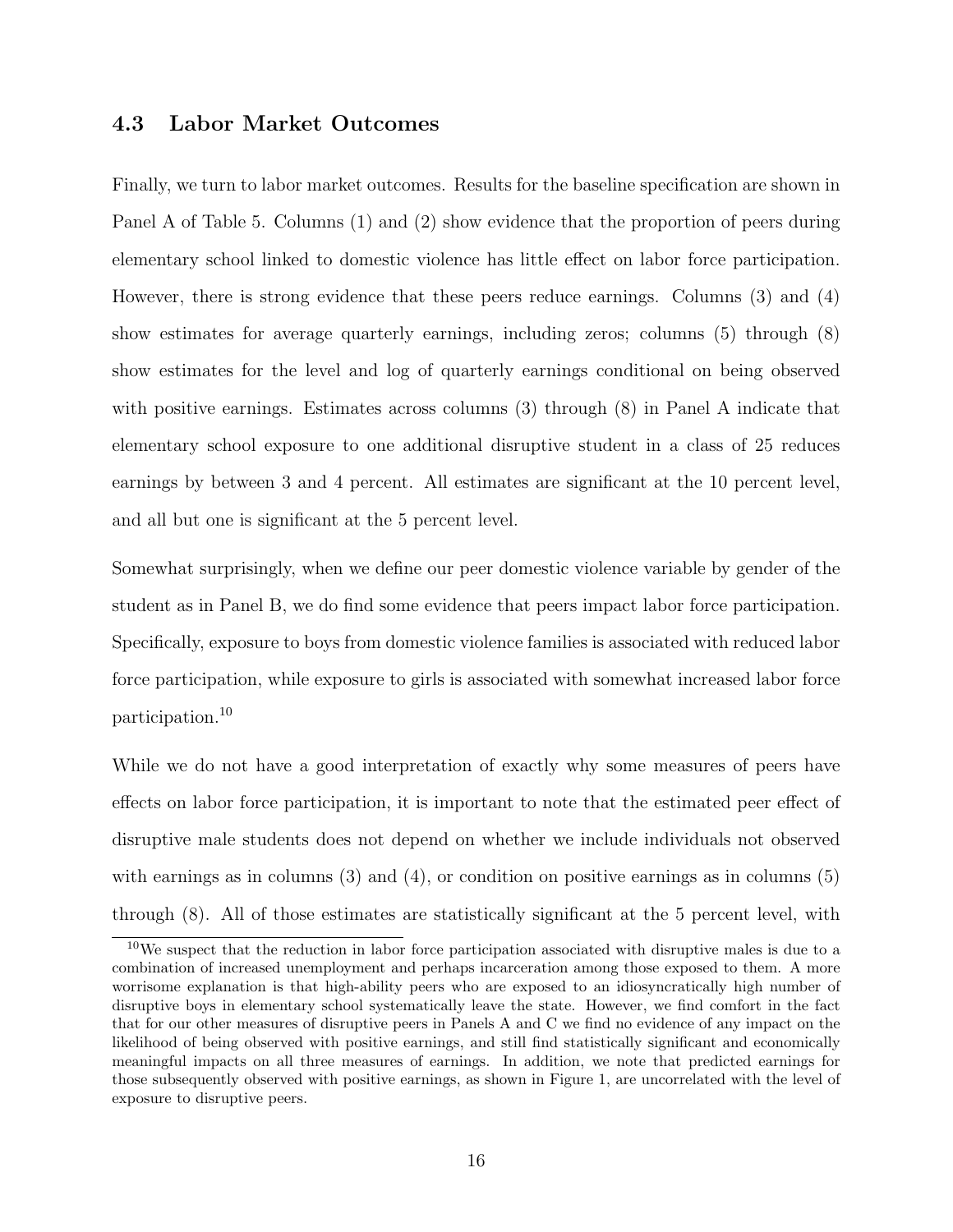estimates conditional on positive earnings indicating that exposure to one of these disruptive boys reduces earnings by 4 to 5 percent. For example, the estimate in column (5) of -6,529 indicates that exposure to one more disruptive male in a class of 25 throughout elementary school reduces earnings by \$261. That drop in earnings represents a reduction of 5.2 percent, given average quarterly earnings of \$5,018 as shown in the bottom of Table 4.

Results in Panel C of Table 5 also show strong evidence that disruptive peers, as defined as those exposed to as-yet-unreported domestic violence, reduce adult earnings. While there is no effect of peers with unreported domestic violence on labor force participation (columns (1) and  $(2)$ , all estimates on earnings in columns  $(3)$  through  $(8)$  are negative and statistically significant at the 5 percent level. Estimates in columns (5) through (8) that condition on being observed with positive earnings imply that exposure during elementary school to one more peer from a family with unreported domestic violence in a class of 25 is associated with a 5.4 to 6.7 percent reduction in earnings.

Importantly, estimates across all specifications are unaffected by the inclusion of other individual and cohort-level controls. This suggests that other observable determinants appear to be uncorrelated with the idiosyncratic year-to-year variation in disruptive peers we are exploiting, which is consistent with the identifying assumption. In addition, we note that while the outcome of interest in Table 5 is earnings averaged across all quarters—either including or excluding quarters with zeros, depending on the column—results are similar when we use a more complicated estimator that adjusts explicitly for calendar year and age effects.<sup>11</sup>

In summary, we find strong evidence that exposure to disruptive peers during elementary

<sup>&</sup>lt;sup>11</sup>Specifically, we perform a first-within-then-between analysis that exploits the Frisch-Waugh-Lovell Theorem. We first partial out age and year effects from both log earnings and the peer domestic violence treatment measure, then average residual earnings by individual, and then regress average residual earnings on residual treatment. Estimates are very similar. For example, the first-within-then-between estimates corresponding to the estimates of -0.89, -0.98, and -1.34 shown in Column 8 of Panels A, B, and C in Table 5 are -0.90, -1.04, and -1.34, respectively. Because the results are so similar—which is in part because gradeby-year effects included in our analyses capture many of the differences in labor market conditions across individuals—we focus on the simpler analysis that uses average earnings.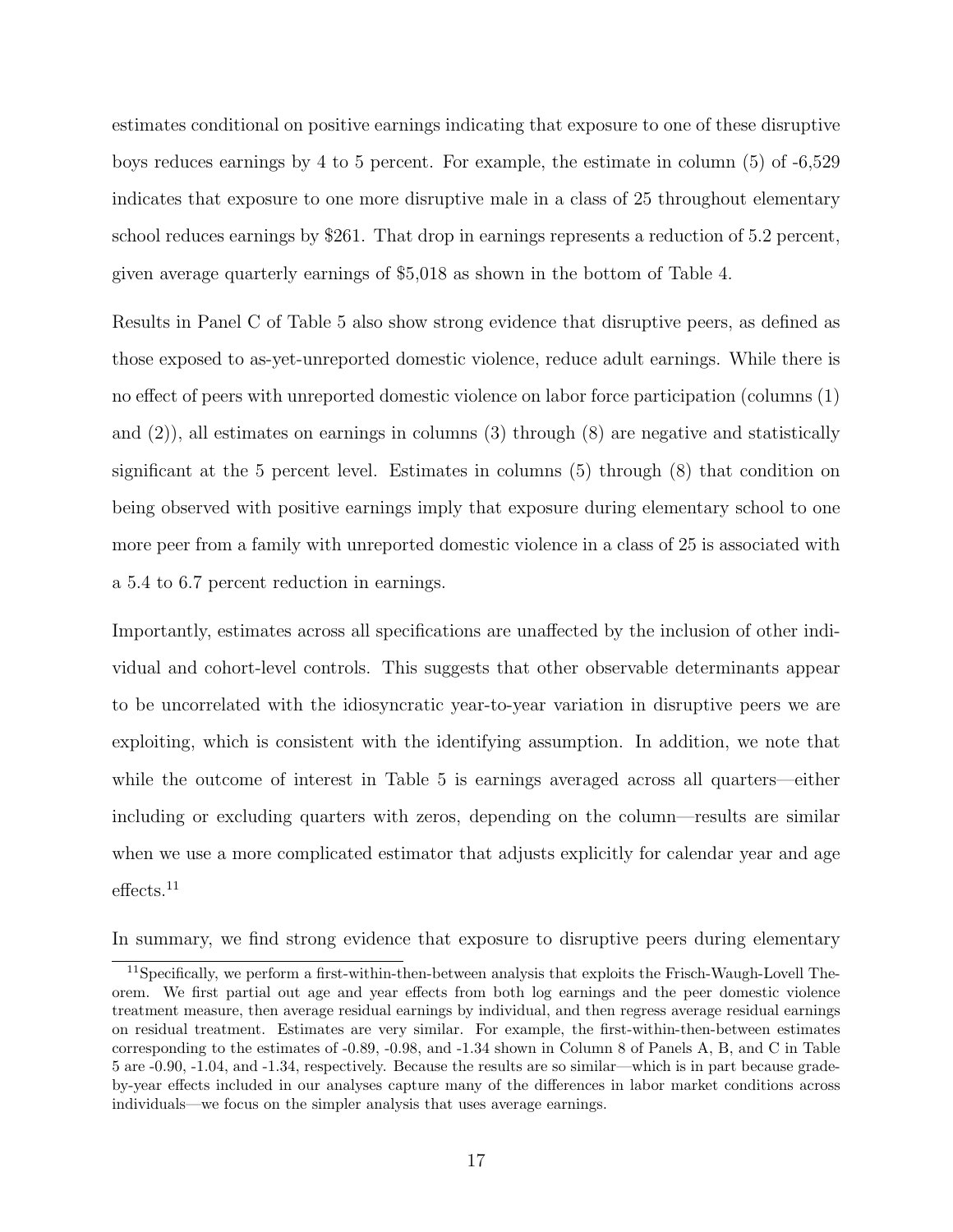school leads to significantly lower earnings in adulthood. These effects are consistent across several different measures of disruptive peers and are robust to different ways of modeling the relationship between earnings and disruptive peers.

### 4.4 Subgroup and Quantile Analyses

We now turn to the question of which students are most affected in the long-run by exposure to disruptive peers during elementary school. Specifically, we test for differences by gender, by parental socioeconomic status (as proxied by subsidized lunch status), and by race. In addition, we also perform a quantile analysis of the test score and earnings results.

Subgroup results are shown in Table 6. Panel A shows results for Grade 9 and 10 test scores; Panel B shows estimates for graduating from college with any degree; Panel C shows results for the likelihood of being observed with positive earnings; Panel D shows results using earnings (including zeros), and Panel E shows results using log earnings (which exclude zeros).

Results regarding gender show that, in contrast to what Carrell and Hoekstra (2010) found when examining contemporaneous outcomes, there are few meaningful differences between the men and women with respect to the long-run impacts of disruptive peer exposure. Estimates for men and women are similar for all outcomes including grade 9 and 10 test scores, degree attainment, and earnings. In only 1 of the 15 cases are the estimates for men and women statistically different from each other (earnings levels including zeros for the peer domestic violence measure). But even there, we note that the estimates for the other two measures of disruptive peers are neither statistically nor economically different between men and women. In fact, the only difference (which is not shown in Table 6 for brevity purposes) is that while disruptive boys and girls both lead to reduced peer boys' adult earnings, disruptive girls also reduce girls' adult earnings.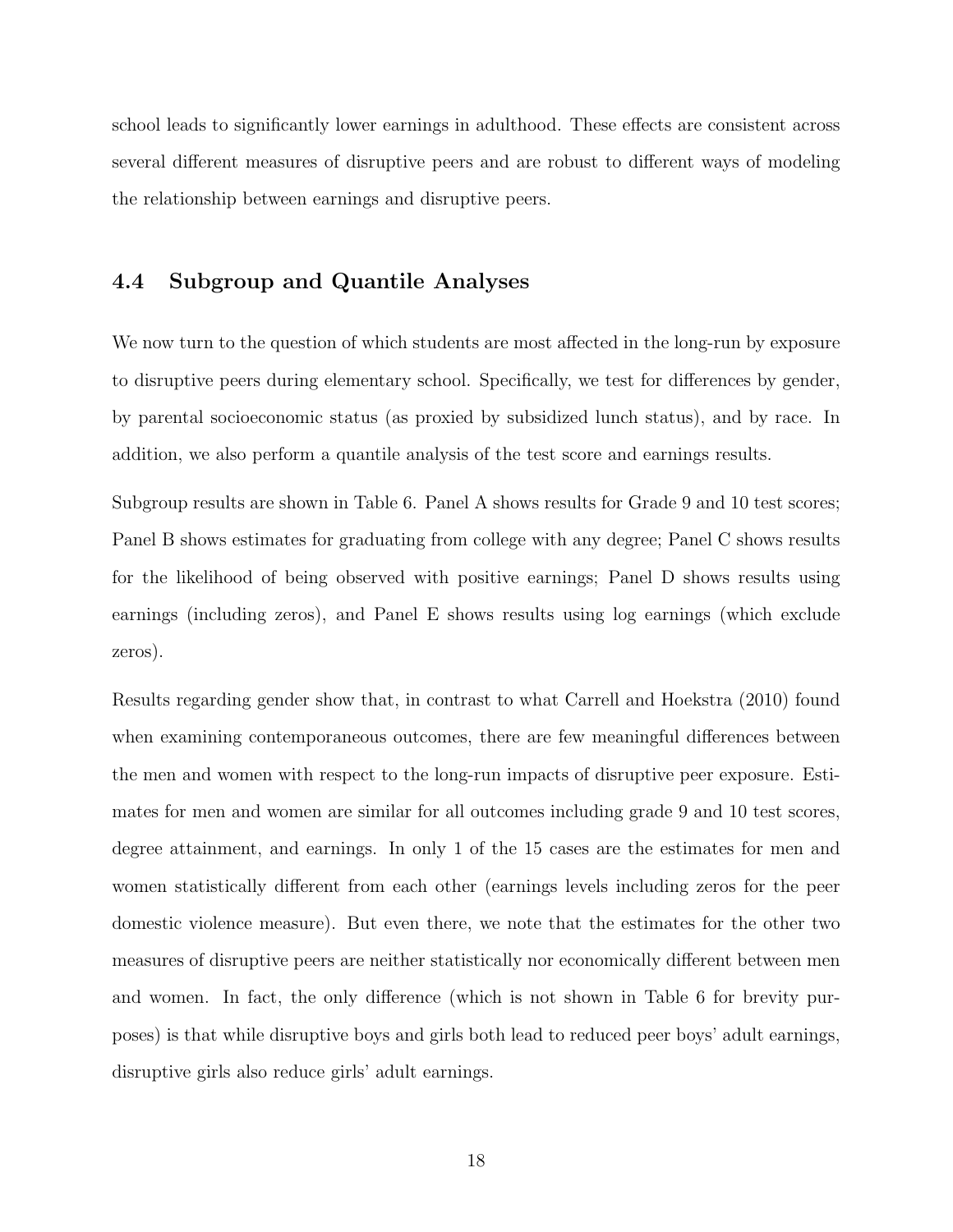In the third and fourth columns of Table 6, we examine the impact of disruptive peers on the outcomes of children who come from lower- and higher-income households, measured by subsidized lunch status during elementary school. The point estimates indicate that students with higher socioeconomic status experience larger declines in their high school test scores and degree attainment, though the results on earnings are more mixed and depend on specification.

The most interesting subgroup effects are shown in the last two columns of Table 6, which show that while there are relatively few differences between whites and blacks with respect to high school test scores and degree attainment, there are significant differences with respect to earnings. White students experience significant declines in earnings due to disruptive peer exposure; the estimate from the log specification implies that exposure to one disruptive student in a class of 25 reduces earnings by 5 percent. This is more than twice the estimated effect for blacks, which is not statistically different from zero.

In addition, we also perform a quantile analysis to examine how the long run effects differ across the test score and earnings distributions. Results for high school test scores and log earnings are shown in Appendix Figures A.1 and A.2, respectively. Results for test scores suggest that the biggest effects of disruptive peers are on those in the top half of the achievement distribution, while results for earnings suggest the largest effects are at the very bottom of the earnings distribution, though effects are present and roughly similar across the rest of the earnings distribution.

In summary, results from Table 6 yield three patterns with respect to the heterogeneous impacts of disruptive peers. First, students seem to experience similar effects across gender and socioeconomic status. Second, white students seem to experience larger declines in earnings due to disruptive peers relative to black students. Third, while the test score impacts seem to affect the top of the distribution the most, the earnings effects are largest for students at the bottom of the earnings distribution.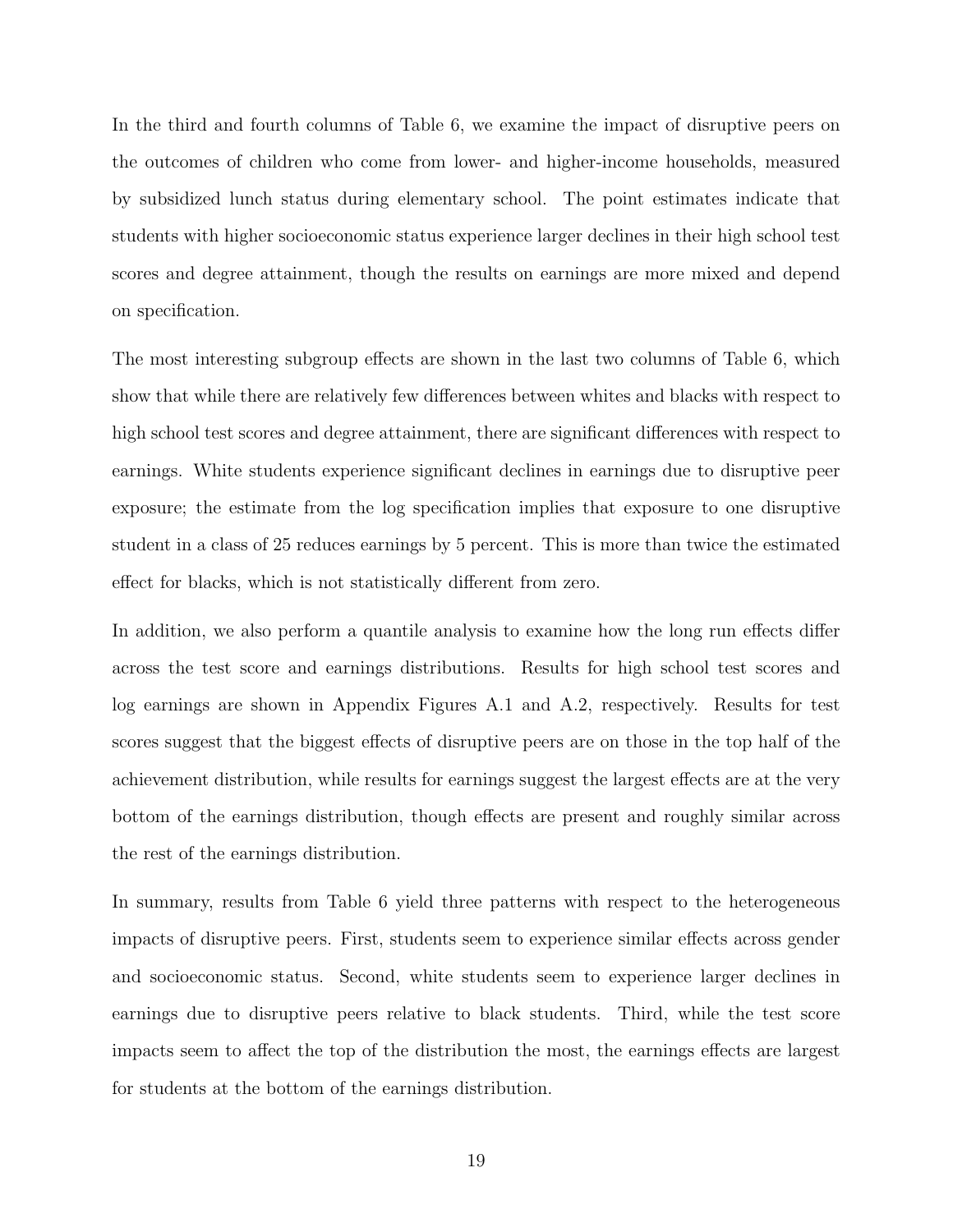### 5 Discussion and Interpretation

Given the large long-run peer effects documented in the previous section, a natural question is the exact mechanism through which those effects arise. One such potential mechanism is the impact of disruptive peers on educational attainment. Our findings above indicate that exposure to an additional disruptive peer reduces the likelihood of receiving any type of college degree by 0.7 to 2.6 percentage points, depending on the measure of disruptive peer used. In a review of the literature on the economic returns to community college degrees, Belfield and Bailey (2011) report that the return to those degrees is between 10 and 30 percent. If these returns hold in our sample, an additional disruptive peer would lead to as much as a 0.78 percent decrease in earnings through this one educational channel (-0.026\*30). Similarly, a back-of-the-envelope calculation indicates that the 9th and 10th grade test score reductions we observe can explain only around 15 percent of the total reduction in earnings.<sup>12</sup> In addition, the results of the subgroup and quantile analyses are difficult to reconcile with the hypothesis that the effects work largely through educational achievement or attainment. For example, disruptive peers have the largest effects on the test scores of high-achievers, while the earnings effects are largest at the bottom of the earnings distribution. Similarly, while the effects on earnings are largest amongst whites, both whites and blacks experience similar effects on educational achievement.

For all of these reasons, we expect that a significant proportion of the earnings effects documented above likely comes from non-cognitive skills. Unfortunately, the nature of noncognitive skills makes it difficult to test this directly. In Appendix Table A.2, we provide some evidence by showing the impacts on suspensions during high school. While the results are not perfectly consistent with the impacts on earnings shown in Table 5, they do suggest

 $12\%$  estimate that adding one disruptive student to a classroom of 25 reduces earnings by 3.56 percent. By comparison, the same disruptive student reduces test scores by 0.025 standard deviations. Using a simple hedonic regression of log earnings on grade-by-year fixed effects, school-by-grade fixed effects, and test scores, we estimate that a one standard deviation increase in test scores is associated with a 20 percent increase in earnings. That implies a 0.025 standard deviation reduction in test scores would result in a 0.5 percent reduction in earnings, which is 14 percent of our overall effect of 3.56 percent.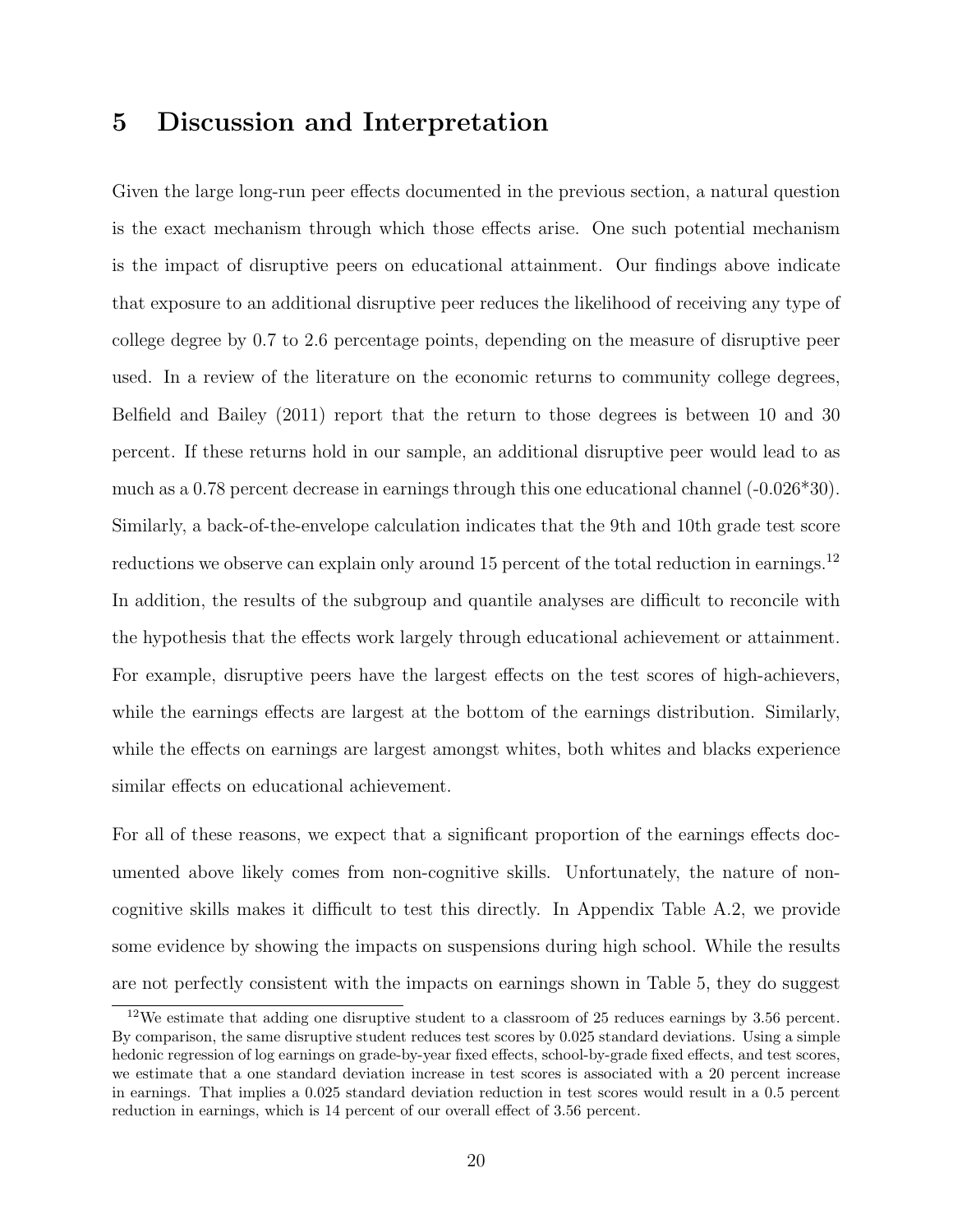that exposure to disruptive peers during elementary school can have long-run impacts on the type of behavior that may have significant implications labor market success. In addition, it is important to note that the likelihood the earnings effects work through non-cognitive channels is broadly consistent with the existing literature on the long-run impacts of other childhood interventions, much of which finds large long-run effects that are difficult to explain through achievement. For example, recent studies on the Perry Preschool Program and Project Star have shown that the impact of these programs on non-cognitive skills can explain a larger share of actual earnings gains compared to their impact on cognitive performance (Almlund et al., 2011; Chetty et al., 2011; Heckman, Pinto and Savelyev, 2013). Similarly, Chetty, Friedman and Rockoff (2014) document large effects of teacher quality on earnings despite evidence that test score gains due to better teachers fade out in subsequent years. Finally, the likelihood that the long-run effect of peers linked to domestic violence works through a non-cognitive channel is also consistent with recent research on peer effects in crime; Stevenson (2015) finds that the juvenile correctional center peers that increase future crime the most are those who come from difficult or dangerous homes.

In addition, it is also helpful to place the magnitudes of these effects in a larger context by comparing them to other educational inputs. With respect to college attendance, our findings indicate that one year of exposure to a disruptive boy peer reduces college enrollment by 0.2 percentage points.<sup>13</sup> These effects are relatively small compared to the impact of other inputs. For example, Dynarski, Hyman and Schanzenbach (2013) and Chetty et al. (2011) report that being randomly assigned to a small class rather than a regular class with 50 percent more students in Project STAR for roughly two years increased college enrollment by 2.7 and 1.8 percentage points, respectively. Garces, Thomas and Currie (2002) estimate that Head Start increased college enrollment by 9.2 percentage points, while Chetty, Friedman and Rockoff (2014)estimate that a one standard deviation increase in in teacher quality in one

<sup>&</sup>lt;sup>13</sup>Given a coefficient of -0.28 in Column 2 of Panel B in Table 4, we scale first by  $1/25$  to obtain the effect of cumulative elementary school exposure in a class of 25, and then divide by 5 to obtain the effect of each year of exposure.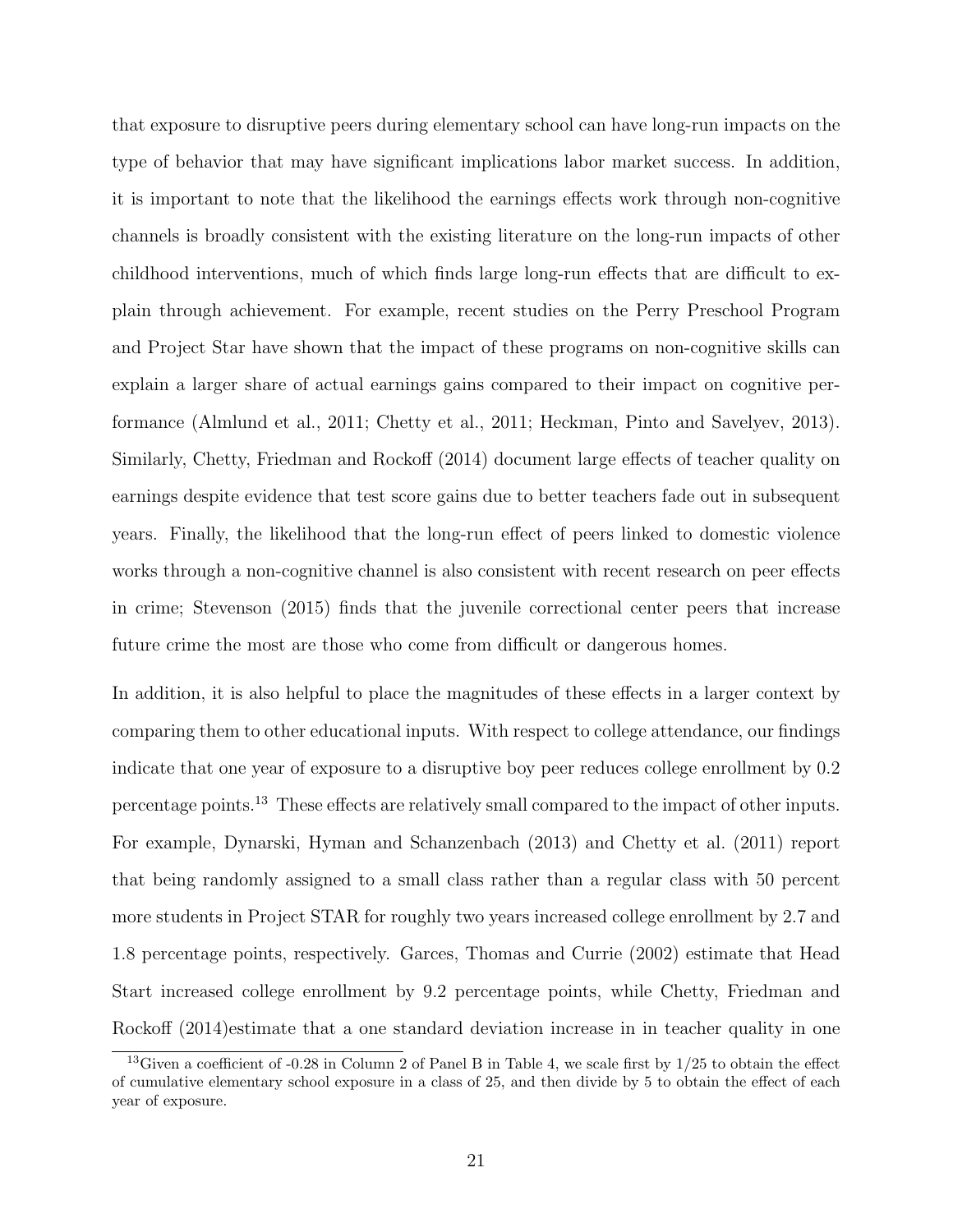grade increases college attendance by 0.82 percentage points. Thus, our estimates imply that with respect to college enrollment, a year of exposure to a disruptive male peer is equivalent to a 7 to 11 percent increase in class size for one year, a 2 percent reduction in Head Start participation, or a one-fourth standard deviation reduction in teacher quality.

We can also put the magnitude of our earnings estimates in the context of existing papers on the effects of long-run educational interventions. Chetty et al. (2011) estimate that a one-standard deviation increase in overall "class quality" (which includes class size, teacher quality, peer quality, etc.) for one year results in a 9.6 percent increase in earnings. Given our estimate that one year of exposure to a disruptive peer reduces earnings by 0.6 to 0.8 percent,<sup>14</sup> it implies that adding one disruptive peer is equivalent to reducing overall class quality by around 7 percent.

Similarly, Chetty, Friedman and Rockoff (2014) estimate that a one standard deviation increase in teacher quality in one grade increases earnings by 1.3 percent. Thus, our estimates of the impact of one disruptive peer for one year imply an effect that is equivalent to approximately a one-half standard deviation reduction in teacher quality. Estimates for more targeted measures of disruptive peers are larger; a year of exposure to a boy from a family linked to domestic violence and to a child linked to as-yet-unreported violence has the same effect on earnings as a 0.7 and 0.9 standard deviation reductions in teacher quality, respectively.

Along similar lines, we can compare our estimates to potential policy experiments. Chetty, Friedman and Rockoff (2014) estimate that replacing a teacher estimated to be in the bottom 5 percent of the distribution with an average teacher for one year would increase the present discounted value of earnings of the students in that classroom by \$250,000. Under similar assumptions,<sup>15</sup> we estimate that one year of exposure to a disruptive student reduces the

<sup>14</sup>Coefficients in columns 5 through 8 of Panel A in Table 5 indicate that exposure to a disruptive peer throughout elementary school in a class of 25 reduces earnings by 3.2 to 4.2 percent. Scaling these estimates by one-fifth, we estimate that each year of exposure reduces earnings by 0.6 to 0.8 percent.

<sup>&</sup>lt;sup>15</sup>First, we assume that the impact of disruptive children is constant over the life cycle using estimates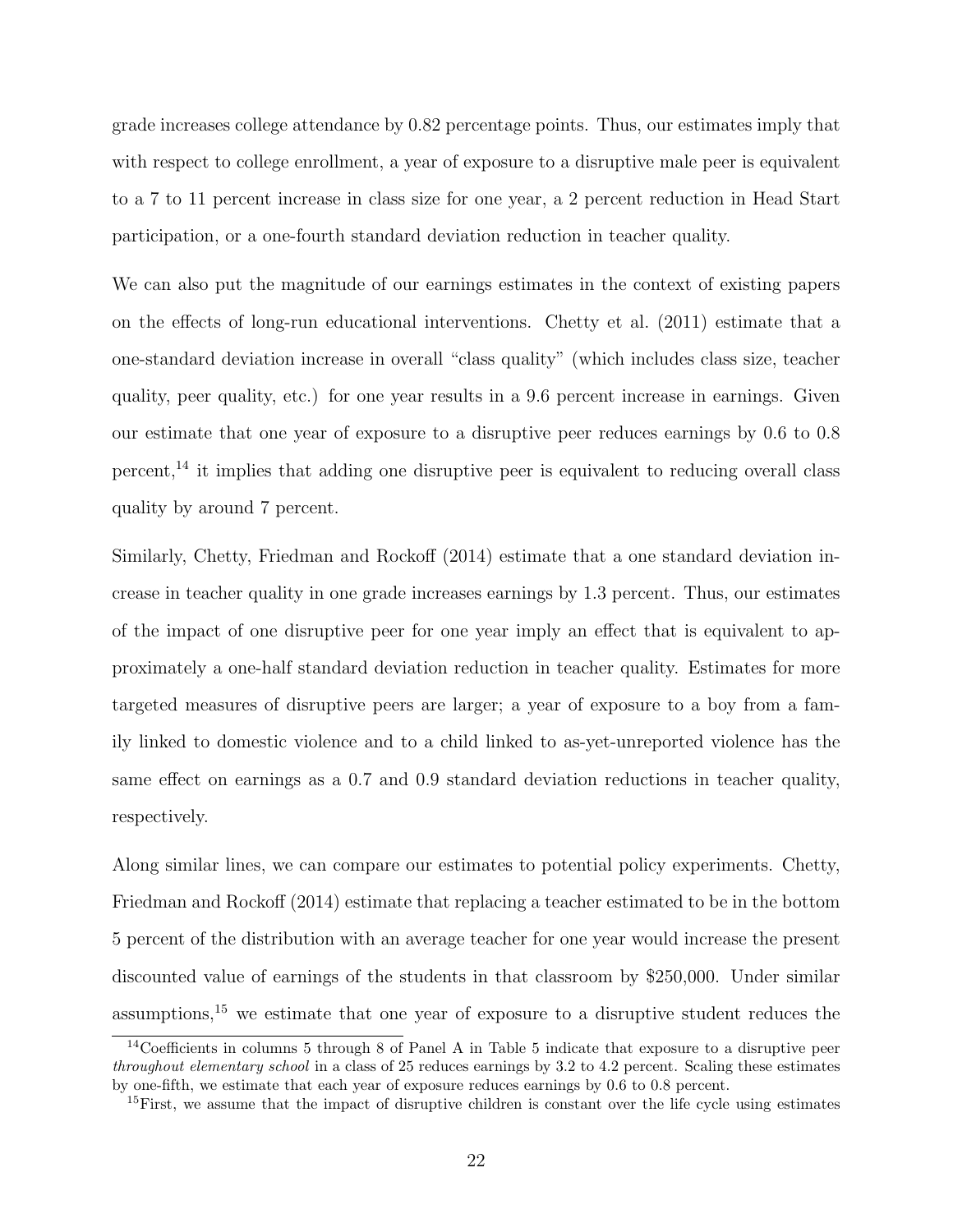present discounted value of lifetime earnings by \$81,000 to \$105,000.<sup>16</sup> Similarly, using estimates from columns 5 - 8 of Panel B in Table 5, we estimate that removing a male peer linked to domestic violence would increase the present discounted value of classmate earnings by \$98,000 to \$135,000, and removing a peer linked to unreported domestic violence would increase the present discounted value of classmate earnings by \$134,000 to \$169,000. Thus, our findings imply that having two to three peers from families linked to domestic violence has roughly the same effect on peer future earnings as replacing an average teacher with a teacher estimated to be in the bottom  $5$  percent.<sup>17</sup> We view this as plausible; 38 percent of teachers surveyed in the 2011-12 Schools and Staffing Survey report that student misbehavior interferes with their teaching.

Our findings also have significant implications for explaining disparities in the earnings of children who grew up in low- and high-socioeconomic status households. To the extent that school and neighborhood sorting causes students from low-income families (as proxied by subsidized lunch status) to be differentially exposed to disruptive peers, that by itself may explain some of the earnings gap observed in adulthood. For example, adults who grew up in low-income households in our sample earn roughly 70 percent of what adults from higherincome households earn, though they are also exposed to roughly 50 percent more disruptive

from columns 3 - 8 in Table 5. Second, we assume the absence of general equilibrium effects. Third, to facilitate comparison, we assume that the present discounted value of earnings from children at age 12 in our sample are the same as those in Chetty, Friedman and Rockoff (2014) at \$522,000. These estimates follow Krueger (1999) in discounting earnings gains at a 3 percent real annual rate. Finally, since the earnings losses estimated here represent the impact of cumulative exposure to disruptive peers throughout elementary school, we assume that each of these effects comes from five years of exposure. To the extent that students continue to have significant exposure to disruptive peers from their elementary school years, this may overstate the per-year impact of those peers.

<sup>&</sup>lt;sup>16</sup>These figures are based on estimates presented in Columns 5 through 8 of Panel A in Table 5. For example, a coefficient of -0.89 shown in Column 8 of Table 5 suggests that one year of exposure to a disruptive peer in a class of 25 reduces earnings by 0.7 percent (1/25 \*-0.89/5). Assuming present discounted value of earnings of \$522,000 as in Chetty, Friedman and Rockoff (2014), the estimate implies that a disruptive student reduces the lifetime earnings of each of his 24 peers by \$3,654, or \$87,696 across all students for that year.

<sup>&</sup>lt;sup>17</sup>We note that it would take roughly four boys from families linked to domestic violence to cause effects similar to that of replacing an average teacher with one who is *actually* in the bottom 5 percent. As noted in Chetty, Friedman and Rockoff (2014), because they can identify the bottom 5 percent of teachers with error, the improvement in present discounted value of earnings from replacing an estimated 5 percent teacher (\$250,000) is significantly lower than the impact of replacing an actual bottom 5 percent teacher (\$407,000).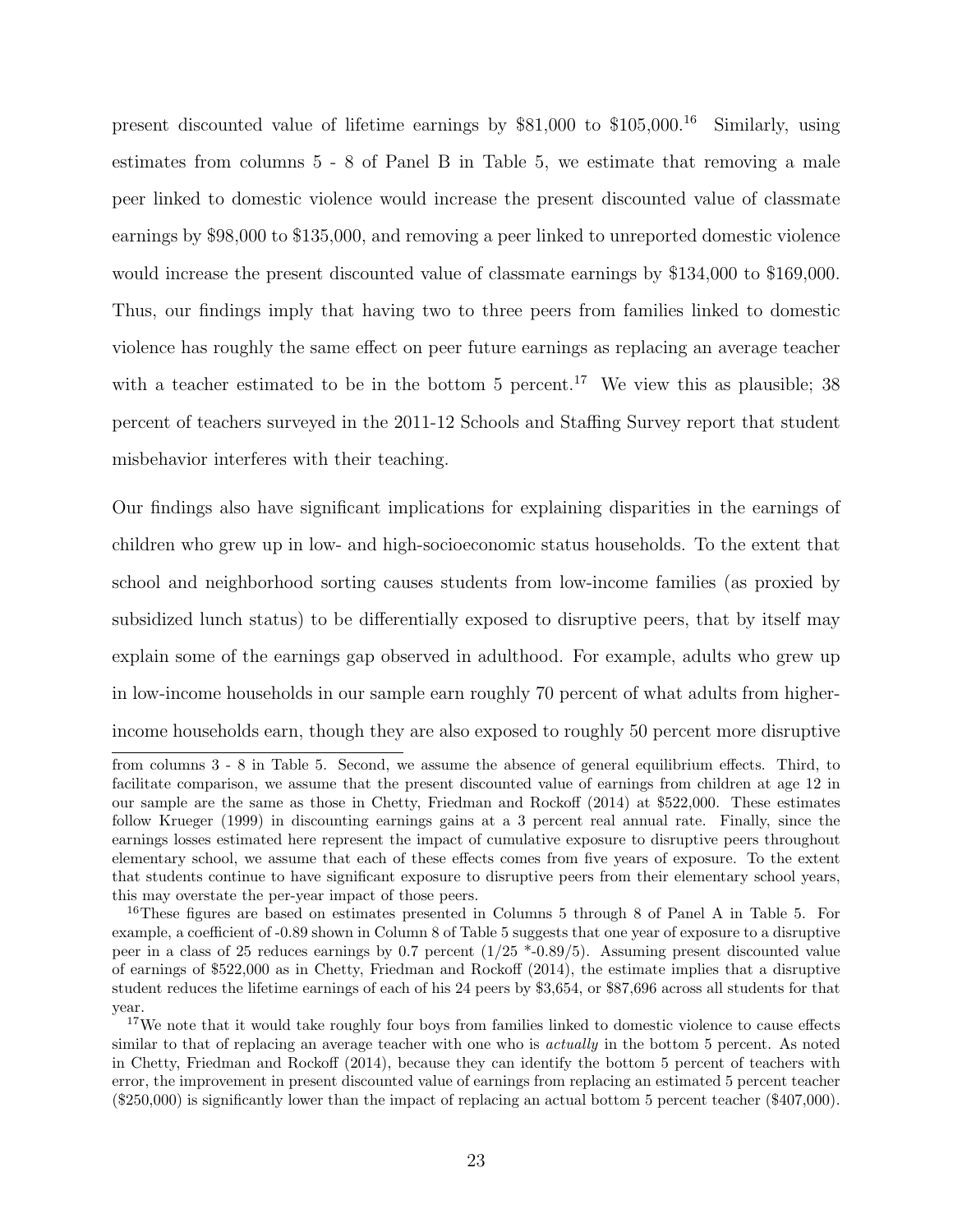peers of the type identified in this paper. Combined with the estimates shown in Table 5, back-of-the-envelope calculations indicate that the differential exposure to disruptive peers during elementary school explains around 5 or 6 percent of the rich-poor earnings gap in adulthood.<sup>18</sup> We view this as a meaningful part of the earnings gap, particularly since we have only one particular measure of disruptive peers.

# 6 Conclusion

In this paper, we document the long-run impact of disruptive peers during elementary school on subsequent standardized exam achievement, college enrollment and completion, and earnings. To distinguish peer effects from confounding factors, we include school-by-grade fixed effects to exploit the idiosyncratic year-to-year variation in disruptive peers within schools. We proxy for disruptive peers using three different measures of peers from families linked to domestic violence, who have been shown in previous work to negatively affect the contemporaneous achievement and behavior of their classmates.

Results indicate that the impact of these disruptive peers persist for years afterward and into adulthood. Estimates indicate that adding one student exposed to domestic violence to a class of 25 reduces high school test scores by 0.02 standard deviations and reduces earnings at age 24 to 28 by 3 to 4 percent. More targeted proxies for disruptive peers yield somewhat larger effects. These estimates reflect the impact of exposure to a disruptive peer throughout elementary school, which suggests that the per-year impact of exposure is roughly one-fifth the magnitude of these effects. These findings correspond to the same change in earnings as a roughly one-half reduction standard deviation in teacher quality (Chetty, Friedman and Rockoff, 2014), and imply that one year of exposure to a disruptive student reduces the

<sup>18</sup>Source: Authors' calculations. This range comes from the estimates using log earnings and level earnings excluding zeros for the peer domestic violence measure of disruptive peers. By comparison, exposure to peer male domestic violence explains 6 to 8 percent of the gap, while exposure to unreported peer domestic violence explains roughly 4 percent.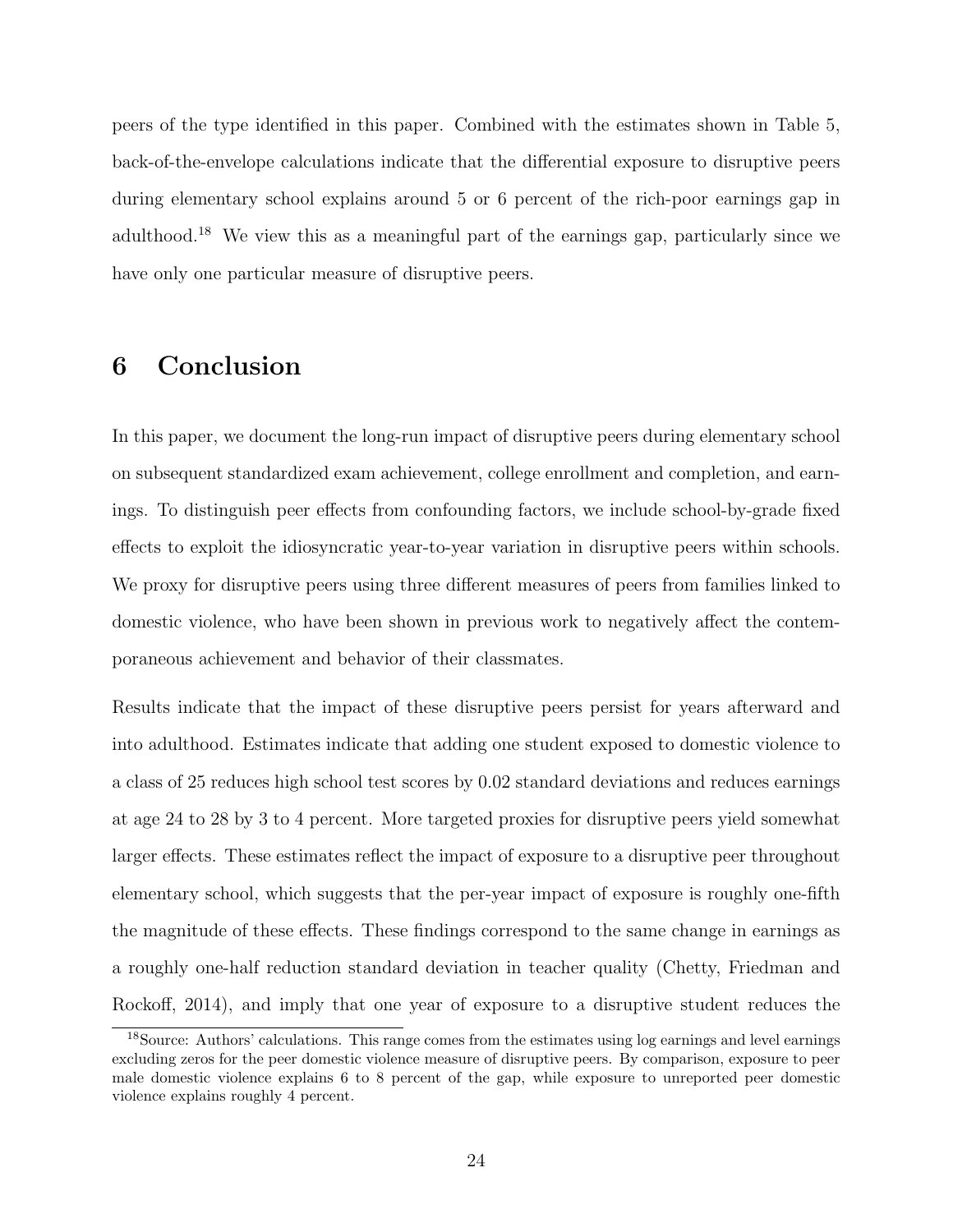present discounted value of classmates' combined total future earnings by around \$100,000. We also show that due to sorting into schools, differential exposure to disruptive children explains roughly 5 or 6 percent of the earnings gap between those who grew up in lowerincome versus higher-income families. Given that we only have one particular proxy for disruptive peers, we view this as a lower bound of the impact of disruptive elementary school peers on income inequality.

These findings illustrate the importance of peer composition in determining long-run educational attainment and labor market outcomes. This is significant, because while a large existing literature has shown that peers impact contemporaneous learning, it was unclear whether the effects persisted for years afterward. In addition, by documenting the long-term impacts of disruptive peers, our results demonstrate the importance of potential policies that could attenuate the impact of disruptive peers. While the effect of such hypothetical policies is beyond the scope of this paper, our findings suggest that the social benefits of a reasonably effective policy are likely to be substantial. Thus, just as recent findings by Chetty, Friedman and Rockoff (2014) highlight the importance of addressing teacher quality as a way of improving long-run productivity and earnings, results here emphasize the importance of overcoming disruptive peers as a way of improving long-term outcomes.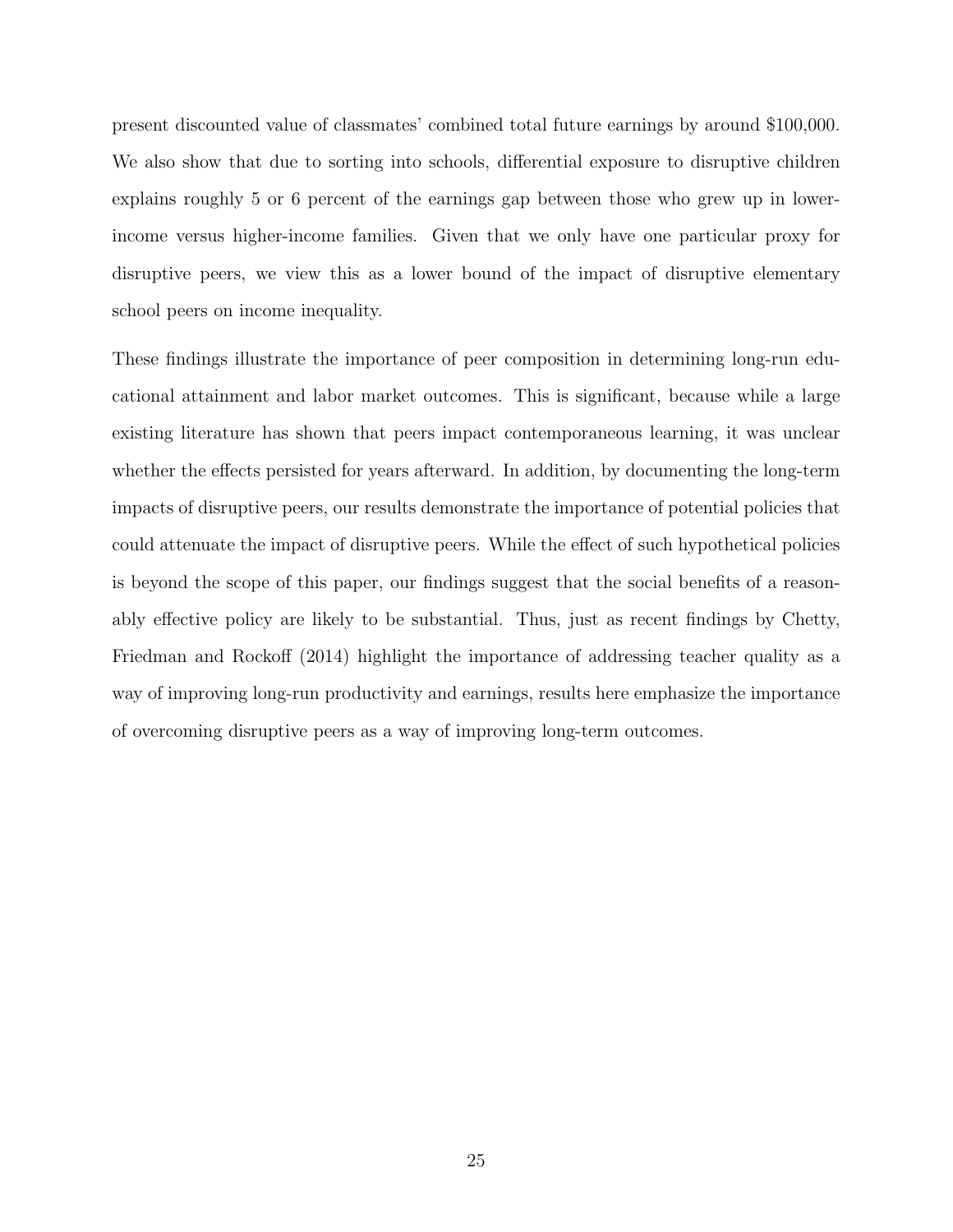# References

- Almlund, Mathilde, Angela Lee Duckworth, James Heckman, and Tim Kautz. 2011. "Personality Psychology and Economics." Handbook of the Economics of Education, 4: 1.
- Anelli, Massimo, and Giovanni Peri. 2015. "Peers' Composition Effects in the Short and in the Long Run: College Major, College Performance and Income."
- Baldry, Anna C. 2003. "Bullying in Schools and Exposure to Domestic Violence." Child Abuse & Neglect, 27(7): 713–732.
- Belfield, Clive R, and Thomas Bailey. 2011. "The Benefits of Attending Community College: A Review of the Evidence." Community College Review, 39(1): 46–68.
- Bifulco, Robert, Jason M Fletcher, and Stephen L Ross. 2011. "The Effect of Classmate Characteristics on Post-Secondary Outcomes: Evidence from the Add Health." American Economic Journal: Economic Policy, 25–53.
- Bifulco, Robert, Jason M Fletcher, Sun Jung Oh, and Stephen L Ross. 2014. "Do High School Peers Have Persistent Effects on College Attainment and Other Life Outcomes?" Labour Economics, 29: 83–90.
- Black, David S, Steve Sussman, and Jennifer B Unger. 2010. "A Further Look at the Intergenerational Transmission of Violence: witnessing Interparental Violence in Emerging Adulthood." Journal of Interpersonal Violence, 25(6): 1022–1042.
- Black, Sandra E, Paul J Devereux, and Kjell G Salvanes. 2013. "Under Pressure? The Effect of Peers on Outcomes of Young Adults." *Journal of Labor Economics*, 31(1): 119–153.
- Carlson, Bonnie E. 2000. "Children Exposed to Intimate Partner Violence Research Findings and Implications for Intervention." Trauma, Violence,  $\mathcal{C}$  Abuse, 1(4): 321–342.
- Carrell, Scott E, and James E West. 2010. "Does Professor Quality Matter? Evidence from Random Assignment of Students to Professors." Journal of Political Economy, 118(3).
- Carrell, Scott E., and Mark Hoekstra. 2012. "Family Business or Social Problem? The Cost of Unreported Domestic Violence." Journal of Policy Analysis and Management, 31(4): 861–875.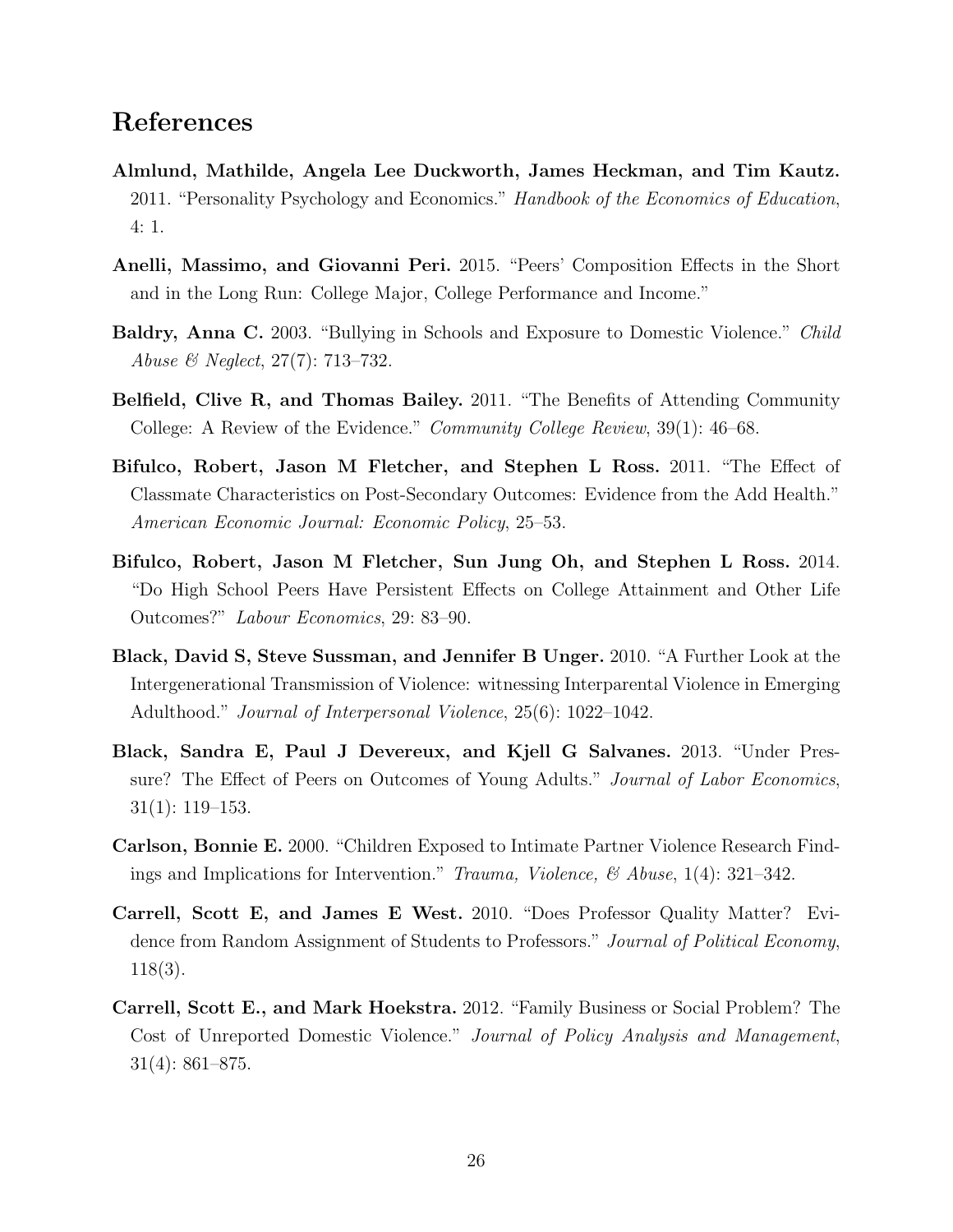- Carrell, Scott E, and Mark L Hoekstra. 2010. "Externalities in the Classroom: How Children Exposed to Domestic Violence Affect Everyone's Kids." American Economic Journal: Applied Economics, 2(1): 211–228.
- Carrell, Scott E, Frederick V Malmstrom, and James E West. 2008. "Peer Effects in Academic Cheating." Journal of Human Resources, 43(1): 173–207.
- Carrell, Scott E, Richard L Fullerton, and James E West. 2009. "Does Your Cohort Matter? Measuring Peer Effects in College Achievement." Journal of Labor Economics, 27(3): 439–464.
- Chetty, Raj, JN Friedman, N Hilger, E Saez, D Whitmore Schanzenbach, and D. Yagan. 2011. "How Does Your Kindergarten Classroom Affect Your Earnings? Evidence From Project STAR." Quarterly Journal of Economics, 126(4): 1593–1660.
- Chetty, Raj, John N. Friedman, and Jonah E. Rockoff. 2014. "Measuring the Impacts of Teachers I: Evaluating Bias in Teacher Value-Added Estimates." American Economic Review, 104(9): 2593–2632.
- Currie, Cheryl L. 2006. "Animal Cruelty by Children Exposed to Domestic Violence." Child Abuse & Neglect,  $30(4)$ :  $425-435$ .
- Dynarski, Susan, Joshua Hyman, and Diane Whitmore Schanzenbach. 2013. "xperimental Evidence on the Effect of Childhood Investments on Postsecondary Attainment and Degree Completion." Journal of Policy Analysis and Management, 32(4): 692–717.
- **Edleson, Jeffrey L.** 1999. "Children's Witnessing of Adult Domestic Violence." *Journal of* Interpersonal Violence, 14(8): 839–870.
- Evans, Sarah E, Corrie Davies, and David DiLillo. 2008. "Exposure to Domestic Violence: A Meta-analysis of Child and Adolescent Outcomes." Aggression and Violent Behavior, 13(2): 131–140.
- Fantuzzo, John, Robert Boruch, Abdullahi Beriama, Marc Atkins, and Susan Marcus. 1997. "Domestic Violence and Children: Prevalence and Risk in Five Major US Cities." Journal of the American Academy of Child  $\mathscr B$  Adolescent Psychiatry, 36(1): 116– 122.
- Garces, Eliana, Duncan Thomas, and Janet Currie. 2002. "Longer-Term Effects of Head Start." American Economic Review, 999–1012.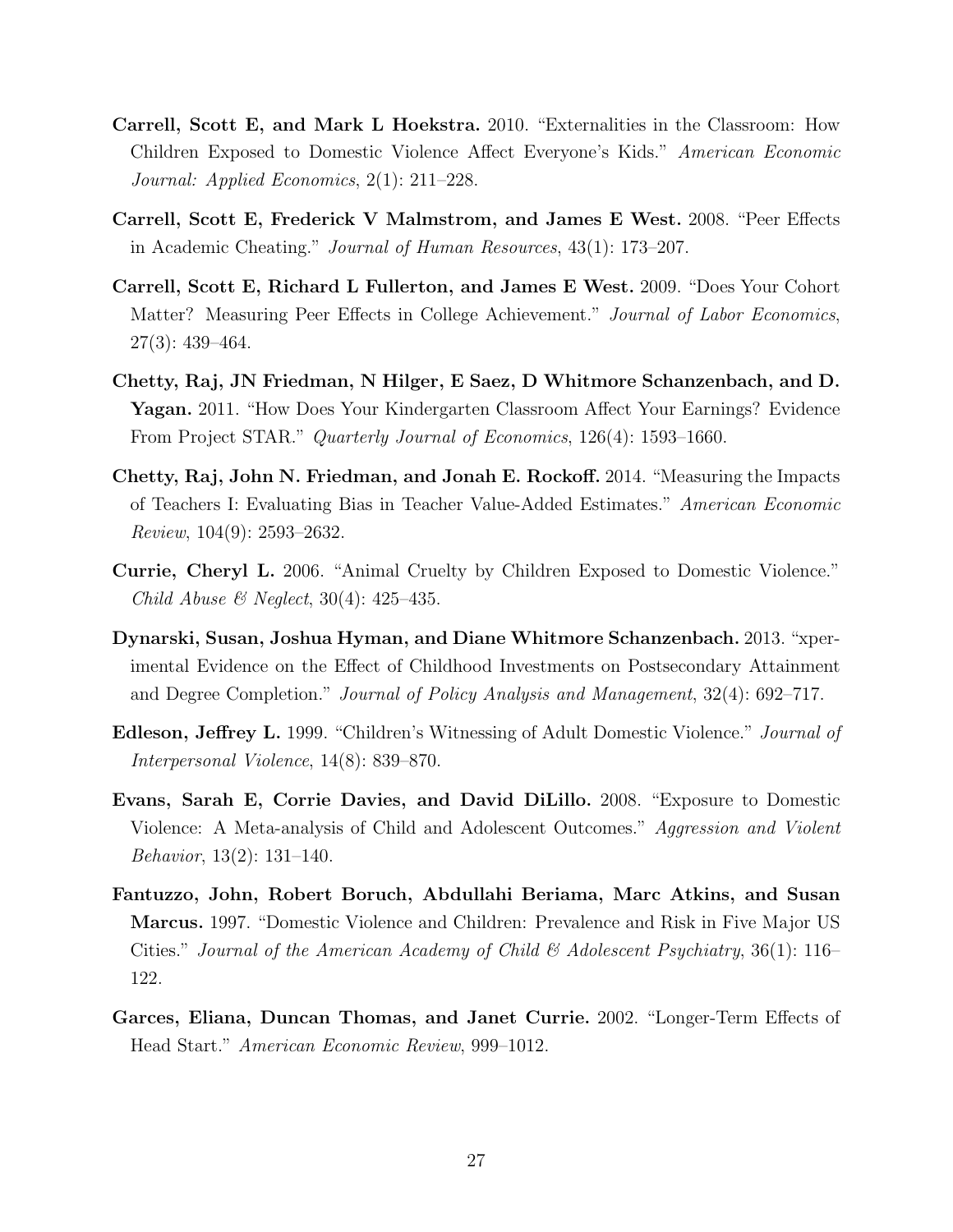- Gould, Eric D, Victor Lavy, and M Daniele Paserman. 2009. "Does Immigration Affect the Long-Term Educational Outcomes of Natives? Quasi-Experimental Evidence\*." The Economic Journal, 119(540): 1243–1269.
- Hanushek, Eric A, John F Kain, Jacob M Markman, and Steven G Rivkin. 2003. "Does Peer Ability Affect Student Achievement?" Journal of Applied Econometrics, 18(5): 527–544.
- Heckman, James, Rodrigo Pinto, and Peter Savelyev. 2013. "Understanding the Mechanisms Through Which an Influential Early Childhood Program Boosted Adult Outcomes." The American Economic Review, 103(6): 2052–2086.
- Holt, Stephanie, Helen Buckley, and Sadhbh Whelan. 2008. "The Impact of Exposure to Domestic Violence on Children and Young People: A Review of the Literature." Child Abuse & Neglect, 32(8): 797–810.
- Hoxby, Caroline. 2000a. "Peer Effects in the Classroom: Learning from Gender and Race Variation." National Bureau of Economic Research.
- Hoxby, Caroline M. 2000b. "The Effects of Class Size on Student Achievement: New Evidence from Population Variation." Quarterly Journal of Economics, 1239–1285.
- Hoxby, Caroline M, and Gretchen Weingarth. 2006. "Taking Race Out of the Equation: School Reassignment and the Structure of Peer Effects."
- Kaci, Judy Hails. 1994. "Aftermath of Seeking Domestic Violence Protective Orders: The Victim's Perspective." Journal of Contemporary Criminal Justice, 10(3): 204–219.
- Koenen, Karestan C, Terrie E Moffitt, Avshalom Caspi, Alan Taylor, and Shaun Purcell. 2003. "Domestic violence is Associated with Environmental Suppression of IQ in Young Children." Development and Psychopathology, 15(02): 297–311.
- Kremer, Michael, and Dan Levy. 2008. "Peer Effects and Alcohol Use Among College Students." The Journal of Economic Perspectives, 22(3): 189–189.
- Krueger, Alan B. 1999. "Experimental Estimates of Education Production Functions." Quarterly Journal of Economics, 497–532.
- Krueger, Alan B, and Diane M Whitmore. 2001. "The Effect of Attending a Small Class in the Early Grades on College-Test Taking and Middle School Test Results: Evidence from Project STAR." The Economic Journal, 111(468): 1–28.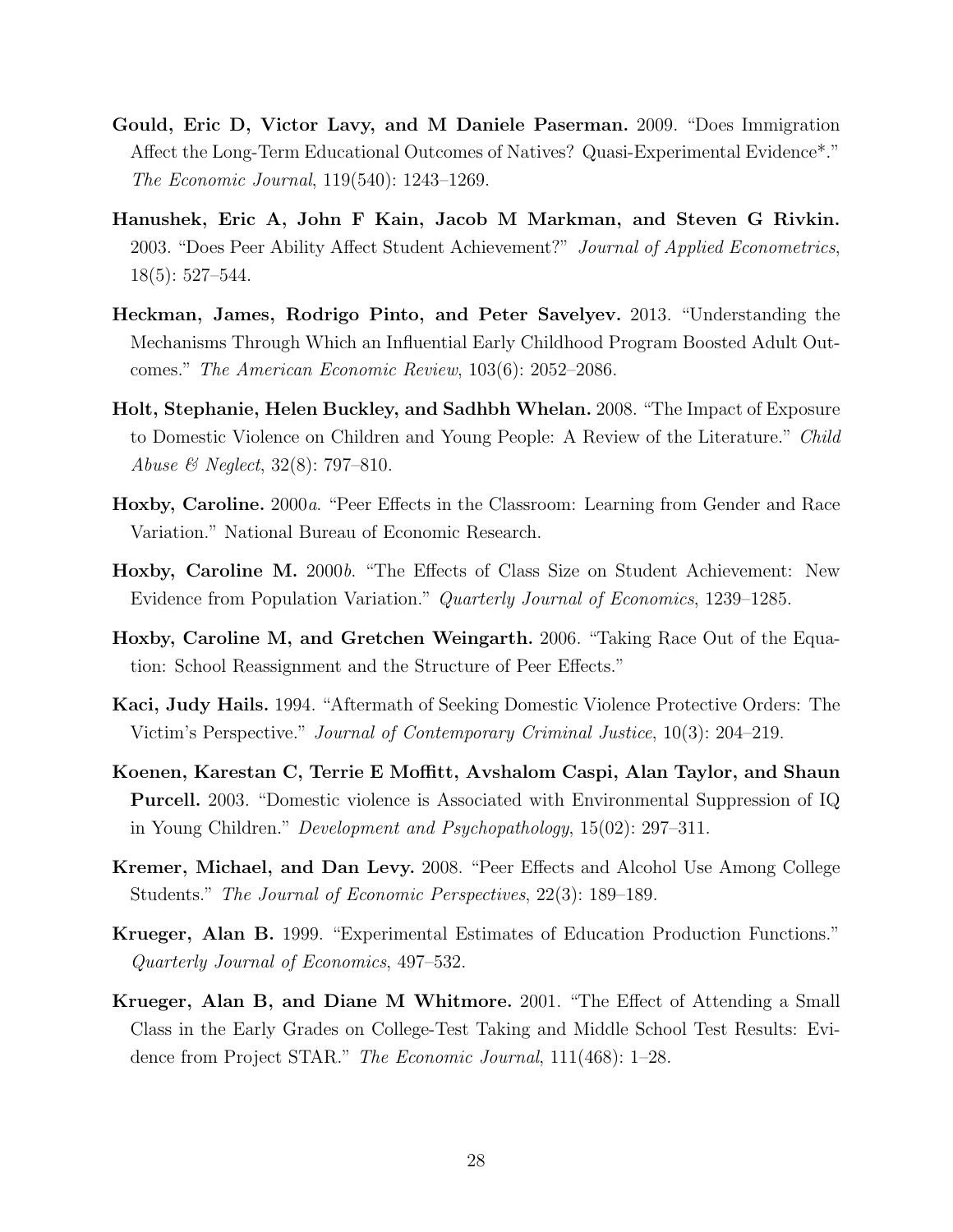- Lavy, Victor, and Analia Schlosser. 2011. "Mechanisms and Impacts of Gender Peer Effects at School." American Economic Journal: Applied Economics, 1–33.
- Lazear, Edward P. 2001. "Educational Production." Quarterly Journal of Economics, 777–803.
- Lefgren, Lars. 2004. "Educational Peer Effects and the Chicago Public Schools." Journal of Urban Economics, 56(2): 169–191.
- Ludwig, Jens, and Douglas L Miller. 2007. "Does Head Start Improve Children's Life Chances? Evidence from a Regression Discontinuity Design." The Quarterly Journal of Economics, 159–208.
- Manski, Charles F. 1993. "Identification of Endogenous Social Effects: The Reflection Problem." The Review of Economic Studies, 60(3): 531–542.
- Sacerdote, Bruce. 2001. "Peer Effects With Random Assignment: Results For Dartmouth Roommates." The Quarterly Journal of Economics, 116(2): 681–704.
- Stevenson, Megan. 2015. "Breaking Bad: Mechanisms of Social Influence and the Path to Criminality in Juvenile Jails." Mimeo.
- Vigdor, Jacob, and Thomas Nechyba. 2006. "Peer Effects in North Carolina Public Schools." Citeseer.
- Wolfe, David A, Claire V Crooks, Vivien Lee, Alexandra McIntyre-Smith, and Peter G Jaffe. 2003. "The Effects of Children's Exposure to Domestic Violence: A Meta-Analysis and Critique." Clinical Child and Family Psychology Review, 6(3): 171–187.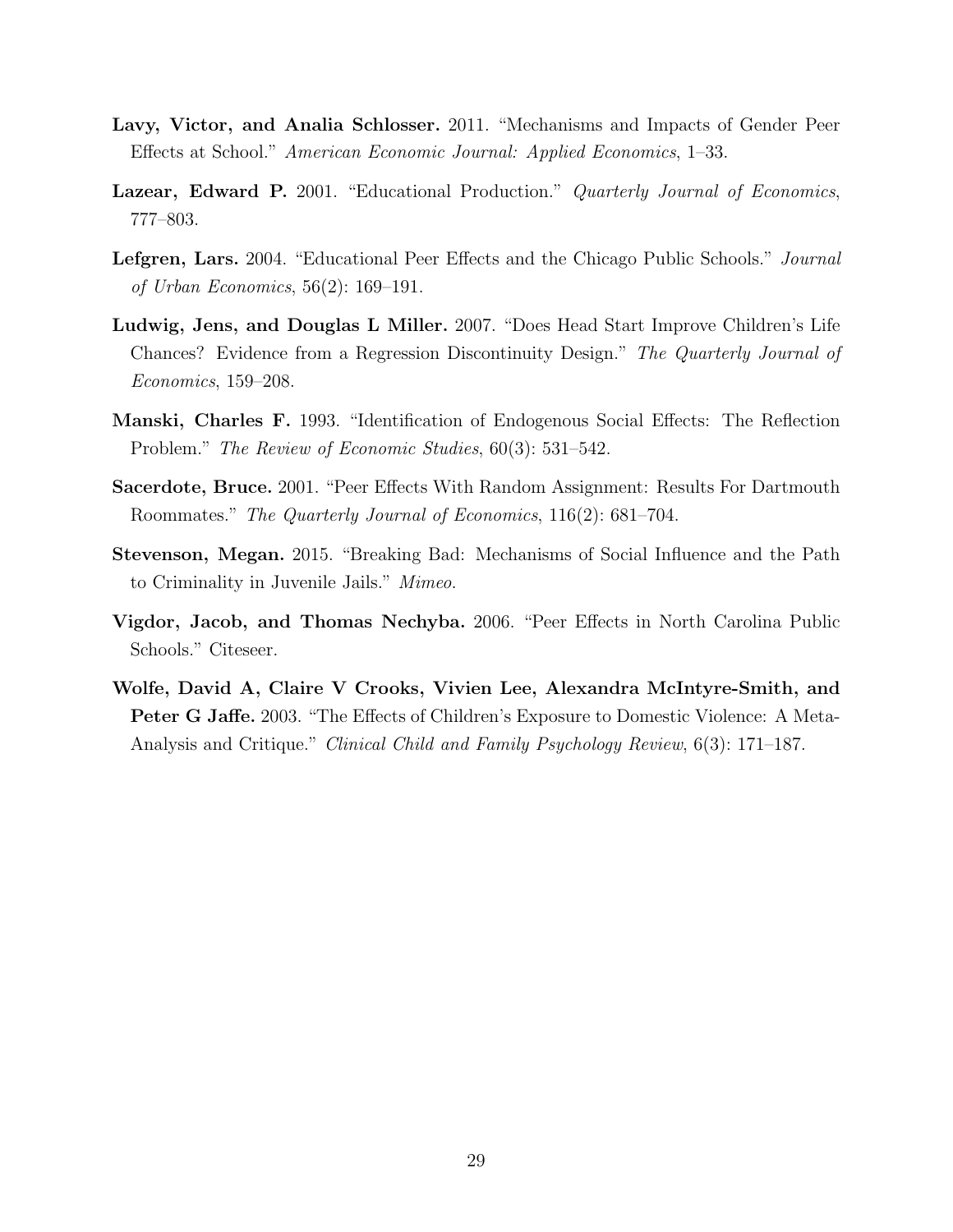

Figure 1: Relationship Between Disruptive Peers and Real or Predicted Log Quarterly Earnings

(c) Fraction Peers w/ Unreported DV

Notes: Data are from the Florida Department of Education (FDOE) and the Alachua County Courthouse. We restrict the sample to individuals that are at least 24 years old by 2013 (last year of our earnings data). We create the predicted log earnings outcome by first running a regression that includes controls for own family violence, grade-year and school-grade fixed effects for grades third to fifth, as well as additional individual and cohort level controls. Individual controls include own domestic violence, gender, race, median family income, and subsidized lunch status. Cohort controls include average gender, race, subsidized lunch, and size of cohort by school-by-grade-by-year. The regression is weighted by the inverse of thenumber of times a student is observed in the sample. Second, we predict log earnings using the estimated coefficients. Lastly, we collapse the data to 20 groups defined according to the percent change in residual exposure to disruptive peers (relative to the average peer exposure for that school and grade) after controlling for school-grade and grade-year fixed effects.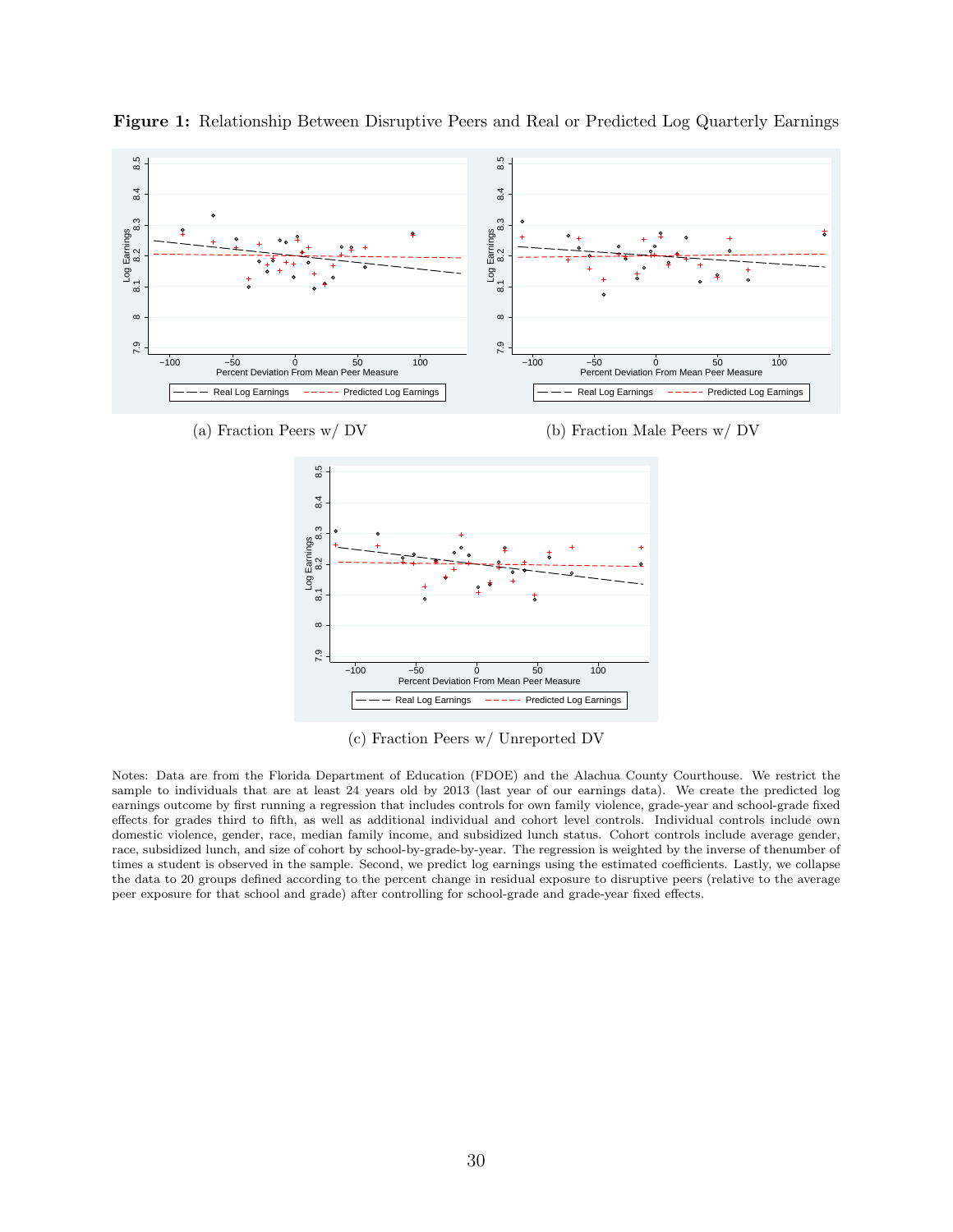|                                                               | Mean   | Std. Dev. |
|---------------------------------------------------------------|--------|-----------|
| Panel A: Demographic Characteristics                          |        |           |
| <b>Black</b>                                                  | 0.379  | (0.485)   |
| Male                                                          | 0.494  | (0.500)   |
| Free/reduced lunch                                            | 0.533  | (0.499)   |
| Own domestic violence                                         | 0.046  | (0.210)   |
| Fraction peers with domestic violence                         | 0.020  | (0.033)   |
| Fraction peers with yet-to-be reported domestic violence      | 0.020  | (0.019)   |
| Fraction peers with already reported domestic violence        | 0.026  | (0.023)   |
| Fraction male peers with domestic violence                    | 0.023  | (0.022)   |
| Fraction female peers with domestic violence                  | 0.023  | (0.021)   |
| <b>Panel B: Educational Attainment</b>                        |        |           |
| College Enrollment                                            | 0.745  | (0.436)   |
| Any Degree                                                    | 0.280  | (0.449)   |
| Bacc. Degree                                                  | 0.207  | (0.405)   |
| Panel C: Labor Force Outcomes - Quarterly Earnings Ages 24-28 |        |           |
| Positive                                                      | 0.678  | (0.467)   |
| Average (Include Zeros) (\$2013)                              | 1,449  | (2, 471)  |
| Average (Exclude Zeros) (\$2013)                              | 4,960  | (4,809)   |
| Observations                                                  | 41,489 |           |

Table 1: Descriptive Statistics – By Grade

Notes: Data are from the Alachua County School District, the Florida Department of Education (FDOE), the National Student Clearinghouse (NSC), and the Alachua County Courthouse. Sample sizes for the outcomes in Panels B and C are smaller that the full sample, as we restrict the sample to individuals that by the end of 2012 or 2013 (last year of our education or earnings data) are old enough to be observed with the outcome of interest (age 18, 20, 22 and 24 for enrollment, any degree, college degree, and quarterly earnings respectively).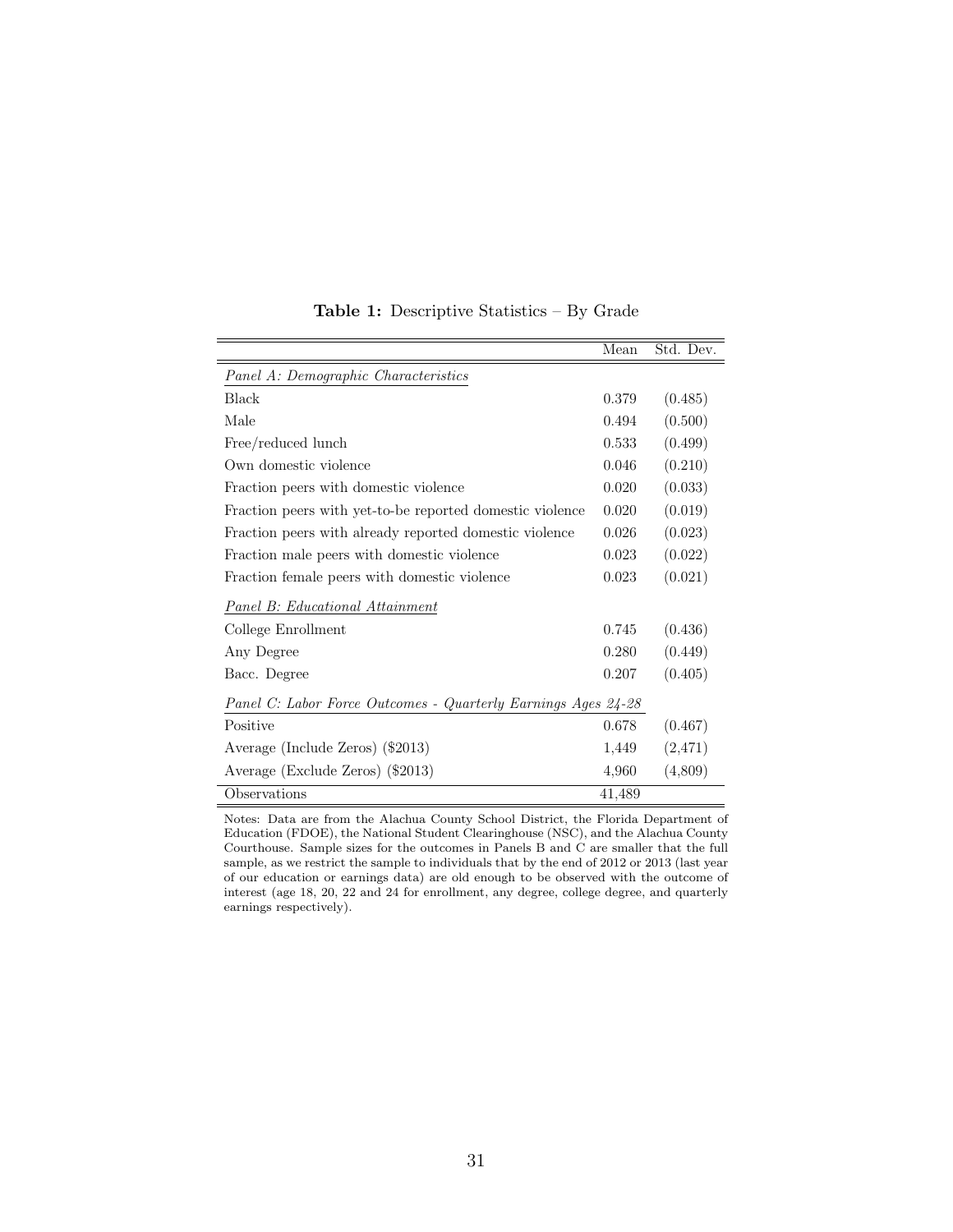|                                                     |         |          |              |            |            | Income   |
|-----------------------------------------------------|---------|----------|--------------|------------|------------|----------|
|                                                     | Male    | White    | <b>Black</b> | Free Lunch | Median     | Missing  |
| A: Exposure to Peers with DV                        |         |          |              |            |            |          |
| Fraction Peers w/ DV                                | 0.031   | $-0.107$ | $-0.079$     | 0.003      | $-0.076$   | 0.017    |
|                                                     | (0.126) | (0.127)  | (0.142)      | (0.108)    | (0.064)    | (0.024)  |
| B: Exposure to Male or Female Peers with DV         |         |          |              |            |            |          |
| Fraction Boy Peers w/ DV                            | 0.007   | $-0.176$ | $-0.049$     | 0.155      | $-0.037$   | 0.035    |
|                                                     | (0.174) | (0.164)  | (0.188)      | (0.149)    | (0.084)    | (0.041)  |
| Fraction Girl Peers w/ DV                           | 0.055   | $-0.034$ | $-0.112$     | $-0.156$   | $-0.116$   | $-0.002$ |
|                                                     | (0.199) | (0.193)  | (0.228)      | (0.152)    | (0.096)    | (0.035)  |
| C: Exposure to Peers with Unreported or Reported DV |         |          |              |            |            |          |
| Fraction Peers w/ Unreported DV                     | 0.132   | 0.004    | $-0.272$     | $-0.148$   | 0.033      | 0.066    |
|                                                     | (0.187) | (0.208)  | (0.235)      | (0.200)    | (0.099)    | (0.048)  |
| Fraction Peers w/ Reported DV                       | 0.008   | $-0.244$ | 0.142        | 0.093      | $-0.186**$ | $-0.031$ |
|                                                     | (0.171) | (0.173)  | (0.196)      | (0.164)    | (0.085)    | (0.037)  |
| Mean Y                                              | 0.50    | 0.56     | 0.37         | 0.54       | 10.66      | 0.01     |
| Observations                                        | 41201   | 41201    | 41201        | 41201      | 40817      | 41201    |
| Grade-Year FEs (Grades 3-5)                         | Yes     | Yes      | Yes          | Yes        | Yes        | Yes      |
| School-Grade FEs (Grades 3-5)                       | Yes     | Yes      | Yes          | Yes        | Yes        | Yes      |

Table 2: Effects of Disruptive Peers on Exogenous Student Characteristics

Notes: Data are from the Alachua County School District, the Florida Department of Education (FDOE), and the Alachua County Courthouse. Each column reports results from a separate regression. All regressions include controls for own family violence, as well as cohort controls and grade-year and school-grade fixed effects for grades third to fifth. Cohort controls include average gender, race, subsidized lunch, and size of cohort by school-by-grade-by-year. All regressions are weighted by the inverse of the number of times a student is observed in the sample. Standard errors, shown in parentheses, are clustered at the school-cohort level. \* p<0.10, \*\* p<0.05, \*\*\* p<0.01.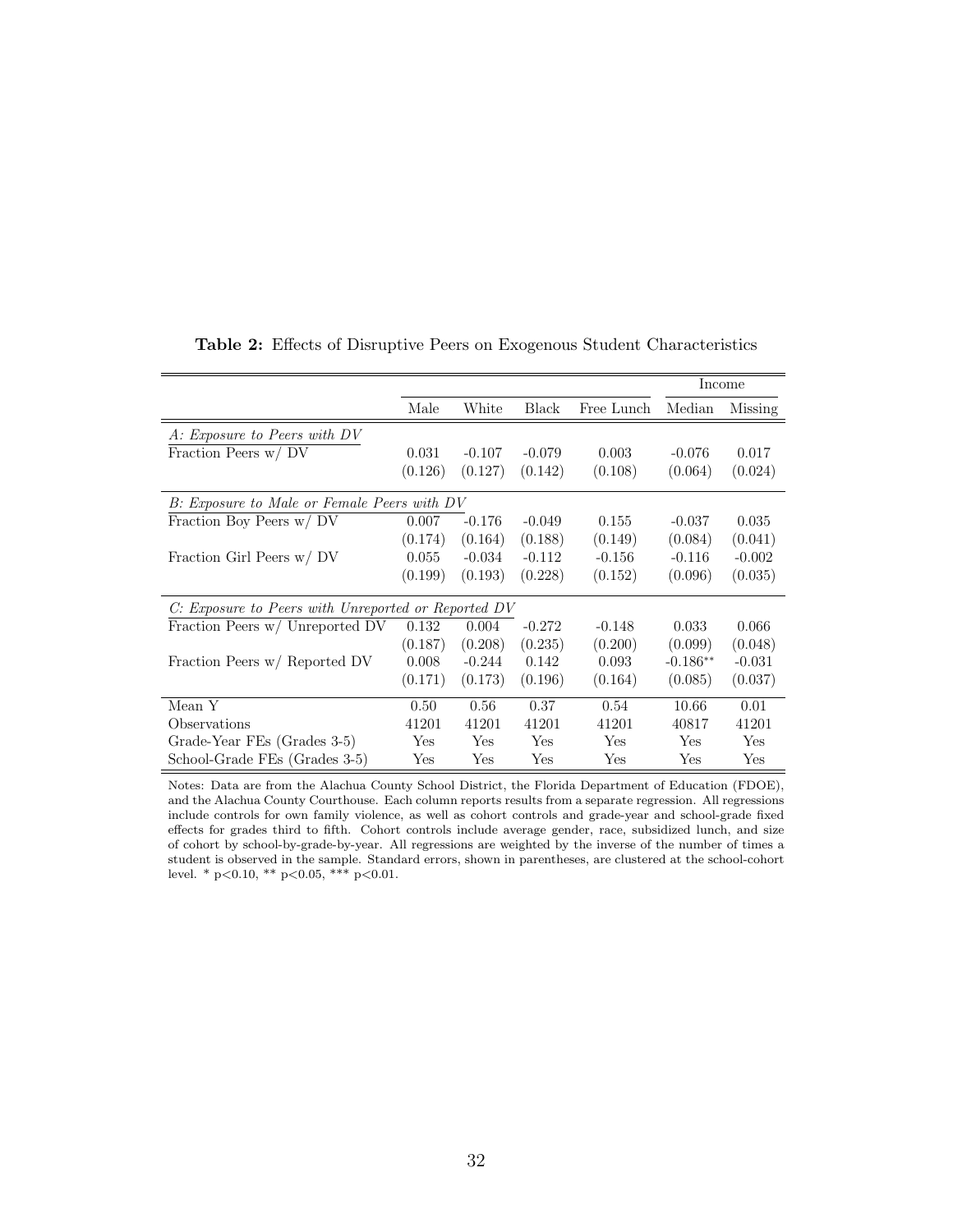|                                                     |            | Grades 3 to 5 |         | Grades 6 to 8 |            | Grades 9 and 10 |
|-----------------------------------------------------|------------|---------------|---------|---------------|------------|-----------------|
|                                                     | (1)        | (2)           | (3)     | (4)           | (5)        | (6)             |
| A: Exposure to Peers with DV                        |            |               |         |               |            |                 |
| Fraction Peers w/DV                                 | $-0.48**$  | $-0.45**$     | $-0.24$ | $-0.23$       | $-0.57**$  | $-0.50***$      |
|                                                     | (0.23)     | (0.20)        | (0.21)  | (0.18)        | (0.22)     | (0.18)          |
| B: Exposure to Male and Female Peers with DV        |            |               |         |               |            |                 |
| Fraction Male Peers w/ DV                           | $-0.81***$ | $-0.72***$    | $-0.40$ | $-0.28$       | $-0.84***$ | $-0.67***$      |
|                                                     | (0.31)     | (0.28)        | (0.32)  | (0.27)        | (0.31)     | (0.25)          |
| Fraction Female Peers w/ DV                         | $-0.14$    | $-0.18$       | $-0.07$ | $-0.18$       | $-0.30$    | $-0.33$         |
|                                                     | (0.31)     | (0.26)        | (0.34)  | (0.29)        | (0.32)     | (0.26)          |
| C: Exposure to Peers with Unreported or Reported DV |            |               |         |               |            |                 |
| Fraction Peers w/ Unreported DV                     | $-0.93***$ | $-1.10***$    | $-0.37$ | $-0.54*$      | $-0.76**$  | $-0.90***$      |
|                                                     | (0.36)     | (0.30)        | (0.33)  | (0.29)        | (0.36)     | (0.28)          |
| Fraction Peers w/ Reported DV                       | $-0.03$    | 0.14          | 0.03    | 0.25          | $-0.41$    | $-0.15$         |
|                                                     | (0.33)     | (0.28)        | (0.29)  | (0.24)        | (0.31)     | (0.23)          |
| Observations                                        | 39833      | 39833         | 38656   | 38656         | 37019      | 37019           |
| Grade-Year FEs (Grades 3-5)                         | Yes        | Yes           | Yes     | Yes           | Yes        | Yes             |
| School-Grade FEs (Grades 3-5)                       | Yes        | Yes           | Yes     | Yes           | Yes        | Yes             |
| <b>Additional Controls</b>                          |            | Yes           |         | Yes           |            | Yes             |

Table 3: Effects of Disruptive Peers on Test Scores

Notes: Data are from the Alachua County School District, the Florida Department of Education (FDOE), and the Alachua County Courthouse. Each column reports results from a separate regression. All regressions include controls for own family violence, as well as grade-year and school-grade fixed effects for grades third to fifth. Regressions in the even numbered columns include additional individual and cohort level controls. Individual controls include own domestic violence, gender, race, median family income, and subsidized lunch status. Cohort controls include average gender, race, subsidized lunch, and size of cohort by school-by-grade-by-year. All regressions are weighted by the inverse of the number of times a student is observed in the sample. Standard errors, shown in parentheses, are clustered at the school-cohort level. \*  $p<0.10$ , \*\*  $p<0.05$ , \*\*\*  $p<0.01$ .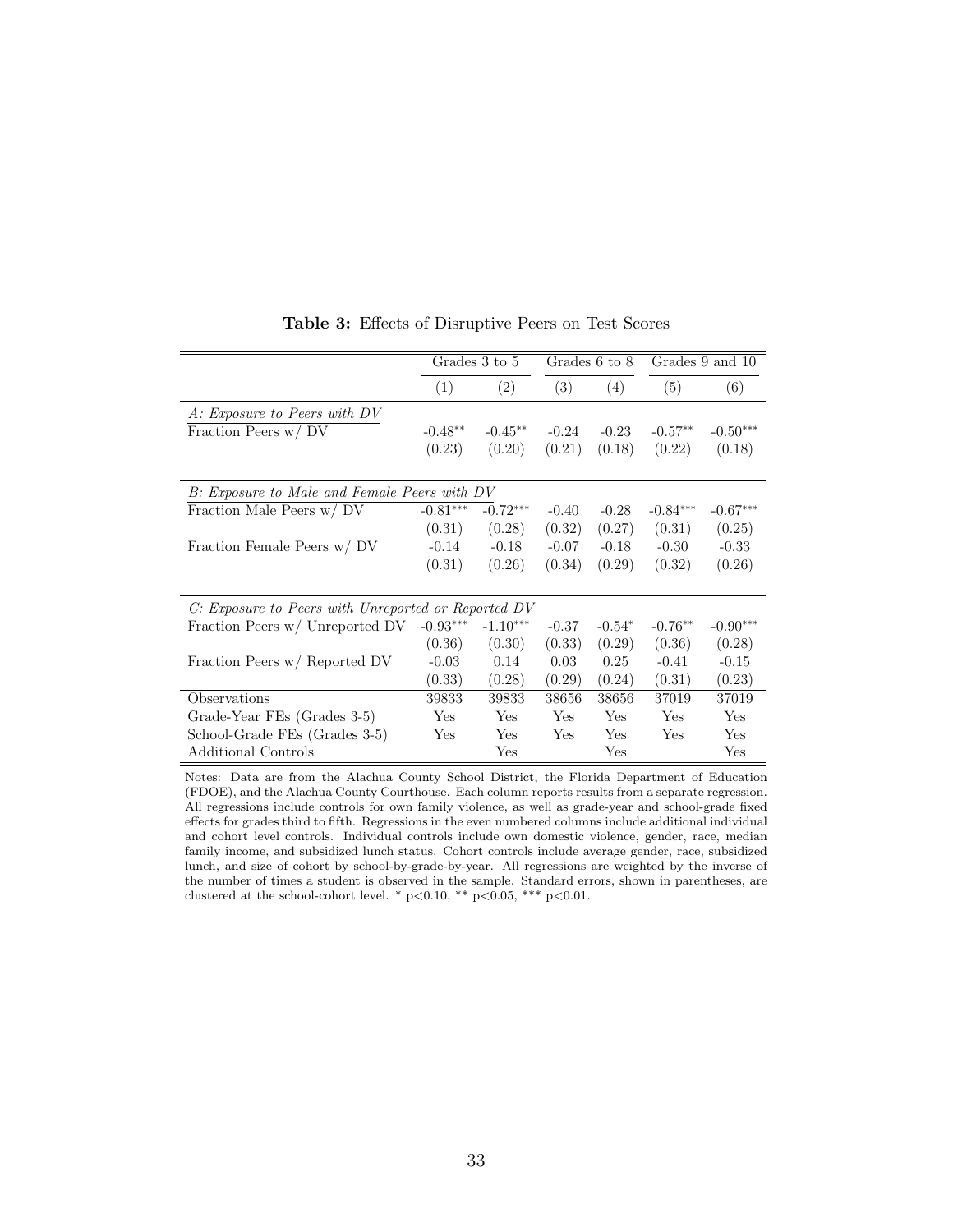|                                                     |           | Enrollment |            | Any Degree |          | 4-Year Degree |
|-----------------------------------------------------|-----------|------------|------------|------------|----------|---------------|
|                                                     | (1)       | (2)        | (3)        | (4)        | (5)      | (6)           |
| A: Exposure to Peers with DV                        |           |            |            |            |          |               |
| Fraction Peers w/DV                                 | $-0.15$   | $-0.15$    | $-0.19$    | $-0.17$    | $-0.17*$ | $-0.14$       |
|                                                     | (0.11)    | (0.10)     | (0.13)     | (0.13)     | (0.10)   | (0.10)        |
|                                                     |           |            |            |            |          |               |
| B: Exposure to Male and Female Peers with DV        |           |            |            |            |          |               |
| Fraction Male Peers w/ DV                           | $-0.29**$ | $-0.28*$   | $-0.51***$ | $-0.47***$ | $-0.19$  | $-0.07$       |
|                                                     | (0.15)    | (0.15)     | (0.17)     | (0.17)     | (0.14)   | (0.13)        |
| Fraction Female Peers w/ DV                         | 0.01      | $-0.01$    | 0.15       | 0.15       | $-0.15$  | $-0.21$       |
|                                                     | (0.15)    | (0.15)     | (0.18)     | (0.18)     | (0.16)   | (0.15)        |
|                                                     |           |            |            |            |          |               |
| C: Exposure to Peers with Unreported or Reported DV |           |            |            |            |          |               |
| Fraction Peers w/ Unreported DV                     | $-0.38**$ | $-0.41***$ | $-0.62***$ | $-0.66***$ | $-0.22$  | $-0.20$       |
|                                                     | (0.16)    | (0.15)     | (0.20)     | (0.19)     | (0.15)   | (0.14)        |
| Fraction Peers w/ Reported DV                       | 0.02      | 0.04       | $0.34*$    | $0.40**$   | 0.01     | 0.07          |
|                                                     | (0.15)    | (0.14)     | (0.18)     | (0.18)     | (0.16)   | (0.15)        |
| Mean Y                                              | 0.73      | 0.73       | 0.28       | 0.28       | 0.21     | 0.21          |
| Observations                                        | 39570     | 39570      | 36235      | 36235      | 26255    | 26255         |
| Grade-Year FEs (Grades 3-5)                         | Yes       | Yes        | Yes        | <b>Yes</b> | Yes      | Yes           |
| School-Grade FEs (Grades 3-5)                       | Yes       | Yes        | Yes        | <b>Yes</b> | Yes      | Yes           |
| <b>Additional Controls</b>                          |           | Yes        |            | Yes        |          | Yes           |

Table 4: Effects of Disruptive Peers on College Enrollment and Degree Attainment

Notes: Data are from the Florida Department of Education (FDOE), the National Student Clearinghouse (NSC), and the Alachua County Courthouse. Each column reports results from a separate regression. We restrict the sample to individuals that by the end of 2012 (last year of our education data) are old enough to have completed the various degrees (18, 20 and 22 for enrollment, any degree and college degree, respectively). All regressions include controls for own family violence, as well as grade-year and school-grade fixed effects for grades third to fifth. Regressions in the even numbered columns include additional individual and cohort level controls. Individual controls include own domestic violence, gender, race, median family income, and subsidized lunch status. Cohort controls include average gender, race, subsidized lunch, and size of cohort by school-by-grade-by-year. All regressions are weighted by the inverse of the number of times a student is observed in the sample. Standard errors, shown in parentheses, are clustered at the school-cohort level. \*  $p<0.10$ , \*\*  $p<0.05$ , \*\*\*  $p<0.01$ .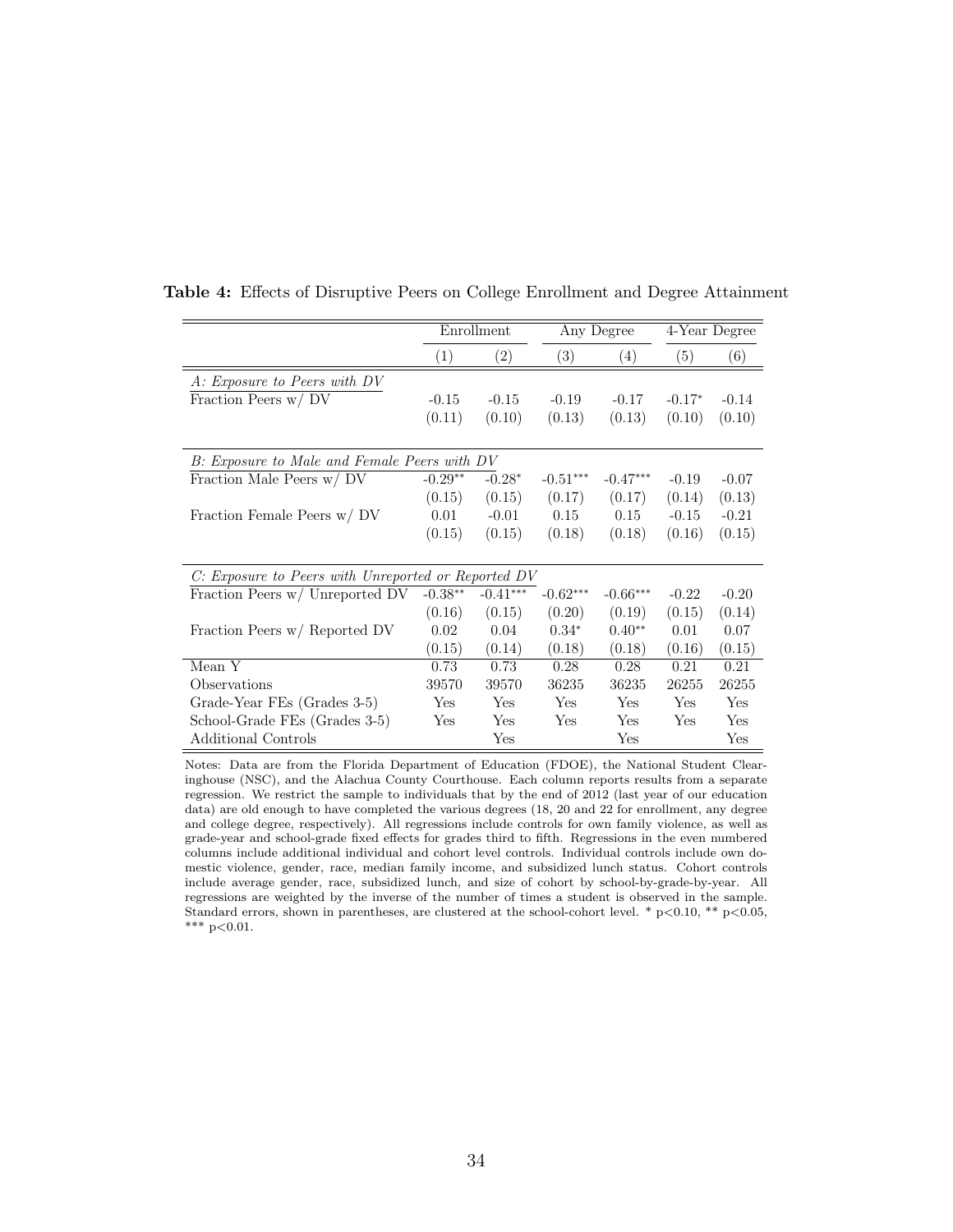|                                                         |                    | Positive Earnings        |              | Mean Earnings (Include Zeros) |                          | Mean Earnings (Exclude Zeros) | Log(Earnings) |                           |
|---------------------------------------------------------|--------------------|--------------------------|--------------|-------------------------------|--------------------------|-------------------------------|---------------|---------------------------|
|                                                         | Ξ                  | $\widehat{\mathfrak{O}}$ | ව            | $(\pm)$                       | $\widetilde{\mathbb{P}}$ | $\widehat{\circ}$             | E             | $\overset{\infty}{\circ}$ |
| $A$ : Exposure to Peers with $DV$                       |                    |                          |              |                               |                          |                               |               |                           |
| Fraction Peers w/DV                                     | 0.03               | 0.07                     | $-1707.97**$ | $-1533.21*$                   | $-4174.51***$            | $-4063.20***$                 | $-1.05***$    | $-0.89***$                |
|                                                         | (0.14)             | (0.14)                   | (781.26)     | (853.95)                      | (1589.29                 | (1845.40)                     | (0.32)        | (0.32)                    |
| B: Exposure to Male or Female P                         | $S$ eers with $DV$ |                          |              |                               |                          |                               |               |                           |
| Fraction Male Peers w/ DV                               | $-0.35*$           | $-0.44**$                | $2868.09***$ | $-3111.45**$                  | $-6529.19***$            | $-6767.32***$                 | $-1.06**$     | $\text{-}0.98^{\ast\ast}$ |
|                                                         | (0.19)             | (0.18)                   | (1285.98)    | (1334.24)                     | (2419.20)                | (2717.30)                     | (0.46)        | (0.43)                    |
| Fraction Female Peers w/ DV                             | $0.47**$           | $0.65***$                | $-366.30$    | 276.32                        | $-1359.93$               | $-849.85$                     | $-1.03**$     | $-0.78$                   |
|                                                         | (0.19)             | (0.18)                   | (895.89)     | (889.60)                      | (2031.27                 | (2022.24)                     | (0.46)        | (0.48)                    |
|                                                         |                    |                          |              |                               |                          |                               |               |                           |
| $C:$ Exposure to Peers with Unreported or Reported $DV$ |                    |                          |              |                               |                          |                               |               |                           |
| Fraction Peers w/ Unreported DV                         | $-0.13$            | $-0.16$                  | $3060.98**$  | $3415.73**$                   | $-7725.00***$            | 8485.45**                     | $-1.42***$    | $1.34***$                 |
|                                                         | (0.20)             | (0.19)                   | (1414.73)    | (1562.87)                     | (3239.38)                | (3767.53)                     | (0.42)        | (0.42)                    |
| Fraction Peers w/ Reported DV                           | 0.14               | 0.23                     | 658.18       | 61.02                         | 111.41                   | 147.64                        | $-0.80$       | 0.58                      |
|                                                         | (0.20)             | (0.19)                   | (1230.39)    | 1172.75                       | 2557.70                  | 2450.11                       | (0.55)        | (6.53)                    |
| Mean Y                                                  | 0.07               | 79.0                     | 1577.73      | 1577.73                       | 5018.17                  | 5018.17                       | 8.20          | 8.20                      |
| Observations                                            | 21221              | 21221                    | 21221        | 21221                         | 14378                    | 14378                         | 14378         | 14378                     |
| Grade-Year FEs (Grades 3-5)                             | Yes                | Ýes                      | Yes          | $Y$ es                        | Yes                      | $Y$ es                        | Yes           | $Y$ es                    |
| School-Grade FEs (Grades 3-5)                           | Yes                | Yes                      | $Y$ es       | Yes                           | Yes                      | Yes                           | Yes           | Yes                       |
| Additional Controls                                     |                    | $_{\rm Yes}$             |              | $_{\rm Yes}$                  |                          | $_{\rm Yes}$                  |               | Yes                       |

| $\overline{a}$<br>ı                                    |
|--------------------------------------------------------|
| I<br>֕<br>J<br>ׇ֚֓֡<br>l                               |
| I<br>ł<br>j                                            |
| ı                                                      |
| į<br>)<br> <br> <br>$\overline{\phantom{a}}$           |
| ו<br>ו<br>ļ<br>֧֖֖֚֚֚֚֬֝֬                              |
| $\frac{3}{1}$<br>l                                     |
|                                                        |
| J<br>$\overline{\phantom{a}}$                          |
| l<br>l                                                 |
| $\overline{\mathbf{r}}$                                |
|                                                        |
| $\frac{1}{1}$<br>$\begin{array}{c} 8 \\ 1 \end{array}$ |
|                                                        |
| )<br>2<br>$\overline{\phantom{a}}$<br>l<br>j<br>l      |

violence, as well as grade-year and school-grade fixed effects for grades third to fifth. Regressions in the even numbered columns include additional individual<br>and cohort level controls. Individual controls include own d violence, as well as grade-year and school-grade fixed effects for grades third to fifth. Regressions in the even numbered columns include additional individual and cohort level controls. Individual controls include own domestic violence, gender, race, median family income, and subsidized lunch status. Cohort controls include average gender, race, subsidized lunch, and size of cohort by school-by-grade-by-year. All regressions are weighted by the inverse of the number of times a student is observed in the sample. Standard errors, shown in parentheses, are clustered at the school-cohort level. \* p<0.10, \*\* p<0.05, \*\*\* p<0.01.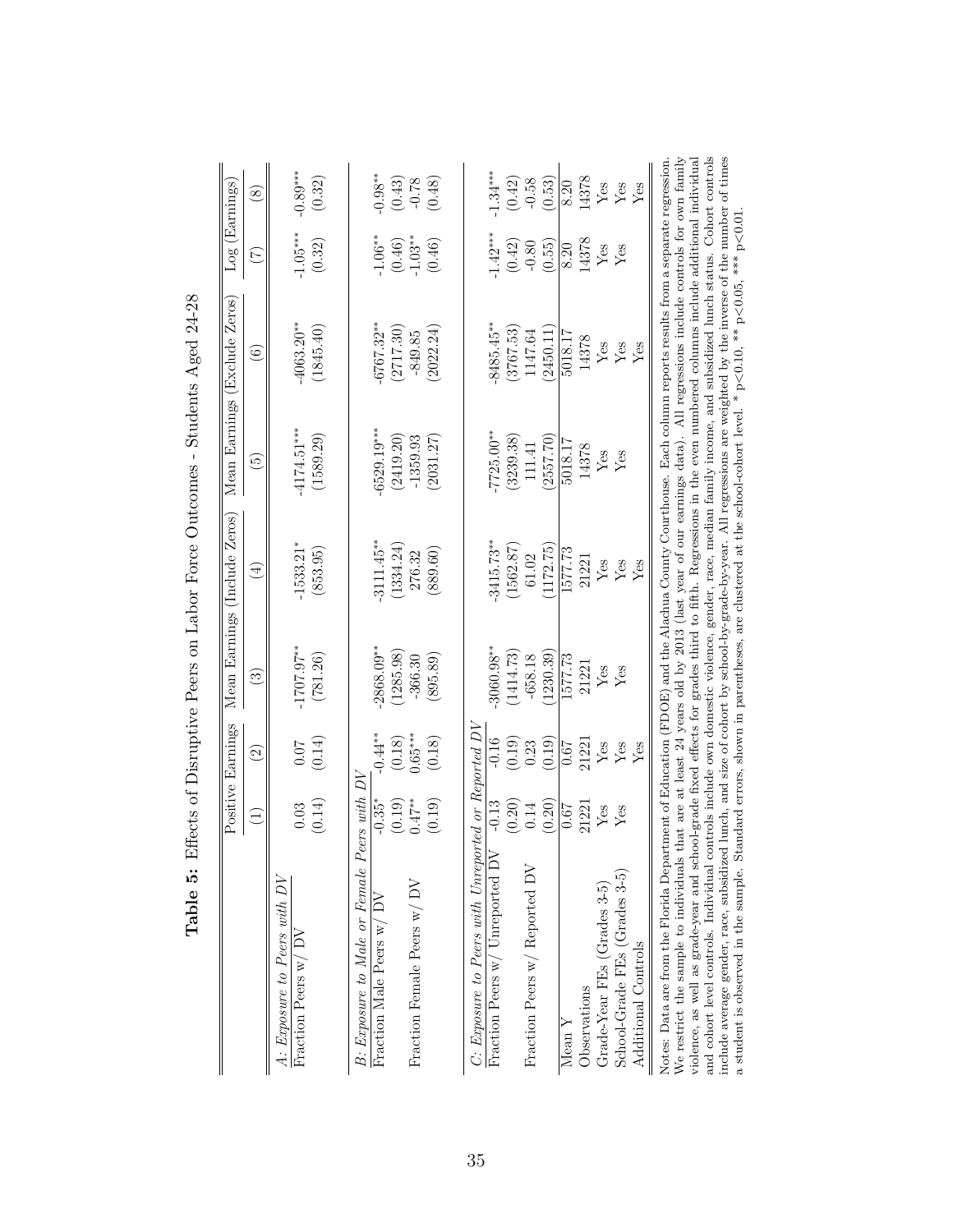|                                    | Gender         |            |            | Income     |            | Race      |
|------------------------------------|----------------|------------|------------|------------|------------|-----------|
|                                    | $\rm Male$     | Female     | Low        | High       | White      | Non-White |
| A: Test Scores in Grades 9-10      |                |            |            |            |            |           |
| Fraction Peers w/ DV               | $-0.37$        | $-0.62***$ | $-0.26$    | $-0.86***$ | $-0.43*$   | $-0.51**$ |
|                                    | (0.28)         | (0.22)     | (0.23)     | (0.28)     | (0.25)     | (0.23)    |
| Fraction Male Peers w/ DV          | $-0.74**$      | $-0.60**$  | $-0.32$    | $-1.25***$ | $-0.43$    | $-0.64**$ |
|                                    | (0.37)         | (0.30)     | (0.29)     | (0.42)     | (0.38)     | (0.33)    |
| Fraction Peers w/ Unreported DV    | $-0.60$        | $-1.18***$ | $-0.40$    | $-1.62***$ | $-0.64$    | $-0.74*$  |
|                                    | (0.42)         | (0.36)     | (0.35)     | (0.42)     | (0.41)     | (0.38)    |
| <b>B:</b> Attainment of Any Degree |                |            |            |            |            |           |
| Fraction Peers w/ DV               | $-0.18$        | $-0.15$    | $-0.05$    | $-0.23$    | $-0.04$    | $-0.20*$  |
|                                    | (0.14)         | (0.17)     | (0.10)     | (0.23)     | (0.20)     | (0.11)    |
| Fraction Male Peers w/ DV          | $-0.57***$     | $-0.40*$   | $-0.15$    | $-0.69**$  | $-0.33$    | $-0.42**$ |
|                                    | (0.20)         | (0.22)     | (0.13)     | (0.31)     | (0.25)     | (0.17)    |
| Fraction Peers w/ Unreported DV    | $-0.74***$     | $-0.58**$  | $-0.27*$   | $-0.74**$  | $-0.69**$  | $-0.38*$  |
|                                    | (0.21)         | (0.27)     | (0.15)     | (0.31)     | (0.27)     | (0.19)    |
| C: Likelihood of Positive Earnings |                |            |            |            |            |           |
| Fraction Peers w/DV                | 0.13           | 0.01       | $0.41**$   | $-0.49**$  | $0.05\,$   | 0.06      |
|                                    | (0.22)         | (0.20)     | (0.18)     | (0.23)     | (0.21)     | (0.19)    |
| Fraction Male Peers w/ DV          | $-0.50*$       | $-0.39$    | $-0.12$    | $-1.00***$ | $-0.65**$  | $-0.31$   |
|                                    | (0.27)         | (0.26)     | (0.22)     | (0.38)     | (0.28)     | (0.25)    |
| Fraction Peers w/ Unreported DV    | 0.01           | $-0.30$    | 0.30       | $-0.84**$  | 0.08       | $-0.36$   |
|                                    | (0.30)         | (0.27)     | (0.26)     | (0.33)     | (0.29)     | (0.29)    |
| D: Mean Earnings (Including Zeros) |                |            |            |            |            |           |
| Fraction Peers w/DV                | $-510$         | $-2738***$ | $-617$     | $-2849$    | $-3343**$  | $-72$     |
|                                    | (1554)         | (843)      | (607)      | (2120)     | (1472)     | (731)     |
| Fraction Male Peers w/ DV          | $-3894*$       | $-2482**$  | $-1784**$  | $-7239*$   | $-5912**$  | $-1093$   |
|                                    | (2345)         | (1141)     | (806)      | (3962)     | (2395)     | (943)     |
| Fraction Peers w/ Unreported DV    | $\mbox{-}3834$ | $-2892***$ | $-755$     | $-8291*$   | $-5841**$  | $-759$    |
|                                    | (2842)         | (1066)     | (829)      | (4388)     | (2733)     | (1164)    |
| E: Log (Earnings)                  |                |            |            |            |            |           |
| Fraction Peers w/ DV               | $-0.43$        | $-1.33***$ | $-1.20***$ | $-0.31$    | $-1.36***$ | $-0.55$   |
|                                    | (0.46)         | (0.45)     | (0.40)     | (0.54)     | (0.48)     | (0.38)    |
| Fraction Male Peers w/ DV          | $-1.13$        | $-0.81$    | $-1.22**$  | $-0.44$    | $-1.04$    | $-1.19**$ |
|                                    | (0.73)         | (0.56)     | (0.48)     | (0.88)     | (0.69)     | (0.49)    |
| Fraction Peers w/ Unreported DV    | $-0.83$        | $-1.75***$ | $-0.97*$   | $-1.87**$  | $-2.32***$ | $-0.61$   |
|                                    | (0.67)         | (0.62)     | (0.50)     | (0.77)     | (0.66)     | (0.58)    |

Table 6: Heterogeneity in the Long Term Effects of Disruptive Peers

Notes: Data are from the Florida Department of Education (FDOE) and the Alachua County Courthouse. Each column and raw reports results from a separate regression. Sample sizes vary by outcome analyzed, as we restrict the sample to individuals that by the end of 2012 or 2013 (last year of our education or earnings data) are old enough to be observed with the outcome of interest (age 18, 20, 22 and 24 for enrollment, any degree, college degree, and quarterly earnings respectively). All regressions include controls for own family violence, individual and cohort level controls, as well as grade-year and school-grade fixed effects for grades third to fifth. Individual controls include own domestic violence, gender, race, median family income, and subsidized lunch status. Cohort controls include average gender, race, subsidized lunch, and size of cohort by school-by-grade-by-year. All regressions are weighted by the inverse of the number of times a student is observed in the sample. Standard errors, shown in parentheses, are clustered at the school-cohort level. \* p<0.10, \*\* p<0.05, \*\*\* p<0.01.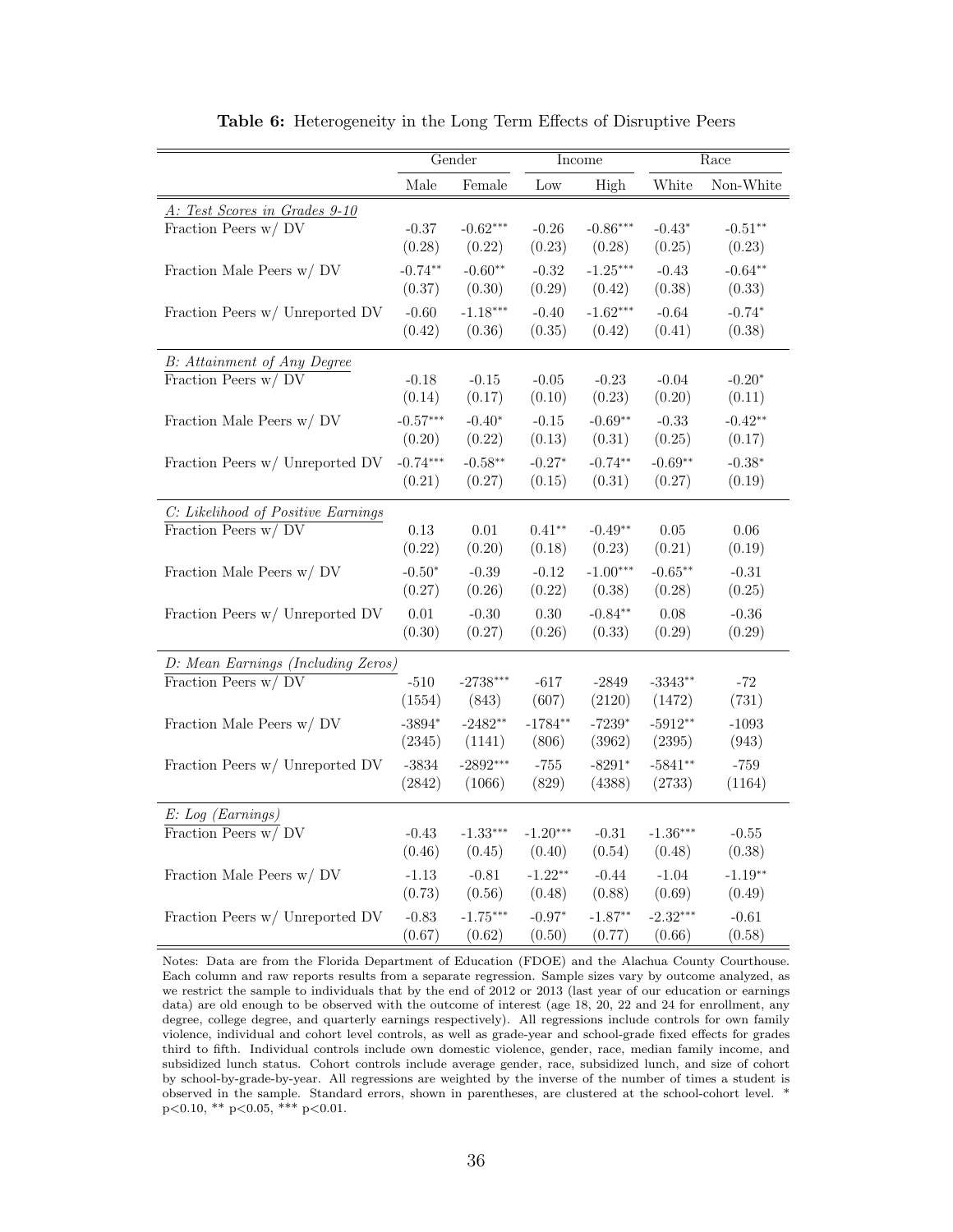# A Appendix



Figure A.1: Quantile Effects of Disruptive Peers on Test Scores – Grades 9, 10

Notes: Data are from the Florida Department of Education (FDOE) and the Alachua County Courthouse. Each scatter point represents the estimated coefficients (and 95% confidence intervals) obtained from quantile regressions. All regressions include controls for own family violence, grade-year and school-grade fixed effects for grades third to fifth, as well as additional individual and cohort level controls. Individual controls include own domestic violence, gender, race, median family income, and subsidized lunch status. Cohort controls include average gender, race, subsidized lunch, and size of cohort by school-by-grade-by-year. All regressions are weighted by the inverse of the number of times a student is observed in the sample. Standard errors are clustered at the school-cohort level. \*  $p<0.10$ , \*\*  $p<0.05$ , \*\*\*  $p<0.01$ .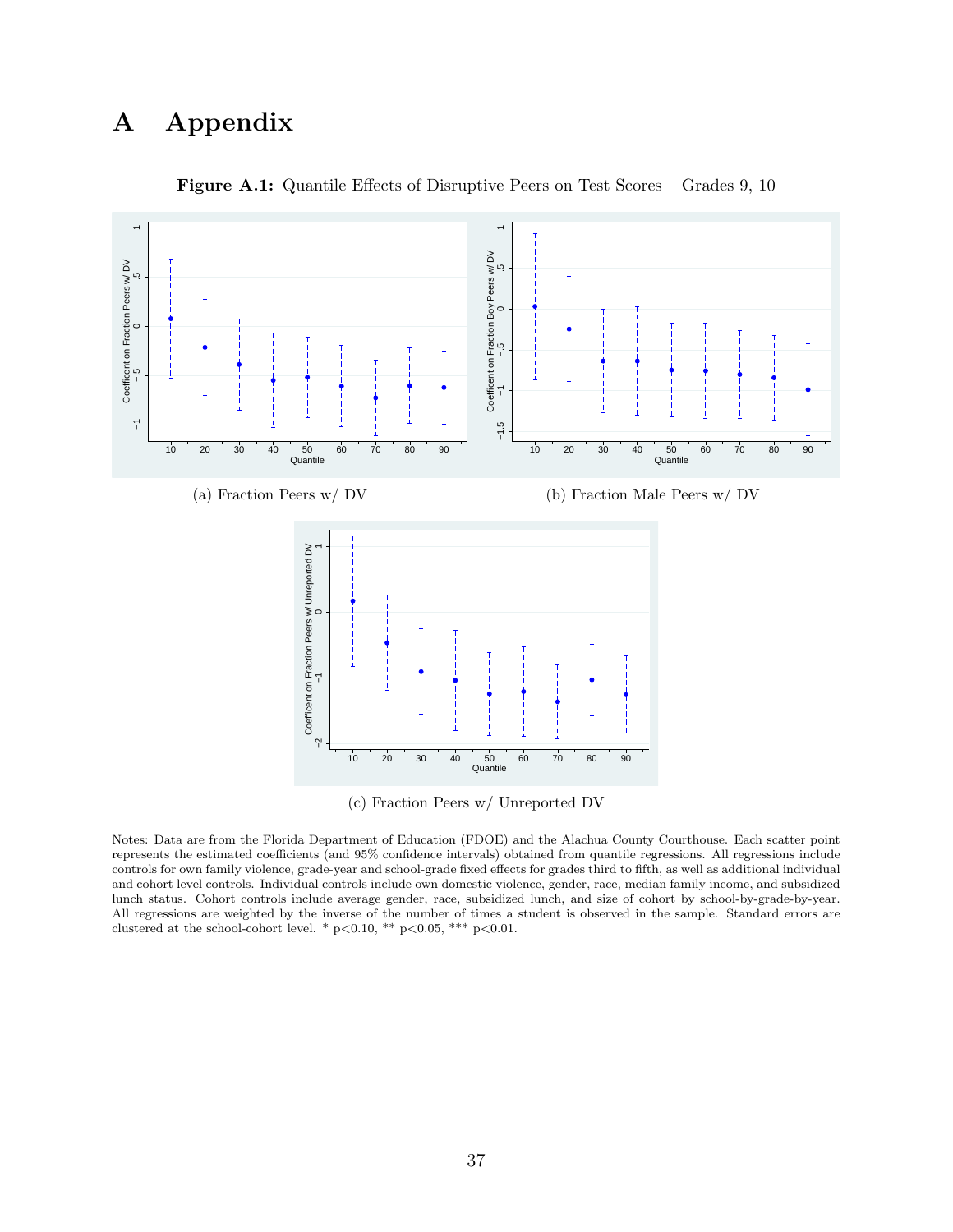

Figure A.2: Quantile Effects of Disruptive Peers on Log Quarterly Earnings - Ages 24-28

Notes: Data are from the Florida Department of Education (FDOE) and the Alachua County Courthouse. We restrict the sample to individuals that are at least 24 years old by 2013 (last year of our earnings data). Each scatter point represents the estimated coefficients (and 95% confidence intervals) obtained from quantile regressions. All regressions include controls for own family violence, grade-year and school-grade fixed effects for grades third to fifth, as well as additional individual and cohort level controls. Individual controls include own domestic violence, gender, race, median family income, and subsidized lunch status. Cohort controls include average gender, race, subsidized lunch, and size of cohort by school-by-grade-by-year. All regressions are weighted by the inverse of the number of times a student is observed in the sample. Standard errors are clustered at the school-cohort level. \*  $p<0.10$ , \*\*  $p<0.05$ , \*\*\*  $p<0.01$ .